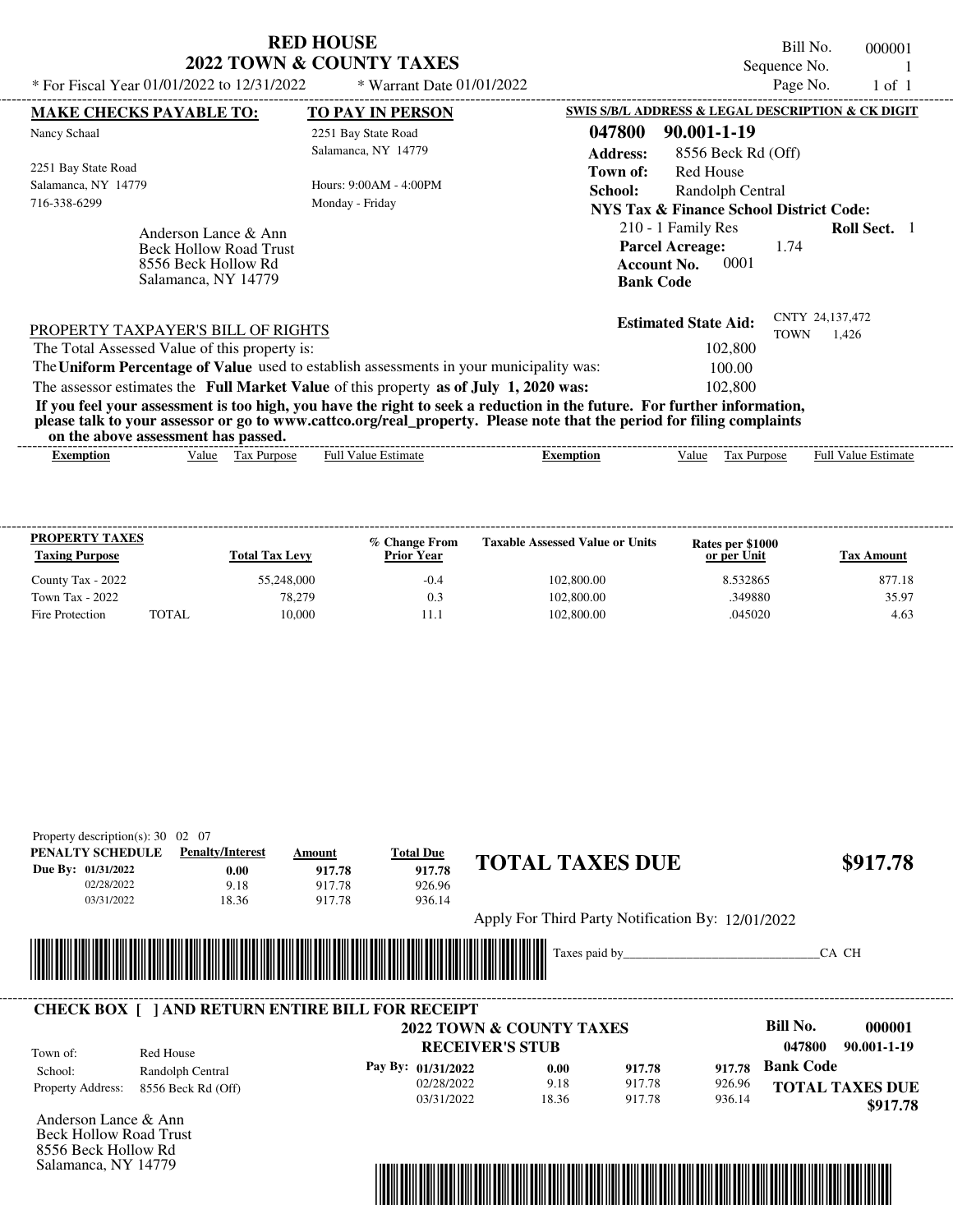| * For Fiscal Year 01/01/2022 to $12/31/2022$                                | <b>RED HOUSE</b><br>2022 TOWN & COUNTY TAXES<br>$*$ Warrant Date 01/01/2022 | Bill No.<br>000002<br>Sequence No.<br>Page No.<br>$1$ of $1$                                                                  |
|-----------------------------------------------------------------------------|-----------------------------------------------------------------------------|-------------------------------------------------------------------------------------------------------------------------------|
| <b>MAKE CHECKS PAYABLE TO:</b>                                              | <b>TO PAY IN PERSON</b>                                                     | SWIS S/B/L ADDRESS & LEGAL DESCRIPTION & CK DIGIT                                                                             |
| Nancy Schaal                                                                | 2251 Bay State Road<br>Salamanca, NY 14779                                  | $90.001 - 1 - 8$<br>047800<br><b>Address:</b><br>2052 Bay State Rd                                                            |
| 2251 Bay State Road<br>Salamanca, NY 14779<br>716-338-6299                  | Hours: 9:00AM - 4:00PM<br>Monday - Friday                                   | Red House<br>Town of:<br>School:<br>Randolph Central<br>NYS Tax & Finance School District Code:                               |
| Booth Tamara A<br>Booth Brian R<br>2052 Bay State Rd<br>Salamanca, NY 14779 |                                                                             | <b>Roll Sect.</b> 1<br>210 - 1 Family Res<br><b>Parcel Acreage:</b><br>7.47<br>0034<br><b>Account No.</b><br><b>Bank Code</b> |

|                                                                                         | <b>Estimated State Aid:</b> | CNTY 24,137,472 |       |
|-----------------------------------------------------------------------------------------|-----------------------------|-----------------|-------|
| <b>PROPERTY TAXPAYER'S BILL OF RIGHTS</b>                                               |                             | <b>TOWN</b>     | 1.426 |
| The Total Assessed Value of this property is:                                           | 134,000                     |                 |       |
| The Uniform Percentage of Value used to establish assessments in your municipality was: | 100.00                      |                 |       |
| The assessor estimates the Full Market Value of this property as of July 1, 2020 was:   | 134,000                     |                 |       |

**If you feel your assessment is too high, you have the right to seek a reduction in the future. For further information, please talk to your assessor or go to www.cattco.org/real\_property. Please note that the period for filing complaints on the above assessment has passed.** ----------------------------------------------------------------------------------------------------------------------------------------------------------------------------------------------------

| ixemption | alue/ | $\sim$<br>Purpose<br>. u | Full<br>alue<br>'stimate | Exemption | /alue | $\overline{\phantom{a}}$<br><b>Purpose</b><br>L CL | /alue<br>Full<br>stimate |
|-----------|-------|--------------------------|--------------------------|-----------|-------|----------------------------------------------------|--------------------------|
|           |       |                          |                          |           |       |                                                    |                          |

| <b>PROPERTY TAXES</b><br><b>Taxing Purpose</b> |       | <b>Total Tax Levy</b> | % Change From<br><b>Prior Year</b> | <b>Taxable Assessed Value or Units</b> | Rates per \$1000<br>or per Unit | Tax Amount |
|------------------------------------------------|-------|-----------------------|------------------------------------|----------------------------------------|---------------------------------|------------|
| County Tax - 2022                              |       | 55,248,000            | $-0.4$                             | 134,000.00                             | 8.532865                        | .143.40    |
| Town Tax - 2022                                |       | 78,279                | 0.3                                | 134,000.00                             | 349880                          | 46.88      |
| Fire Protection                                | TOTAL | 10.000                |                                    | 134,000.00                             | .045020                         | 6.03       |

| PENALTY SCHEDULE   | <b>Penalty/Interest</b>                                 | Amount   | <b>Total Due</b>                    |       |                                                   |          |                            |
|--------------------|---------------------------------------------------------|----------|-------------------------------------|-------|---------------------------------------------------|----------|----------------------------|
| Due By: 01/31/2022 | 0.00                                                    | 1,196.31 | 1.196.31                            |       | <b>TOTAL TAXES DUE</b>                            |          | \$1,196.31                 |
| 02/28/2022         | 11.96                                                   | 1.196.31 | 1.208.27                            |       |                                                   |          |                            |
| 03/31/2022         | 23.93                                                   | 1,196.31 | 1,220.24                            |       |                                                   |          |                            |
|                    |                                                         |          |                                     |       | Apply For Third Party Notification By: 12/01/2022 |          |                            |
|                    |                                                         |          |                                     |       |                                                   |          |                            |
|                    |                                                         |          |                                     |       |                                                   |          |                            |
|                    |                                                         |          |                                     |       | Taxes paid by                                     |          | CA CH                      |
| <b>IIIIIIIII</b>   |                                                         |          |                                     |       |                                                   |          |                            |
|                    |                                                         |          |                                     |       |                                                   |          |                            |
|                    | <b>CHECK BOX [ ] AND RETURN ENTIRE BILL FOR RECEIPT</b> |          |                                     |       |                                                   |          |                            |
|                    |                                                         |          | <b>2022 TOWN &amp; COUNTY TAXES</b> |       |                                                   |          | <b>Bill No.</b><br>000002  |
| Town of:           | Red House                                               |          | <b>RECEIVER'S STUB</b>              |       |                                                   |          | 047800<br>$90.001 - 1 - 8$ |
| School:            |                                                         |          | Pay By: 01/31/2022                  | 0.00  | 1,196.31                                          | 1.196.31 | <b>Bank Code</b>           |
| Property Address:  | Randolph Central<br>2052 Bay State Rd                   |          | 02/28/2022                          | 11.96 | 1,196.31                                          | 1,208.27 | <b>TOTAL TAXES DUE</b>     |

Booth Brian R 2052 Bay State Rd Salamanca, NY 14779



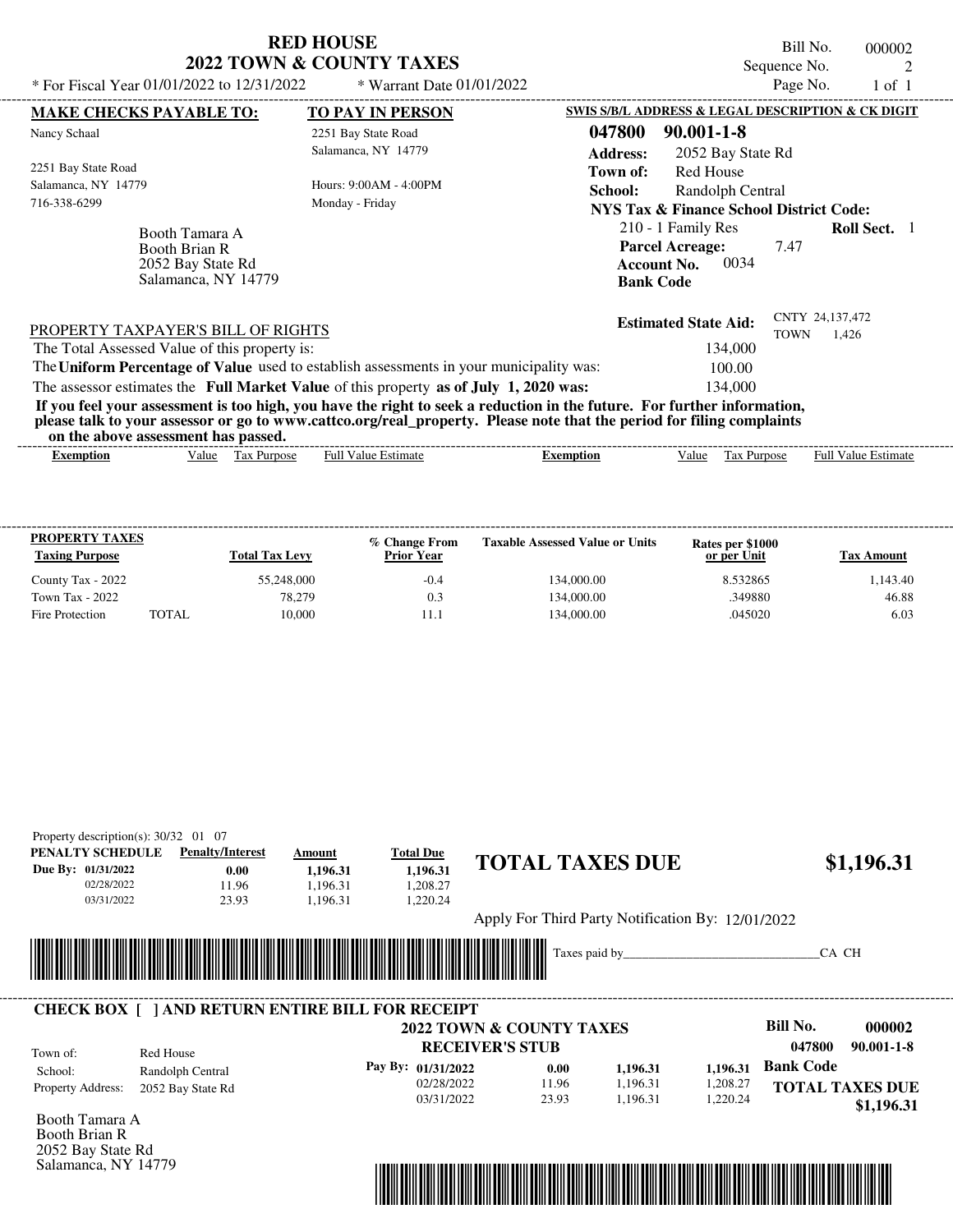| <b>RED HOUSE</b>                    |  |
|-------------------------------------|--|
| <b>2022 TOWN &amp; COUNTY TAXES</b> |  |

Bill No. 000003 Sequence No. 3<br>Page No. 3 1 of 1

| * For Fiscal Year 01/01/2022 to 12/31/2022                                          | * Warrant Date $01/01/2022$                                                                                                                                                                                                                      |                           |                                                                                                         | Page No.                | 1 of 1              |  |
|-------------------------------------------------------------------------------------|--------------------------------------------------------------------------------------------------------------------------------------------------------------------------------------------------------------------------------------------------|---------------------------|---------------------------------------------------------------------------------------------------------|-------------------------|---------------------|--|
| <b>MAKE CHECKS PAYABLE TO:</b>                                                      | <b>TO PAY IN PERSON</b>                                                                                                                                                                                                                          |                           | SWIS S/B/L ADDRESS & LEGAL DESCRIPTION & CK DIGIT                                                       |                         |                     |  |
| Nancy Schaal                                                                        | 2251 Bay State Road<br>Salamanca, NY 14779                                                                                                                                                                                                       | 047800<br><b>Address:</b> | 90.001-1-34<br>Lonkto Hollow Rd                                                                         |                         |                     |  |
| 2251 Bay State Road<br>Salamanca, NY 14779<br>716-338-6299                          | Hours: $9:00AM - 4:00PM$<br>Monday - Friday                                                                                                                                                                                                      | Town of:<br>School:       | Red House<br>Randolph Central<br><b>NYS Tax &amp; Finance School District Code:</b>                     |                         |                     |  |
| Economou Harris<br>Economou Joseph G<br>4010 Rockledge Rd<br>Bloomington, IL 61705  |                                                                                                                                                                                                                                                  | <b>Bank Code</b>          | 260 - Seasonal res<br><b>Parcel Dimensions:</b> $132.00 \text{ X}$ 148.50<br>0057<br><b>Account No.</b> |                         | <b>Roll Sect.</b> 1 |  |
| PROPERTY TAXPAYER'S BILL OF RIGHTS<br>The Total Assessed Value of this property is: |                                                                                                                                                                                                                                                  |                           | <b>Estimated State Aid:</b><br>79,300                                                                   | CNTY 24,137,472<br>TOWN | 1,426               |  |
|                                                                                     | The Uniform Percentage of Value used to establish assessments in your municipality was:<br>The assessor estimates the Full Market Value of this property as of July 1, 2020 was:                                                                 |                           | 100.00<br>79,300                                                                                        |                         |                     |  |
| on the above assessment has passed.                                                 | If you feel your assessment is too high, you have the right to seek a reduction in the future. For further information,<br>please talk to your assessor or go to www.cattco.org/real_property. Please note that the period for filing complaints |                           |                                                                                                         |                         |                     |  |

| on the above assessment nas basseur |       |                             |                  |         |      |                                  |                                        |
|-------------------------------------|-------|-----------------------------|------------------|---------|------|----------------------------------|----------------------------------------|
| Exemption                           | Value | lax<br><b>Purpose</b><br>__ | Estimate<br>Full | emption | alue | $\sim$<br><b>Purpose</b><br>. uz | - Full <sup>V</sup><br>Estimate<br>alu |
|                                     |       |                             |                  |         |      |                                  |                                        |

| <b>PROPERTY TAXES</b><br><b>Taxing Purpose</b> |       | <b>Total Tax Levy</b> | % Change From<br><b>Prior Year</b> | <b>Taxable Assessed Value or Units</b> | Rates per \$1000<br>or per Unit | Tax Amount |
|------------------------------------------------|-------|-----------------------|------------------------------------|----------------------------------------|---------------------------------|------------|
| County Tax - 2022                              |       | 55,248,000            | $-0.4$                             | 79,300.00                              | 8.532865                        | 676.66     |
| Town Tax - 2022                                |       | 78.279                | 0.3                                | 79,300.00                              | 349880                          | 27.75      |
| Fire Protection                                | TOTAL | 10.000                |                                    | 79,300.00                              | .045020                         | 3.57       |

| Property description(s): $50 \quad 01 \quad 07$ |                                                         |                                                                                                                      |                    |                                                   |        |        |                  |                        |
|-------------------------------------------------|---------------------------------------------------------|----------------------------------------------------------------------------------------------------------------------|--------------------|---------------------------------------------------|--------|--------|------------------|------------------------|
| PENALTY SCHEDULE                                | <b>Penalty/Interest</b>                                 | Amount                                                                                                               | <b>Total Due</b>   | <b>TOTAL TAXES DUE</b>                            |        |        |                  | \$707.98               |
| Due By: 01/31/2022                              | 0.00                                                    | 707.98                                                                                                               | 707.98             |                                                   |        |        |                  |                        |
| 02/28/2022                                      | 7.08                                                    | 707.98                                                                                                               | 715.06             |                                                   |        |        |                  |                        |
| 03/31/2022                                      | 14.16                                                   | 707.98                                                                                                               | 722.14             |                                                   |        |        |                  |                        |
|                                                 |                                                         |                                                                                                                      |                    | Apply For Third Party Notification By: 12/01/2022 |        |        |                  |                        |
|                                                 |                                                         |                                                                                                                      |                    |                                                   |        |        |                  |                        |
|                                                 |                                                         | <u> Tanzania di Baratta di Baratta di Baratta di Baratta di Baratta di Baratta di Baratta di Baratta di Baratta </u> |                    | Taxes paid by_                                    |        |        |                  | CA CH                  |
|                                                 |                                                         |                                                                                                                      |                    |                                                   |        |        |                  |                        |
|                                                 | <b>CHECK BOX [ ] AND RETURN ENTIRE BILL FOR RECEIPT</b> |                                                                                                                      |                    |                                                   |        |        |                  |                        |
|                                                 |                                                         |                                                                                                                      |                    | 2022 TOWN & COUNTY TAXES                          |        |        | Bill No.         | 000003                 |
| Town of:                                        | Red House                                               |                                                                                                                      |                    | <b>RECEIVER'S STUB</b>                            |        |        | 047800           | 90.001-1-34            |
| School:                                         | Randolph Central                                        |                                                                                                                      | Pay By: 01/31/2022 | 0.00                                              | 707.98 | 707.98 | <b>Bank Code</b> |                        |
| Property Address:                               | Lonkto Hollow Rd                                        |                                                                                                                      | 02/28/2022         | 7.08                                              | 707.98 | 715.06 |                  | <b>TOTAL TAXES DUE</b> |
|                                                 |                                                         |                                                                                                                      | 03/31/2022         | 14.16                                             | 707.98 | 722.14 |                  | \$707.98               |
| Economou Harris                                 |                                                         |                                                                                                                      |                    |                                                   |        |        |                  |                        |
| Economou Joseph G                               |                                                         |                                                                                                                      |                    |                                                   |        |        |                  |                        |
| 4010 Rockledge Rd                               |                                                         |                                                                                                                      |                    |                                                   |        |        |                  |                        |
| Bloomington, IL 61705                           |                                                         |                                                                                                                      |                    |                                                   |        |        |                  |                        |

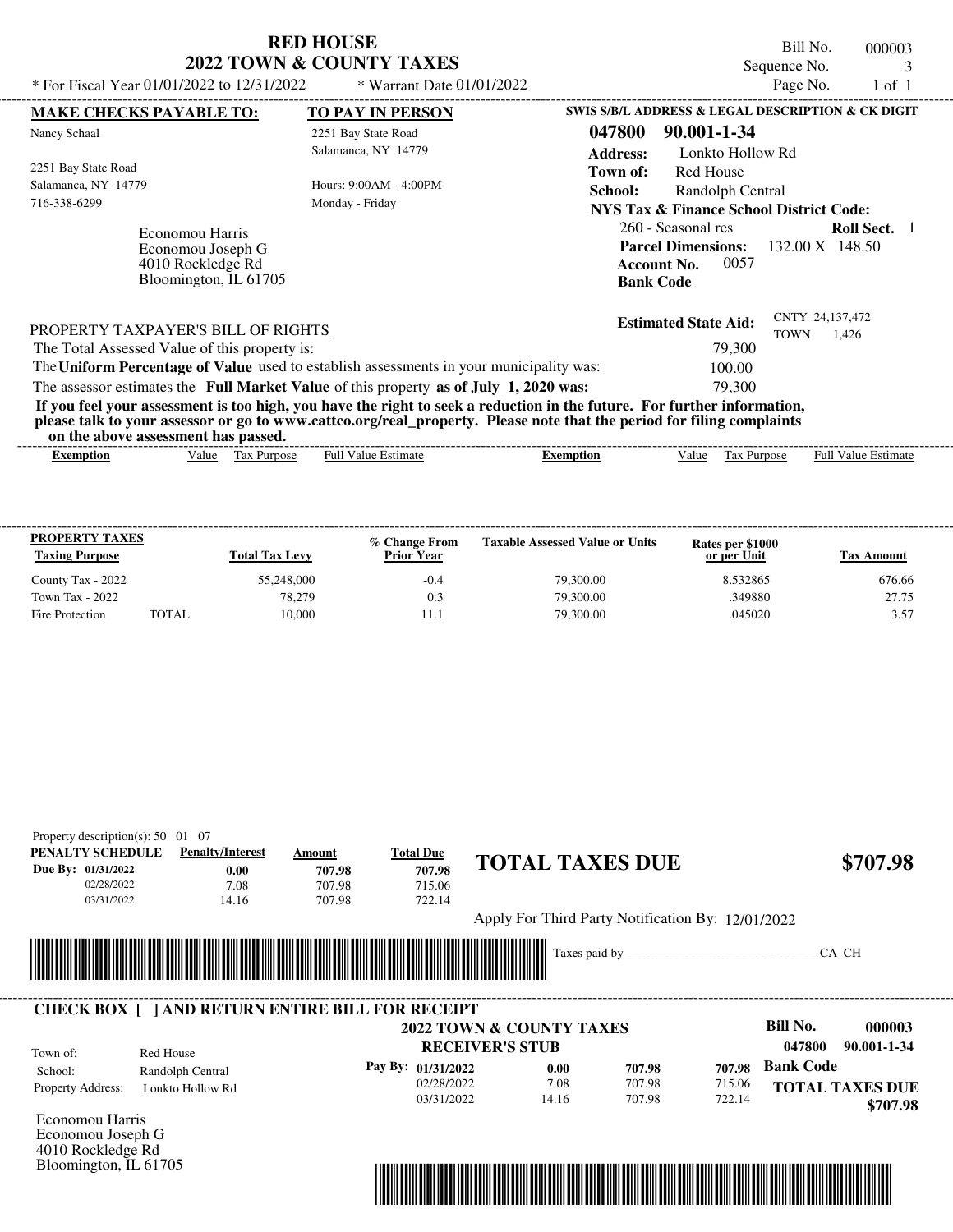|                                                                                                                                                                                                                                                                                         | <b>RED HOUSE</b><br>2022 TOWN & COUNTY TAXES |                                                                        |                                                                                               | Bill No.<br>Sequence No. | 000004              |  |
|-----------------------------------------------------------------------------------------------------------------------------------------------------------------------------------------------------------------------------------------------------------------------------------------|----------------------------------------------|------------------------------------------------------------------------|-----------------------------------------------------------------------------------------------|--------------------------|---------------------|--|
| * For Fiscal Year 01/01/2022 to 12/31/2022                                                                                                                                                                                                                                              | * Warrant Date 01/01/2022                    |                                                                        |                                                                                               | Page No.                 | $1$ of $1$          |  |
| <b>MAKE CHECKS PAYABLE TO:</b>                                                                                                                                                                                                                                                          | <b>TO PAY IN PERSON</b>                      |                                                                        | SWIS S/B/L ADDRESS & LEGAL DESCRIPTION & CK DIGIT                                             |                          |                     |  |
| Nancy Schaal                                                                                                                                                                                                                                                                            | 2251 Bay State Road                          | 047800                                                                 | 90.001-1-38.1                                                                                 |                          |                     |  |
|                                                                                                                                                                                                                                                                                         | Salamanca, NY 14779                          | <b>Address:</b>                                                        | 2030 Bay State Rd                                                                             |                          |                     |  |
| 2251 Bay State Road<br>Salamanca, NY 14779<br>716-338-6299                                                                                                                                                                                                                              | Hours: 9:00AM - 4:00PM<br>Monday - Friday    | Town of:<br>School:                                                    | <b>Red House</b><br>Randolph Central<br><b>NYS Tax &amp; Finance School District Code:</b>    |                          |                     |  |
| Foreman Sheila<br>30 Pine Hill Dr<br>Alfred, NY 14802                                                                                                                                                                                                                                   |                                              |                                                                        | 312 - Vac w/imprv<br><b>Parcel Acreage:</b><br>0035<br><b>Account No.</b><br><b>Bank Code</b> | 2.80                     | <b>Roll Sect.</b> 1 |  |
| PROPERTY TAXPAYER'S BILL OF RIGHTS                                                                                                                                                                                                                                                      |                                              | CNTY 24,137,472<br><b>Estimated State Aid:</b><br><b>TOWN</b><br>1.426 |                                                                                               |                          |                     |  |
| The Total Assessed Value of this property is:<br>The Uniform Percentage of Value used to establish assessments in your municipality was:                                                                                                                                                |                                              | 12,900                                                                 |                                                                                               |                          |                     |  |
| The assessor estimates the Full Market Value of this property as of July 1, 2020 was:                                                                                                                                                                                                   |                                              | 100.00<br>12,900                                                       |                                                                                               |                          |                     |  |
| If you feel your assessment is too high, you have the right to seek a reduction in the future. For further information,<br>please talk to your assessor or go to www.cattco.org/real_property. Please note that the period for filing complaints<br>on the above assessment has passed. |                                              |                                                                        |                                                                                               |                          |                     |  |

| xemption | alue | Purpose<br>ľax | ∠stimate<br>'alue<br>⊦ull | xemption | /alue | $\mathbf{v}$<br>urdose<br>ι αλ | -------<br>Full<br>Estimate<br>value |
|----------|------|----------------|---------------------------|----------|-------|--------------------------------|--------------------------------------|
|          |      |                |                           |          |       |                                |                                      |

| <b>PROPERTY TAXES</b><br><b>Taxing Purpose</b> |       | <b>Total Tax Levy</b> | % Change From<br><b>Prior Year</b> | <b>Taxable Assessed Value or Units</b> | Rates per \$1000<br>or per Unit | Tax Amount |
|------------------------------------------------|-------|-----------------------|------------------------------------|----------------------------------------|---------------------------------|------------|
| County Tax - 2022                              |       | 55,248,000            | $-0.4$                             | 12,900.00                              | 8.532865                        | 10.07      |
| Town Tax - 2022                                |       | 78.279                | 0.3                                | 12,900.00                              | .349880                         | 4.51       |
| Fire Protection                                | TOTAL | 10.000                |                                    | 12,900.00                              | .045020                         | 0.58       |

| PENALTY SCHEDULE<br><b>Penalty/Interest</b> |                                                         | Amount | <b>Total Due</b><br><b>TOTAL TAXES DUE</b> |      |                                                   |        |                         |  |
|---------------------------------------------|---------------------------------------------------------|--------|--------------------------------------------|------|---------------------------------------------------|--------|-------------------------|--|
| Due By: 01/31/2022                          | 0.00                                                    | 115.16 | 115.16                                     |      |                                                   |        | \$115.16                |  |
| 02/28/2022                                  | 1.15                                                    | 115.16 | 116.31                                     |      |                                                   |        |                         |  |
| 03/31/2022                                  | 2.30                                                    | 115.16 | 117.46                                     |      |                                                   |        |                         |  |
|                                             |                                                         |        |                                            |      | Apply For Third Party Notification By: 12/01/2022 |        |                         |  |
|                                             |                                                         |        |                                            |      |                                                   |        |                         |  |
|                                             |                                                         |        |                                            |      |                                                   |        |                         |  |
|                                             |                                                         |        |                                            |      |                                                   |        | CA CH                   |  |
|                                             |                                                         |        |                                            |      |                                                   |        |                         |  |
|                                             |                                                         |        |                                            |      |                                                   |        |                         |  |
|                                             | <b>CHECK BOX [ ] AND RETURN ENTIRE BILL FOR RECEIPT</b> |        |                                            |      |                                                   |        |                         |  |
|                                             |                                                         |        | <b>2022 TOWN &amp; COUNTY TAXES</b>        |      |                                                   |        | Bill No.<br>000004      |  |
|                                             |                                                         |        | <b>RECEIVER'S STUB</b>                     |      |                                                   |        | 047800<br>90.001-1-38.1 |  |
| Town of:                                    | Red House                                               |        | Pay By: 01/31/2022                         | 0.00 | 115.16                                            | 115.16 | <b>Bank Code</b>        |  |
| School:<br>Property Address:                | Randolph Central<br>2030 Bay State Rd                   |        | 02/28/2022                                 | 1.15 | 115.16                                            | 116.31 | <b>TOTAL TAXES DUE</b>  |  |

30 Pine Hill Dr Alfred, NY 14802

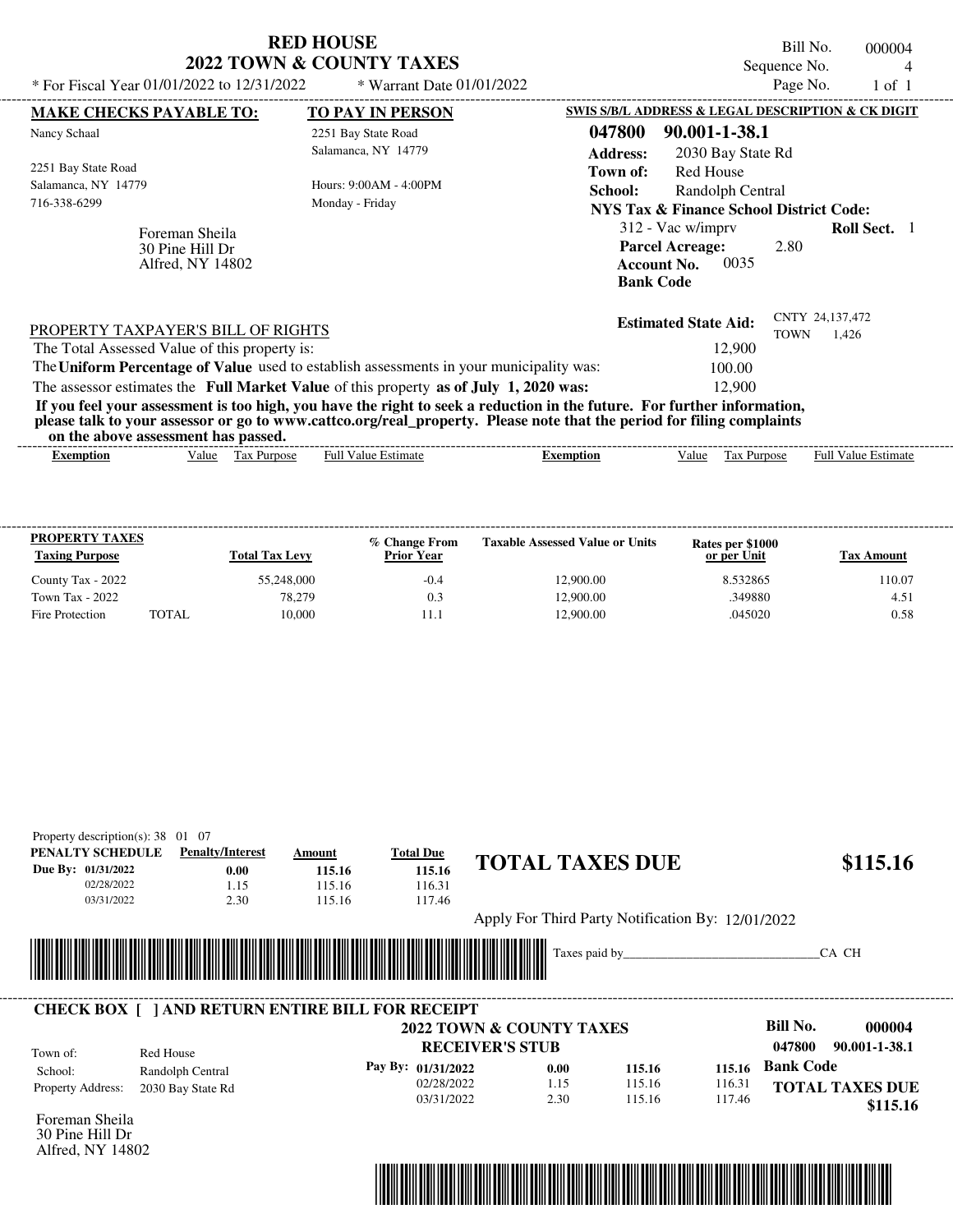| * For Fiscal Year 01/01/2022 to 12/31/2022                                                                                                                                     | <b>RED HOUSE</b><br><b>2022 TOWN &amp; COUNTY TAXES</b><br>$*$ Warrant Date 01/01/2022 | Bill No.<br>000005<br>Sequence No.<br>5<br>Page No.<br>$1$ of $1$                                                                 |
|--------------------------------------------------------------------------------------------------------------------------------------------------------------------------------|----------------------------------------------------------------------------------------|-----------------------------------------------------------------------------------------------------------------------------------|
| <b>MAKE CHECKS PAYABLE TO:</b>                                                                                                                                                 | <b>TO PAY IN PERSON</b>                                                                | SWIS S/B/L ADDRESS & LEGAL DESCRIPTION & CK DIGIT                                                                                 |
| Nancy Schaal                                                                                                                                                                   | 2251 Bay State Road<br>Salamanca, NY 14779                                             | 047800<br>90.001-1-38.3<br><b>Address:</b><br>2030 Bay State Rd                                                                   |
| 2251 Bay State Road<br>Salamanca, NY 14779<br>716-338-6299                                                                                                                     | Hours: 9:00AM - 4:00PM<br>Monday - Friday                                              | Red House<br>Town of:<br>School:<br>Randolph Central<br>NYS Tax & Finance School District Code:                                   |
| Foreman Shiela R<br>Greaser Sheila S<br>30 Pine Hill Rd<br>Alfred, NY 14802                                                                                                    |                                                                                        | 210 - 1 Family Res<br><b>Roll Sect.</b> 1<br><b>Parcel Acreage:</b><br>1.20<br>0035<br><b>Account No.</b><br><b>Bank Code</b>     |
| PROPERTY TAXPAYER'S BILL OF RIGHTS<br>The Total Assessed Value of this property is:<br>The Uniform Percentage of Value used to establish assessments in your municipality was: |                                                                                        | CNTY 24,137,472<br><b>Estimated State Aid:</b><br><b>TOWN</b><br>1,426<br>72,500<br>100.00                                        |
| The assessor estimates the Full Market Value of this property as of July 1, 2020 was:                                                                                          |                                                                                        | 72,500<br>If you feel your assessment is too high, you have the right to seek a reduction in the future. For further information, |

**please talk to your assessor or go to www.cattco.org/real\_property. Please note that the period for filing complaints**

| or<br>assessment<br>the<br>above<br>---- | . has<br>passed.               |                         |         |       |                       |                             |
|------------------------------------------|--------------------------------|-------------------------|---------|-------|-----------------------|-----------------------------|
| Exemption                                | √alue<br>`ax<br><b>Purpose</b> | <b>Estimate</b><br>Full | `mption | /alue | <b>Aurpose</b><br>ιαλ | Full $V$<br>Estimate<br>alu |

| <b>PROPERTY TAXES</b><br><b>Taxing Purpose</b> |       | <b>Total Tax Levy</b> | % Change From<br><b>Prior Year</b> | <b>Taxable Assessed Value or Units</b> | Rates per \$1000<br>or per Unit | Tax Amount |
|------------------------------------------------|-------|-----------------------|------------------------------------|----------------------------------------|---------------------------------|------------|
| County Tax - 2022                              |       | 55,248,000            | $-0.4$                             | 72,500.00                              | 8.532865                        | 618.63     |
| Town Tax - 2022                                |       | 78.279                | 0.3                                | 72,500.00                              | .349880                         | 25.37      |
| Fire Protection                                | TOTAL | 10.000                |                                    | 72,500.00                              | .045020                         | 3.26       |

| PENALTY SCHEDULE    | <b>Penalty/Interest</b>                                | Amount | <b>Total Due</b>                    |                                                   |        |        |                  |                        |
|---------------------|--------------------------------------------------------|--------|-------------------------------------|---------------------------------------------------|--------|--------|------------------|------------------------|
| Due By: 01/31/2022  | <b>TOTAL TAXES DUE</b><br>0.00<br>647.26<br>647.26     |        |                                     | \$647.26                                          |        |        |                  |                        |
| 02/28/2022          | 6.47                                                   | 647.26 | 653.73                              |                                                   |        |        |                  |                        |
| 03/31/2022          | 12.95                                                  | 647.26 | 660.21                              |                                                   |        |        |                  |                        |
|                     |                                                        |        |                                     | Apply For Third Party Notification By: 12/01/2022 |        |        |                  |                        |
|                     |                                                        |        |                                     |                                                   |        |        |                  |                        |
|                     |                                                        |        |                                     |                                                   |        |        |                  | CA CH                  |
|                     |                                                        |        |                                     | Taxes paid by                                     |        |        |                  |                        |
|                     | <u> Hillingan k</u>                                    |        |                                     |                                                   |        |        |                  |                        |
|                     |                                                        |        |                                     |                                                   |        |        |                  |                        |
|                     | <b>CHECK BOX   JAND RETURN ENTIRE BILL FOR RECEIPT</b> |        |                                     |                                                   |        |        |                  |                        |
|                     |                                                        |        | <b>2022 TOWN &amp; COUNTY TAXES</b> |                                                   |        |        | <b>Bill No.</b>  | 000005                 |
|                     |                                                        |        | <b>RECEIVER'S STUB</b>              |                                                   |        |        | 047800           | 90.001-1-38.3          |
| Town of:<br>School: | Red House                                              |        | Pay By: 01/31/2022                  | 0.00                                              | 647.26 | 647.26 | <b>Bank Code</b> |                        |
| Property Address:   | Randolph Central<br>2030 Bay State Rd                  |        | 02/28/2022                          | 6.47                                              | 647.26 | 653.73 |                  | <b>TOTAL TAXES DUE</b> |



Greaser Sheila S 30 Pine Hill Rd Alfred, NY 14802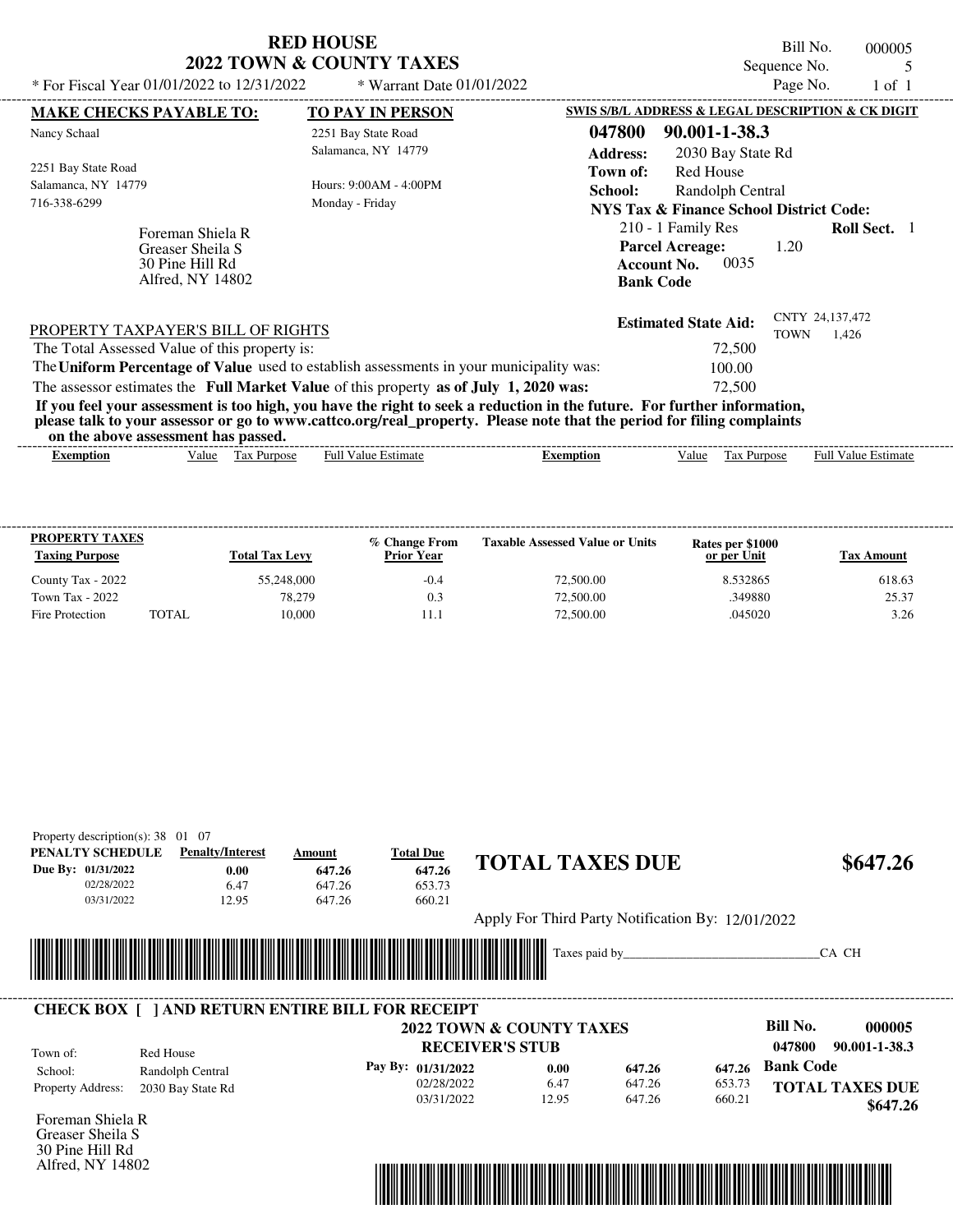| <b>RED HOUSE</b>         |
|--------------------------|
| 2022 TOWN & COUNTY TAXES |

Bill No. 000006 Sequence No. 6<br>Page No. 1 of 1

 **\$1,116.86**

| * For Fiscal Year 01/01/2022 to 12/31/2022    | * Warrant Date 01/01/2022                                                                                               |                                                    | Page No.    | $1$ of $1$                 |  |
|-----------------------------------------------|-------------------------------------------------------------------------------------------------------------------------|----------------------------------------------------|-------------|----------------------------|--|
| <b>MAKE CHECKS PAYABLE TO:</b>                | <b>TO PAY IN PERSON</b>                                                                                                 | SWIS S/B/L ADDRESS & LEGAL DESCRIPTION & CK DIGIT  |             |                            |  |
| Nancy Schaal                                  | 2251 Bay State Road                                                                                                     | 047800<br>$90.001 - 1 - 3$                         |             |                            |  |
|                                               | Salamanca, NY 14779                                                                                                     | <b>Address:</b><br>2219 Bay State Rd               |             |                            |  |
| 2251 Bay State Road                           |                                                                                                                         | <b>Red House</b><br>Town of:                       |             |                            |  |
| Salamanca, NY 14779                           | Hours: 9:00AM - 4:00PM                                                                                                  | School:<br>Randolph Central                        |             |                            |  |
| 716-338-6299                                  | Monday - Friday                                                                                                         | <b>NYS Tax &amp; Finance School District Code:</b> |             |                            |  |
| France Family Trust 1                         |                                                                                                                         | 210 - 1 Family Res                                 |             | <b>Roll Sect.</b> 1        |  |
| France Llewellyn                              |                                                                                                                         | <b>Parcel Acreage:</b>                             | 5.34        |                            |  |
| 2219 Bay State Rd                             |                                                                                                                         | <b>Account No.</b>                                 | 0021        |                            |  |
| Salamanca, NY 14779                           |                                                                                                                         | <b>Bank Code</b>                                   |             |                            |  |
|                                               |                                                                                                                         |                                                    |             |                            |  |
| PROPERTY TAXPAYER'S BILL OF RIGHTS            |                                                                                                                         | <b>Estimated State Aid:</b>                        |             | CNTY 24,137,472            |  |
| The Total Assessed Value of this property is: |                                                                                                                         | 125,100                                            | <b>TOWN</b> | 1.426                      |  |
|                                               | The Uniform Percentage of Value used to establish assessments in your municipality was:                                 | 100.00                                             |             |                            |  |
|                                               | The assessor estimates the Full Market Value of this property as of July 1, 2020 was:                                   | 125,100                                            |             |                            |  |
|                                               | If you feel your assessment is too high, you have the right to seek a reduction in the future. For further information, |                                                    |             |                            |  |
|                                               | please talk to your assessor or go to www.cattco.org/real_property. Please note that the period for filing complaints   |                                                    |             |                            |  |
| on the above assessment has passed.           |                                                                                                                         |                                                    |             |                            |  |
| Tax Purpose<br><b>Exemption</b><br>Value      | <b>Full Value Estimate</b>                                                                                              | <b>Exemption</b><br>Value                          | Tax Purpose | <b>Full Value Estimate</b> |  |
|                                               |                                                                                                                         |                                                    |             |                            |  |
|                                               |                                                                                                                         |                                                    |             |                            |  |

| <b>PROPERTY TAXES</b><br><b>Taxing Purpose</b> |       | <b>Total Tax Levy</b> | % Change From<br><b>Prior Year</b> | <b>Taxable Assessed Value or Units</b> | Rates per \$1000<br>or per Unit | Tax Amount |
|------------------------------------------------|-------|-----------------------|------------------------------------|----------------------------------------|---------------------------------|------------|
| County Tax - 2022                              |       | 55,248,000            | $-0.4$                             | 125,100.00                             | 8.532865                        | 1.067.46   |
| Town Tax - 2022                                |       | 78.279                | 0.3                                | 125,100.00                             | .349880                         | 43.77      |
| Fire Protection                                | TOTAL | 10.000                |                                    | 125,100.00                             | .045020                         | 5.63       |

| PENALTY SCHEDULE   | Property description(s): $32 \quad 02 \quad 07$<br><b>Penalty/Interest</b>  | Amount                      | <b>Total Due</b>       | <b>TOTAL TAXES DUE</b>              |                                                   | \$1,116.86                 |
|--------------------|-----------------------------------------------------------------------------|-----------------------------|------------------------|-------------------------------------|---------------------------------------------------|----------------------------|
| Due By: 01/31/2022 | 0.00                                                                        | 1,116.86                    | 1,116.86               |                                     |                                                   |                            |
| 02/28/2022         | 11.17                                                                       | 1.116.86                    | 1,128.03               |                                     |                                                   |                            |
| 03/31/2022         | 22.34                                                                       | 1.116.86                    | 1,139.20               |                                     |                                                   |                            |
|                    |                                                                             |                             |                        |                                     | Apply For Third Party Notification By: 12/01/2022 |                            |
|                    |                                                                             |                             |                        | Taxes paid by                       |                                                   | CA CH                      |
|                    | <b>All Maria</b><br><b>CHECK BOX     AND RETURN ENTIRE BILL FOR RECEIPT</b> | <u> Tanzania (h. 1878).</u> |                        |                                     |                                                   |                            |
|                    |                                                                             |                             |                        | <b>2022 TOWN &amp; COUNTY TAXES</b> |                                                   | <b>Bill No.</b><br>000006  |
| Town of:           | Red House                                                                   |                             | <b>RECEIVER'S STUB</b> |                                     |                                                   | 047800<br>$90.001 - 1 - 3$ |
| School:            | Randolph Central                                                            |                             | Pay By: 01/31/2022     | 0.00                                | 1,116.86<br>1,116.86                              | <b>Bank Code</b>           |
| Property Address:  | 2219 Bay State Rd                                                           |                             | 02/28/2022             | 11.17                               | 1,116.86<br>1,128.03                              | <b>TOTAL TAXES DUE</b>     |

03/31/2022

France Family Trust 1 France Llewellyn 2219 Bay State Rd Salamanca, NY 14779



1,116.86

1,139.20

22.34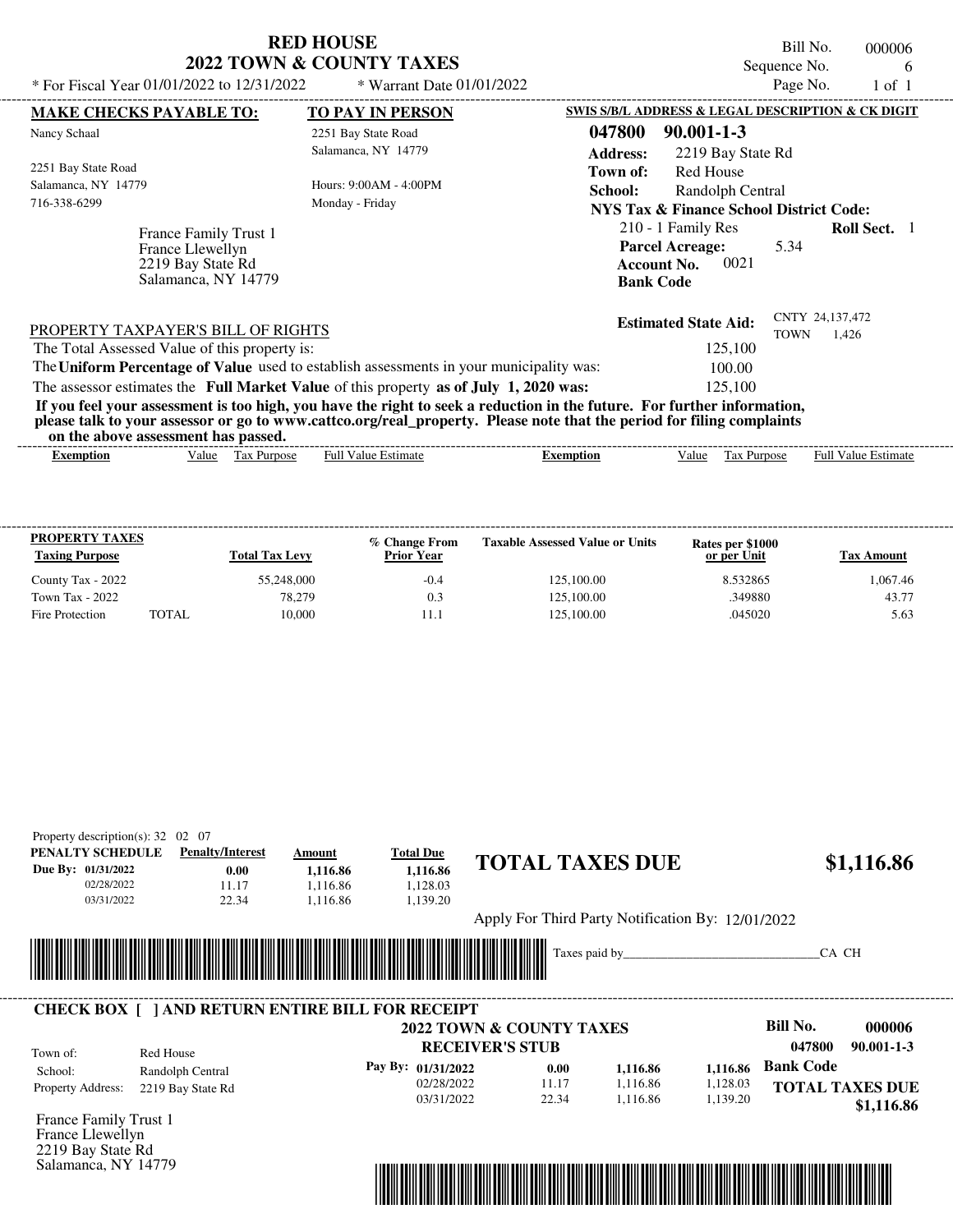|                                                                                         | <b>RED HOUSE</b><br><b>2022 TOWN &amp; COUNTY TAXES</b> | Bill No.<br>000007<br>Sequence No.                                                                                            |
|-----------------------------------------------------------------------------------------|---------------------------------------------------------|-------------------------------------------------------------------------------------------------------------------------------|
| * For Fiscal Year 01/01/2022 to 12/31/2022                                              | * Warrant Date 01/01/2022                               | Page No.<br>$1$ of $1$                                                                                                        |
| <b>MAKE CHECKS PAYABLE TO:</b>                                                          | <b>TO PAY IN PERSON</b>                                 | SWIS S/B/L ADDRESS & LEGAL DESCRIPTION & CK DIGIT                                                                             |
| Nancy Schaal                                                                            | 2251 Bay State Road                                     | 047800<br>$90.001 - 1 - 6$                                                                                                    |
| 2251 Bay State Road                                                                     | Salamanca, NY 14779                                     | <b>Address:</b><br>2103 Bay State Rd                                                                                          |
| Salamanca, NY 14779                                                                     | Hours: 9:00AM - 4:00PM                                  | Town of:<br>Red House<br>School:<br>Randolph Central                                                                          |
| 716-338-6299                                                                            | Monday - Friday                                         | NYS Tax & Finance School District Code:                                                                                       |
| France Harry G<br>France Daniel S<br>2103 Bay State Rd<br>Salamanca, NY 14779           |                                                         | 210 - 1 Family Res<br><b>Roll Sect.</b> 1<br><b>Parcel Acreage:</b><br>8.72<br>0019<br><b>Account No.</b><br><b>Bank Code</b> |
| PROPERTY TAXPAYER'S BILL OF RIGHTS                                                      |                                                         | CNTY 24,137,472<br><b>Estimated State Aid:</b><br>1,426<br>TOWN                                                               |
| The Total Assessed Value of this property is:                                           |                                                         | 97,000                                                                                                                        |
| The Uniform Percentage of Value used to establish assessments in your municipality was: |                                                         | 100.00                                                                                                                        |
| The assessor estimates the Full Market Value of this property as of July 1, 2020 was:   |                                                         | 97,000                                                                                                                        |
|                                                                                         |                                                         | If you feel your assessment is too high you have the right to seek a reduction in the future. For further information         |

**If you feel your assessment is too high, you have the right to seek a reduction in the future. For further information, please talk to your assessor or go to www.cattco.org/real\_property. Please note that the period for filing complaints**

| the<br>or | ssment<br>70 ass.<br>. abov | has   | passed.      |                |         |                      |              |                                |
|-----------|-----------------------------|-------|--------------|----------------|---------|----------------------|--------------|--------------------------------|
| xemption  |                             | value | ax<br>ITDOSI | Estimat<br>Ful | `mption | $\mathbf{v}$<br>alue | -<br>urpose' | Full<br><b>Estimate</b><br>alu |
|           |                             |       |              |                |         |                      |              |                                |

| <b>PROPERTY TAXES</b><br><b>Taxing Purpose</b> |       | <b>Total Tax Levy</b> | % Change From<br><b>Prior Year</b> | <b>Taxable Assessed Value or Units</b> | Rates per \$1000<br>or per Unit | Tax Amount |
|------------------------------------------------|-------|-----------------------|------------------------------------|----------------------------------------|---------------------------------|------------|
| County Tax - 2022                              |       | 55,248,000            | $-0.4$                             | 97,000.00                              | 8.532865                        | 827.69     |
| Town Tax - 2022                                |       | 78.279                | 0.3                                | 97,000.00                              | .349880                         | 33.94      |
| Fire Protection                                | TOTAL | 10.000                |                                    | 97,000.00                              | .045020                         | 4.37       |

| PENALTY SCHEDULE                         | <b>Penalty/Interest</b>                                 | Amount | <b>Total Due</b>   | <b>TOTAL TAXES DUE</b>                            |        |        | \$866.00                   |
|------------------------------------------|---------------------------------------------------------|--------|--------------------|---------------------------------------------------|--------|--------|----------------------------|
| Due By: 01/31/2022                       | 0.00                                                    | 866.00 | 866.00             |                                                   |        |        |                            |
| 02/28/2022                               | 8.66                                                    | 866.00 | 874.66             |                                                   |        |        |                            |
| 03/31/2022                               | 17.32                                                   | 866.00 | 883.32             |                                                   |        |        |                            |
|                                          |                                                         |        |                    | Apply For Third Party Notification By: 12/01/2022 |        |        |                            |
|                                          |                                                         |        |                    | Taxes paid by                                     |        |        | CA CH                      |
|                                          |                                                         |        |                    |                                                   |        |        |                            |
|                                          |                                                         |        |                    |                                                   |        |        |                            |
|                                          | <b>CHECK BOX [ ] AND RETURN ENTIRE BILL FOR RECEIPT</b> |        |                    |                                                   |        |        |                            |
|                                          |                                                         |        |                    | <b>2022 TOWN &amp; COUNTY TAXES</b>               |        |        | <b>Bill No.</b><br>000007  |
| Town of:                                 | Red House                                               |        |                    | <b>RECEIVER'S STUB</b>                            |        |        | 047800<br>$90.001 - 1 - 6$ |
| School:                                  | Randolph Central                                        |        | Pay By: 01/31/2022 | 0.00                                              | 866.00 | 866.00 | <b>Bank Code</b>           |
|                                          |                                                         |        | 02/28/2022         | 8.66                                              | 866.00 | 874.66 | <b>TOTAL TAXES DUE</b>     |
| Property Address:                        | 2103 Bay State Rd                                       |        | 03/31/2022         | 17.32                                             | 866.00 | 883.32 |                            |
|                                          |                                                         |        |                    |                                                   |        |        | \$866.00                   |
|                                          |                                                         |        |                    |                                                   |        |        |                            |
| France Harry G                           |                                                         |        |                    |                                                   |        |        |                            |
| France Daniel S                          |                                                         |        |                    |                                                   |        |        |                            |
| 2103 Bay State Rd<br>Salamanca, NY 14779 |                                                         |        |                    |                                                   |        |        |                            |
|                                          |                                                         |        |                    |                                                   |        |        |                            |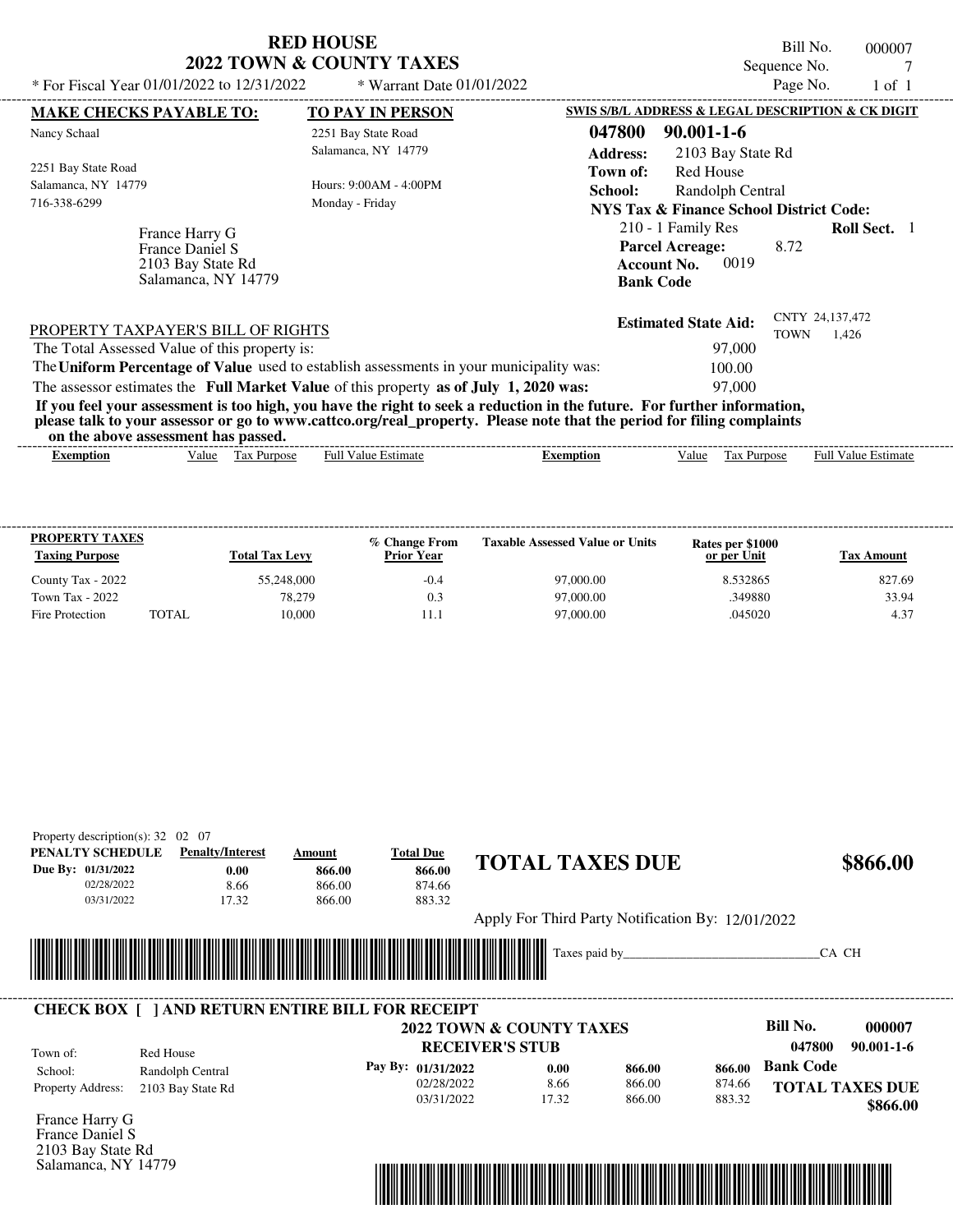| * For Fiscal Year 01/01/2022 to 12/31/2022                                                                                                                                                                                                                                                                                                                                       | <b>RED HOUSE</b><br><b>2022 TOWN &amp; COUNTY TAXES</b><br>* Warrant Date 01/01/2022 | Bill No.<br>000008<br>Sequence No.<br>8<br>Page No.<br>$1$ of $1$                                                                                  |
|----------------------------------------------------------------------------------------------------------------------------------------------------------------------------------------------------------------------------------------------------------------------------------------------------------------------------------------------------------------------------------|--------------------------------------------------------------------------------------|----------------------------------------------------------------------------------------------------------------------------------------------------|
| <b>MAKE CHECKS PAYABLE TO:</b>                                                                                                                                                                                                                                                                                                                                                   | <b>TO PAY IN PERSON</b>                                                              | SWIS S/B/L ADDRESS & LEGAL DESCRIPTION & CK DIGIT                                                                                                  |
| Nancy Schaal                                                                                                                                                                                                                                                                                                                                                                     | 2251 Bay State Road<br>Salamanca, NY 14779                                           | 81.000-1-5<br>047800                                                                                                                               |
| 2251 Bay State Road<br>Salamanca, NY 14779<br>716-338-6299                                                                                                                                                                                                                                                                                                                       | Hours: $9:00AM - 4:00PM$<br>Monday - Friday                                          | <b>Address:</b><br>Sunfish Rd<br><b>Red House</b><br>Town of:<br>School:<br>Randolph Central<br><b>NYS Tax &amp; Finance School District Code:</b> |
| France Todd<br>10540 Lebanon Rd<br>Randolph, NY 14772                                                                                                                                                                                                                                                                                                                            |                                                                                      | 910 - Priv forest<br><b>Roll Sect.</b> 1<br><b>Parcel Acreage:</b><br>9.79<br>0018<br><b>Account No.</b><br><b>Bank Code</b>                       |
| PROPERTY TAXPAYER'S BILL OF RIGHTS<br>The Total Assessed Value of this property is:<br>The Uniform Percentage of Value used to establish assessments in your municipality was:                                                                                                                                                                                                   |                                                                                      | CNTY 24,137,472<br><b>Estimated State Aid:</b><br><b>TOWN</b><br>1,426<br>9.800<br>100.00                                                          |
| The assessor estimates the Full Market Value of this property as of July 1, 2020 was:<br>If you feel your assessment is too high, you have the right to seek a reduction in the future. For further information,<br>please talk to your assessor or go to www.cattco.org/real_property. Please note that the period for filing complaints<br>on the above assessment has passed. |                                                                                      | 9.800                                                                                                                                              |

| Full $V$<br>'alue<br>Value<br>Estimate<br>-Estimate<br>Purpose<br>ax.<br>alu<br><b>Purpose</b><br>Ful<br>Exemption<br>Exemption | on the above assessment nas basseur |  |  |  |  |
|---------------------------------------------------------------------------------------------------------------------------------|-------------------------------------|--|--|--|--|
|                                                                                                                                 |                                     |  |  |  |  |

| <b>PROPERTY TAXES</b><br><b>Taxing Purpose</b> |              | <b>Total Tax Levy</b> | % Change From<br><b>Prior Year</b> | <b>Taxable Assessed Value or Units</b> | Rates per \$1000<br>or per Unit | Tax Amount |
|------------------------------------------------|--------------|-----------------------|------------------------------------|----------------------------------------|---------------------------------|------------|
| County Tax - 2022                              |              | 55,248,000            | $-0.4$                             | 9,800.00                               | 8.532865                        | 83.62      |
| Town Tax - 2022                                |              | 78.279                | 0.3                                | 9,800.00                               | .349880                         | 3.43       |
| Fire Protection                                | <b>TOTAL</b> | 10.000                |                                    | 9,800.00                               | .045020                         | 0.44       |

| PENALTY SCHEDULE             | <b>Penalty/Interest</b>                                 | Amount | <b>Total Due</b>                    | <b>TOTAL TAXES DUE</b> |                                                   |       |                        |            |
|------------------------------|---------------------------------------------------------|--------|-------------------------------------|------------------------|---------------------------------------------------|-------|------------------------|------------|
| Due By: 01/31/2022           | 0.00                                                    | 87.49  | 87.49                               |                        |                                                   |       |                        | \$87.49    |
| 02/28/2022                   | 0.87                                                    | 87.49  | 88.36                               |                        |                                                   |       |                        |            |
| 03/31/2022                   | 1.75                                                    | 87.49  | 89.24                               |                        |                                                   |       |                        |            |
|                              |                                                         |        |                                     |                        | Apply For Third Party Notification By: 12/01/2022 |       |                        |            |
|                              |                                                         |        |                                     |                        |                                                   |       |                        |            |
|                              |                                                         |        |                                     |                        |                                                   |       |                        |            |
|                              |                                                         |        |                                     |                        |                                                   |       | CA CH                  |            |
|                              |                                                         |        |                                     |                        |                                                   |       |                        |            |
|                              |                                                         |        |                                     |                        |                                                   |       |                        |            |
|                              | <b>CHECK BOX     AND RETURN ENTIRE BILL FOR RECEIPT</b> |        |                                     |                        |                                                   |       |                        |            |
|                              |                                                         |        | <b>2022 TOWN &amp; COUNTY TAXES</b> |                        |                                                   |       | Bill No.               | 000008     |
| Town of:                     | Red House                                               |        | <b>RECEIVER'S STUB</b>              |                        |                                                   |       | 047800                 | 81.000-1-5 |
|                              |                                                         |        | Pay By: 01/31/2022                  | 0.00                   | 87.49                                             | 87.49 | <b>Bank Code</b>       |            |
| School:<br>Property Address: | Randolph Central<br>Sunfish Rd                          |        | 02/28/2022                          | 0.87                   | 87.49                                             | 88.36 | <b>TOTAL TAXES DUE</b> |            |



10540 Lebanon Rd Randolph, NY 14772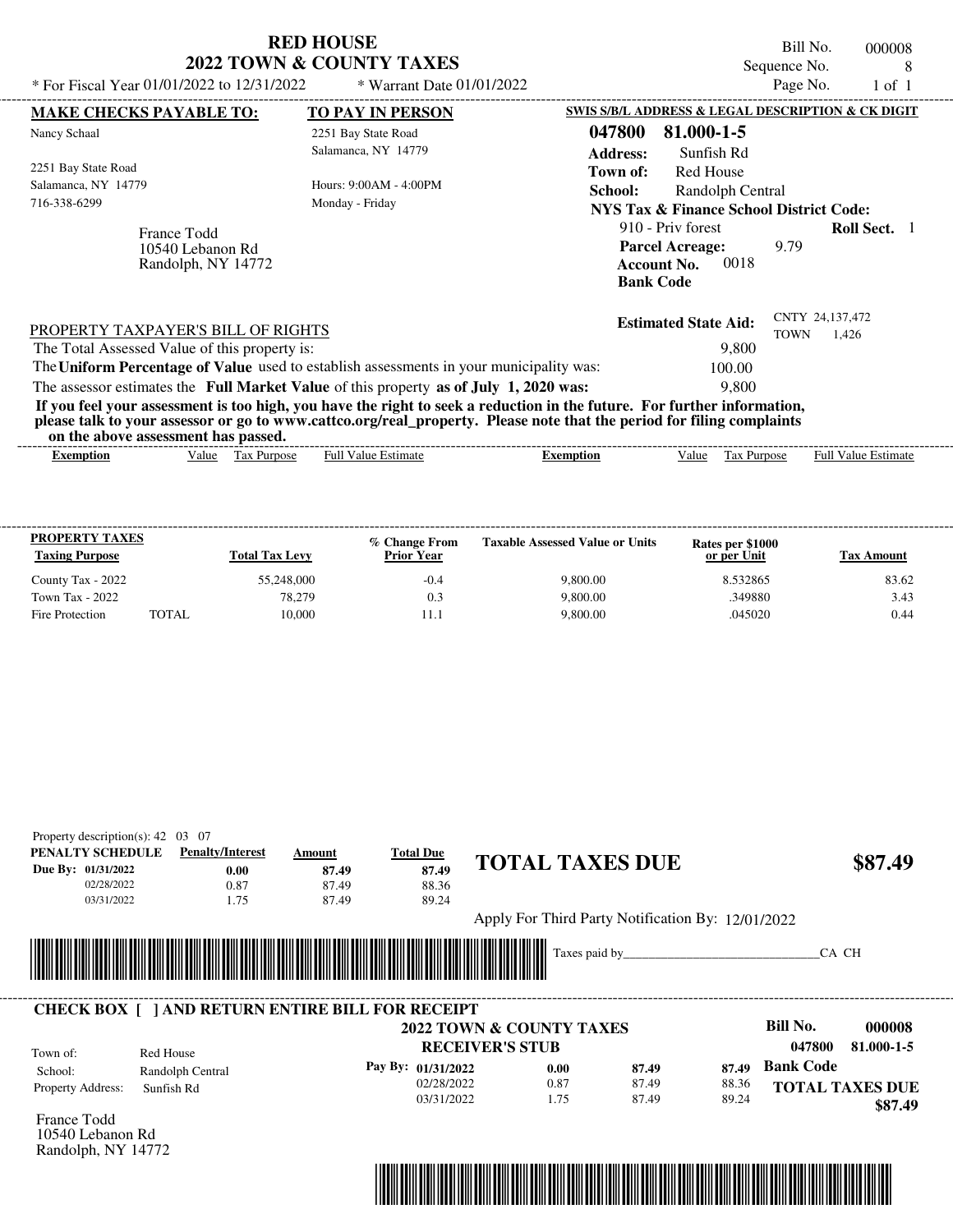|                                                               | KED HOUSE<br><b>2022 TOWN &amp; COUNTY TAXES</b>                                                                                                                                                                                                 | Bill No.<br>000009<br>Sequence No.<br>9                                                                                       |
|---------------------------------------------------------------|--------------------------------------------------------------------------------------------------------------------------------------------------------------------------------------------------------------------------------------------------|-------------------------------------------------------------------------------------------------------------------------------|
| * For Fiscal Year 01/01/2022 to 12/31/2022                    | * Warrant Date 01/01/2022                                                                                                                                                                                                                        | Page No.<br>$1$ of $1$                                                                                                        |
| <b>MAKE CHECKS PAYABLE TO:</b>                                | <b>TO PAY IN PERSON</b>                                                                                                                                                                                                                          | SWIS S/B/L ADDRESS & LEGAL DESCRIPTION & CK DIGIT                                                                             |
| Nancy Schaal                                                  | 2251 Bay State Road                                                                                                                                                                                                                              | 047800<br>90.001-1-38.2                                                                                                       |
|                                                               | Salamanca, NY 14779                                                                                                                                                                                                                              | <b>Address:</b><br>Bay State Rd                                                                                               |
| 2251 Bay State Road                                           |                                                                                                                                                                                                                                                  | Town of:<br>Red House                                                                                                         |
| Salamanca, NY 14779<br>716-338-6299                           | Hours: $9:00AM - 4:00PM$                                                                                                                                                                                                                         | School:<br>Randolph Central                                                                                                   |
|                                                               | Monday - Friday                                                                                                                                                                                                                                  | <b>NYS Tax &amp; Finance School District Code:</b>                                                                            |
| Greaser Sheila S<br>387 N Liberty Rd<br>River Falls, WI 54022 |                                                                                                                                                                                                                                                  | 311 - Res vac land<br><b>Roll Sect.</b> 1<br><b>Parcel Acreage:</b><br>2.10<br>0035<br><b>Account No.</b><br><b>Bank Code</b> |
| PROPERTY TAXPAYER'S BILL OF RIGHTS                            |                                                                                                                                                                                                                                                  | CNTY 24,137,472<br><b>Estimated State Aid:</b><br><b>TOWN</b><br>1,426                                                        |
| The Total Assessed Value of this property is:                 |                                                                                                                                                                                                                                                  | 7,800                                                                                                                         |
|                                                               | The Uniform Percentage of Value used to establish assessments in your municipality was:                                                                                                                                                          | 100.00                                                                                                                        |
|                                                               | The assessor estimates the Full Market Value of this property as of July 1, 2020 was:                                                                                                                                                            | 7.800                                                                                                                         |
| on the above assessment has passed.                           | If you feel your assessment is too high, you have the right to seek a reduction in the future. For further information,<br>please talk to your assessor or go to www.cattco.org/real_property. Please note that the period for filing complaints |                                                                                                                               |

| on the above assessment nas basseur |       |                       |                         |           |       |                       |                                         |
|-------------------------------------|-------|-----------------------|-------------------------|-----------|-------|-----------------------|-----------------------------------------|
| Exemption                           | Value | tax<br><b>Purpose</b> | Estimate<br>Full<br>11A | Exemption | /alue | <b>Purpose</b><br>Lάλ | - Full <sup>V</sup><br>Estimate<br>alue |
|                                     |       |                       |                         |           |       |                       |                                         |

| <b>PROPERTY TAXES</b><br><b>Taxing Purpose</b> |              | <b>Total Tax Levy</b> | % Change From<br><b>Prior Year</b> | <b>Taxable Assessed Value or Units</b> | Rates per \$1000<br>or per Unit | <b>Tax Amount</b> |
|------------------------------------------------|--------------|-----------------------|------------------------------------|----------------------------------------|---------------------------------|-------------------|
| County Tax - 2022                              |              | 55,248,000            | $-0.4$                             | 7,800.00                               | 8.532865                        | 66.56             |
| Town Tax - 2022                                |              | 78.279                | 0.3                                | 7,800.00                               | .349880                         | 2.73              |
| School Relevy                                  |              |                       |                                    |                                        |                                 | 67.01             |
| Fire Protection                                | <b>TOTAL</b> | 10,000                | 11.1                               | 7.800.00                               | .045020                         | 0.35              |

| PENALTY SCHEDULE             | <b>Penalty/Interest</b>                                 |      | Amount | <b>Total Due</b>                                                                                                                                                                                                                     |                                                               |      | <b>TOTAL TAXES DUE</b>                            |        |                    |                         |
|------------------------------|---------------------------------------------------------|------|--------|--------------------------------------------------------------------------------------------------------------------------------------------------------------------------------------------------------------------------------------|---------------------------------------------------------------|------|---------------------------------------------------|--------|--------------------|-------------------------|
| Due By: 01/31/2022           |                                                         | 0.00 | 136.65 | 136.65                                                                                                                                                                                                                               |                                                               |      |                                                   |        |                    | \$136.65                |
| 02/28/2022                   |                                                         | 1.37 | 136.65 | 138.02                                                                                                                                                                                                                               |                                                               |      |                                                   |        |                    |                         |
| 03/31/2022                   |                                                         | 2.73 | 136.65 | 139.38                                                                                                                                                                                                                               |                                                               |      |                                                   |        |                    |                         |
|                              |                                                         |      |        |                                                                                                                                                                                                                                      |                                                               |      | Apply For Third Party Notification By: 12/01/2022 |        |                    |                         |
|                              |                                                         |      |        |                                                                                                                                                                                                                                      |                                                               |      |                                                   |        |                    |                         |
|                              |                                                         |      |        |                                                                                                                                                                                                                                      |                                                               |      |                                                   |        |                    |                         |
|                              |                                                         |      |        |                                                                                                                                                                                                                                      |                                                               |      | Taxes paid by                                     |        |                    | CA CH                   |
|                              |                                                         |      |        | <u> Tanzania di Baratta di Baratta di Baratta di Baratta di Baratta di Baratta di Baratta di Baratta di Baratta di Baratta di Baratta di Baratta di Baratta di Baratta di Baratta di Baratta di Baratta di Baratta di Baratta di</u> |                                                               |      |                                                   |        |                    |                         |
|                              |                                                         |      |        |                                                                                                                                                                                                                                      |                                                               |      |                                                   |        |                    |                         |
|                              | <b>CHECK BOX [ ] AND RETURN ENTIRE BILL FOR RECEIPT</b> |      |        |                                                                                                                                                                                                                                      |                                                               |      |                                                   |        |                    |                         |
|                              |                                                         |      |        |                                                                                                                                                                                                                                      | <b>2022 TOWN &amp; COUNTY TAXES</b><br><b>RECEIVER'S STUB</b> |      |                                                   |        | Bill No.<br>047800 | 000009<br>90.001-1-38.2 |
| Town of:                     | Red House                                               |      |        | Pay By: 01/31/2022                                                                                                                                                                                                                   |                                                               | 0.00 | 136.65                                            | 136.65 | <b>Bank Code</b>   |                         |
| School:<br>Property Address: | Randolph Central<br>Bay State Rd                        |      |        | 02/28/2022                                                                                                                                                                                                                           |                                                               | 1.37 | 136.65                                            | 138.02 |                    | <b>TOTAL TAXES DUE</b>  |



387 N Liberty Rd River Falls, WI 54022

# **RED HOUSE**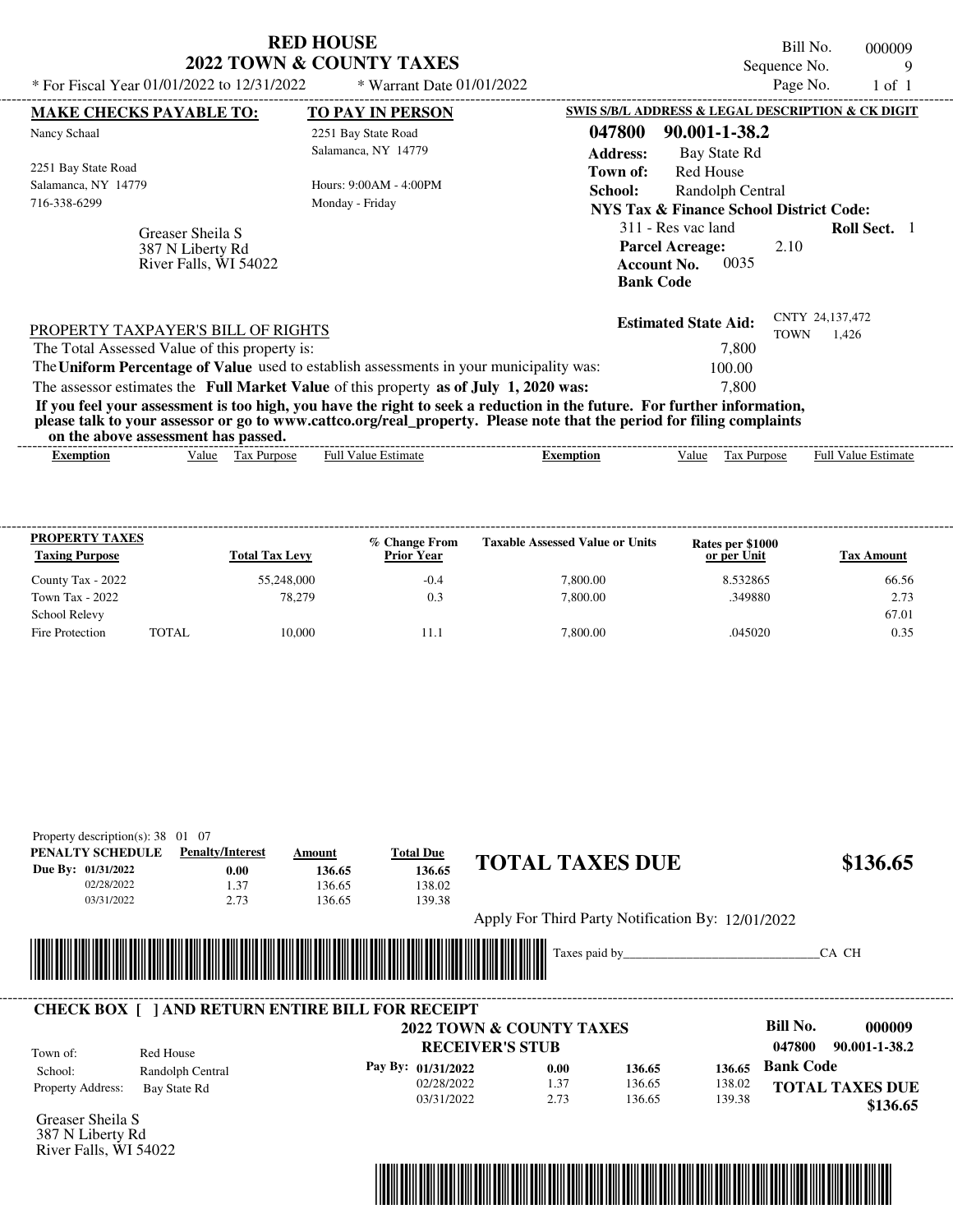Property description(s): 38 01 07

9182 Tangerine St San Ramon, CA 94583

Bill No. 000010 Sequence No. 10<br>Page No. 1 of 1

| * For Fiscal Year 01/01/2022 to $12/31/2022$  |                                                                                              | * Warrant Date $01/01/2022$                                                                                                                                                                                                                      |                             |                                                                                                | Page No.                       | 1 of 1                     |  |
|-----------------------------------------------|----------------------------------------------------------------------------------------------|--------------------------------------------------------------------------------------------------------------------------------------------------------------------------------------------------------------------------------------------------|-----------------------------|------------------------------------------------------------------------------------------------|--------------------------------|----------------------------|--|
| <b>MAKE CHECKS PAYABLE TO:</b>                |                                                                                              | <b>TO PAY IN PERSON</b>                                                                                                                                                                                                                          |                             | SWIS S/B/L ADDRESS & LEGAL DESCRIPTION & CK DIGIT                                              |                                |                            |  |
| Nancy Schaal                                  |                                                                                              | 2251 Bay State Road                                                                                                                                                                                                                              | 047800                      | 90.001-1-38.4                                                                                  |                                |                            |  |
| 2251 Bay State Road                           |                                                                                              | Salamanca, NY 14779                                                                                                                                                                                                                              | <b>Address:</b><br>Town of: | Bay State Rd<br><b>Red House</b>                                                               |                                |                            |  |
| Salamanca, NY 14779                           |                                                                                              | Hours: 9:00 AM - 4:00 PM                                                                                                                                                                                                                         | School:                     | Randolph Central                                                                               |                                |                            |  |
| 716-338-6299                                  |                                                                                              | Monday - Friday                                                                                                                                                                                                                                  |                             | NYS Tax & Finance School District Code:                                                        |                                |                            |  |
|                                               | Hubbard Virginia L<br>estate of Marvin R Hubbard<br>9182 Tangerine St<br>San Ramon, CA 94583 |                                                                                                                                                                                                                                                  |                             | 311 - Res vac land<br><b>Parcel Acreage:</b><br>0035<br><b>Account No.</b><br><b>Bank Code</b> | 3.00                           | <b>Roll Sect.</b> 1        |  |
| PROPERTY TAXPAYER'S BILL OF RIGHTS            |                                                                                              |                                                                                                                                                                                                                                                  |                             | <b>Estimated State Aid:</b>                                                                    | CNTY 24,137,472<br><b>TOWN</b> | 1.426                      |  |
| The Total Assessed Value of this property is: |                                                                                              |                                                                                                                                                                                                                                                  |                             | 10,000                                                                                         |                                |                            |  |
|                                               |                                                                                              | The Uniform Percentage of Value used to establish assessments in your municipality was:                                                                                                                                                          |                             | 100.00                                                                                         |                                |                            |  |
|                                               |                                                                                              | The assessor estimates the Full Market Value of this property as of July 1, 2020 was:                                                                                                                                                            |                             | 10,000                                                                                         |                                |                            |  |
| on the above assessment has passed.           |                                                                                              | If you feel your assessment is too high, you have the right to seek a reduction in the future. For further information,<br>please talk to your assessor or go to www.cattco.org/real_property. Please note that the period for filing complaints |                             |                                                                                                |                                |                            |  |
| <b>Exemption</b>                              | Tax Purpose<br>Value                                                                         | <b>Full Value Estimate</b>                                                                                                                                                                                                                       | <b>Exemption</b>            | Value<br>Tax Purpose                                                                           |                                | <b>Full Value Estimate</b> |  |
|                                               |                                                                                              |                                                                                                                                                                                                                                                  |                             |                                                                                                |                                |                            |  |

| <b>PROPERTY TAXES</b><br><b>Taxing Purpose</b> |       | <b>Total Tax Levy</b> | % Change From<br><b>Prior Year</b> | <b>Taxable Assessed Value or Units</b> | Rates per \$1000<br>or per Unit | Tax Amount |
|------------------------------------------------|-------|-----------------------|------------------------------------|----------------------------------------|---------------------------------|------------|
| County Tax - 2022                              |       | 55,248,000            | $-0.4$                             | 10,000.00                              | 8.532865                        | 85.33      |
| Town Tax - 2022                                |       | 78.279                | 0.3                                | 10,000.00                              | 349880                          | 3.50       |
| Fire Protection                                | TOTAL | 10.000                |                                    | 10,000.00                              | .045020                         | 0.45       |

| PENALTY SCHEDULE                                        |                  | <b>Penalty/Interest</b> | Amount                                                                                                               | <b>Total Due</b>         |                        |               | <b>TOTAL TAXES DUE</b>                            |       |                  | \$89.28                |
|---------------------------------------------------------|------------------|-------------------------|----------------------------------------------------------------------------------------------------------------------|--------------------------|------------------------|---------------|---------------------------------------------------|-------|------------------|------------------------|
| Due By: 01/31/2022                                      |                  | 0.00                    | 89.28                                                                                                                | 89.28                    |                        |               |                                                   |       |                  |                        |
| 02/28/2022                                              |                  | 0.89                    | 89.28                                                                                                                | 90.17                    |                        |               |                                                   |       |                  |                        |
| 03/31/2022                                              |                  | 1.79                    | 89.28                                                                                                                | 91.07                    |                        |               |                                                   |       |                  |                        |
|                                                         |                  |                         |                                                                                                                      |                          |                        |               | Apply For Third Party Notification By: 12/01/2022 |       |                  |                        |
|                                                         |                  |                         |                                                                                                                      |                          |                        |               |                                                   |       |                  |                        |
|                                                         |                  |                         |                                                                                                                      |                          |                        |               |                                                   |       |                  |                        |
|                                                         |                  |                         |                                                                                                                      |                          |                        | Taxes paid by |                                                   |       |                  | CA CH                  |
|                                                         |                  |                         |                                                                                                                      |                          |                        |               |                                                   |       |                  |                        |
|                                                         |                  |                         | <u> 1989 - Johann Maria Maria Maria Maria Maria Maria Maria Maria Maria Maria Maria Maria Maria Maria Maria Mari</u> |                          |                        |               |                                                   |       |                  |                        |
|                                                         |                  |                         |                                                                                                                      |                          |                        |               |                                                   |       |                  |                        |
| <b>CHECK BOX [ ] AND RETURN ENTIRE BILL FOR RECEIPT</b> |                  |                         |                                                                                                                      |                          |                        |               |                                                   |       |                  |                        |
|                                                         |                  |                         |                                                                                                                      | 2022 TOWN & COUNTY TAXES |                        |               |                                                   |       | <b>Bill No.</b>  | 000010                 |
| Town of:                                                | Red House        |                         |                                                                                                                      |                          | <b>RECEIVER'S STUB</b> |               |                                                   |       | 047800           | 90.001-1-38.4          |
| School:                                                 | Randolph Central |                         |                                                                                                                      | Pay By: 01/31/2022       |                        | 0.00          | 89.28                                             | 89.28 | <b>Bank Code</b> |                        |
| Property Address:                                       | Bay State Rd     |                         |                                                                                                                      | 02/28/2022               |                        | 0.89          | 89.28                                             | 90.17 |                  | <b>TOTAL TAXES DUE</b> |

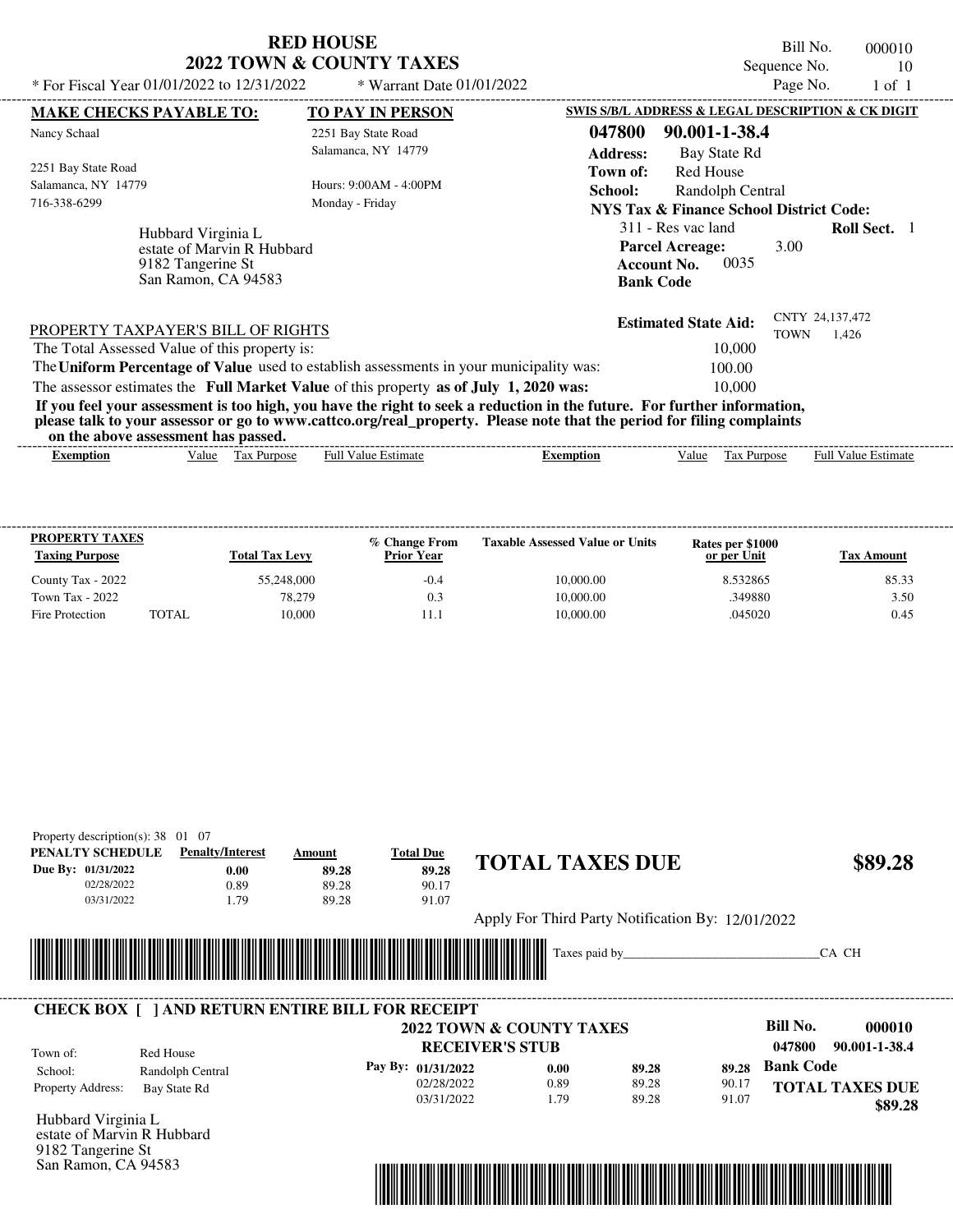Bill No. 000011 Sequence No. 11<br>Page No. 1 of 1

| * For Fiscal Year 01/01/2022 to $12/31/2022$                                                                                   | * Warrant Date $01/01/2022$                                                                                                                                                                                                                                                                                                               | Page No.<br>$1$ of $1$<br>SWIS S/B/L ADDRESS & LEGAL DESCRIPTION & CK DIGIT                                                   |
|--------------------------------------------------------------------------------------------------------------------------------|-------------------------------------------------------------------------------------------------------------------------------------------------------------------------------------------------------------------------------------------------------------------------------------------------------------------------------------------|-------------------------------------------------------------------------------------------------------------------------------|
| <b>MAKE CHECKS PAYABLE TO:</b><br>Nancy Schaal                                                                                 | TO PAY IN PERSON<br>2251 Bay State Road<br>Salamanca, NY 14779                                                                                                                                                                                                                                                                            | 047800<br>90.001-1-15<br><b>Address:</b><br>Beck Rd                                                                           |
| 2251 Bay State Road<br>Salamanca, NY 14779<br>716-338-6299                                                                     | Hours: 9:00AM - 4:00PM<br>Monday - Friday                                                                                                                                                                                                                                                                                                 | Red House<br>Town of:<br>School:<br>Randolph Central<br>NYS Tax & Finance School District Code:                               |
| Hubbard, Marvin Tyler Hubbard,<br>Hubbard Jacob Tyler<br>c/o Marvin Tyler Hubbard<br>4064 Marblehead Dr<br>San Ramon, CA 94582 |                                                                                                                                                                                                                                                                                                                                           | 260 - Seasonal res<br><b>Roll Sect.</b> 1<br><b>Parcel Acreage:</b><br>1.46<br>0037<br><b>Account No.</b><br><b>Bank Code</b> |
| PROPERTY TAXPAYER'S BILL OF RIGHTS<br>The Total Assessed Value of this property is:                                            | The Uniform Percentage of Value used to establish assessments in your municipality was:                                                                                                                                                                                                                                                   | CNTY 24,137,472<br><b>Estimated State Aid:</b><br><b>TOWN</b><br>1,426<br>33,600                                              |
|                                                                                                                                | The assessor estimates the Full Market Value of this property as of July 1, 2020 was:<br>If you feel your assessment is too high, you have the right to seek a reduction in the future. For further information,<br>please talk to your assessor or go to www.cattco.org/real_property. Please note that the period for filing complaints | 100.00<br>33,600                                                                                                              |

**on the above assessment has passed.**

| vn me anv re assessment nas passea. |       |                       |                 |         |       |                        |                                           |
|-------------------------------------|-------|-----------------------|-----------------|---------|-------|------------------------|-------------------------------------------|
| Exemption                           | Value | ax.<br><b>Purpose</b> | Estimate<br>Ful | emption | 'alue | Purpose<br>$\sim$ 0.7. | - Full <sup>V</sup><br>Estimate<br>. alue |
|                                     |       |                       |                 |         |       |                        |                                           |

| <b>PROPERTY TAXES</b><br><b>Taxing Purpose</b> |              | <b>Total Tax Levy</b> | % Change From<br><b>Prior Year</b> | <b>Taxable Assessed Value or Units</b> | Rates per \$1000<br>or per Unit | <b>Tax Amount</b> |
|------------------------------------------------|--------------|-----------------------|------------------------------------|----------------------------------------|---------------------------------|-------------------|
| County Tax - 2022                              |              | 55,248,000            | $-0.4$                             | 33,600.00                              | 8.532865                        | 286.70            |
| Town Tax - 2022                                |              | 78.279                | 0.3                                | 33,600.00                              | .349880                         | 11.76             |
| School Relevy                                  |              |                       |                                    |                                        |                                 | 288.62            |
| Fire Protection                                | <b>TOTAL</b> | 10,000                | 11.1                               | 33,600.00                              | .045020                         | 1.51              |

| Property description(s): $30 \quad 02 \quad 07$<br>PENALTY SCHEDULE<br>Due By: 01/31/2022<br>02/28/2022 | <b>Penalty/Interest</b><br>0.00<br>5.89 | Amount<br>588.59<br>588.59 | <b>Total Due</b><br>588.59<br>594.48 | <b>TOTAL TAXES DUE</b>                                             | \$588.59                                                    |
|---------------------------------------------------------------------------------------------------------|-----------------------------------------|----------------------------|--------------------------------------|--------------------------------------------------------------------|-------------------------------------------------------------|
| 03/31/2022                                                                                              | 11.77                                   | 588.59                     | 600.36                               | Apply For Third Party Notification By: 12/01/2022<br>Taxes paid by | CA CH                                                       |
| <b>CHECK BOX   JAND RETURN ENTIRE BILL FOR RECEIPT</b>                                                  |                                         |                            |                                      | 2022 TOWN & COUNTY TAXES<br>BRABILD 10 ABLIB                       | <b>Bill No.</b><br>000011<br>$0.1$ $0.00$<br>. <del>.</del> |

|                          |                  | 2022 TOWN & COUNTY TAXES |       |        |        | DIII INO.        | VVVVII                 |
|--------------------------|------------------|--------------------------|-------|--------|--------|------------------|------------------------|
| Town of:                 | Red House        | <b>RECEIVER'S STUB</b>   |       |        |        | 047800           | 90.001-1-15            |
| School:                  | Randolph Central | Pay By: 01/31/2022       | 0.00  | 588.59 | 588.59 | <b>Bank Code</b> |                        |
| <b>Property Address:</b> | Beck Rd          | 02/28/2022               | 5.89  | 588.59 | 594.48 |                  | <b>TOTAL TAXES DUE</b> |
|                          |                  | 03/31/2022               | 11.77 | 588.59 | 600.36 |                  | \$588.59               |

Hubbard, Marvin Tyler Hubbard, Hubbard Jacob Tyler c/o Marvin Tyler Hubbard 4064 Marblehead Dr San Ramon, CA 94582

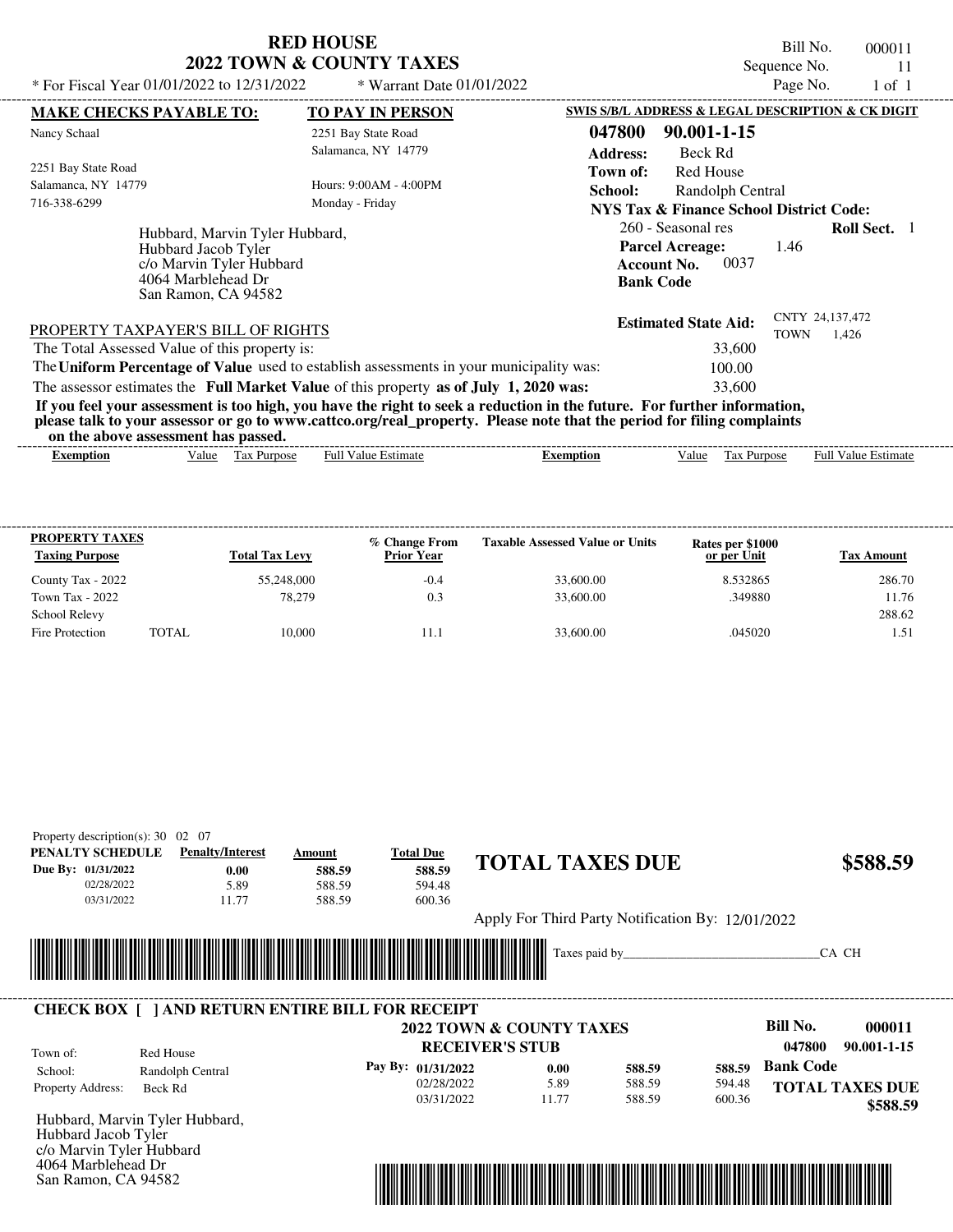Bill No. 000012 Sequence No. 12<br>Page No. 1 of 1

| * For Fiscal Year 01/01/2022 to 12/31/2022                                                                                                                                                                                                                                              | * Warrant Date $01/01/2022$                 |                           |                                                                                               | Page No.    | 1 of 1                     |  |
|-----------------------------------------------------------------------------------------------------------------------------------------------------------------------------------------------------------------------------------------------------------------------------------------|---------------------------------------------|---------------------------|-----------------------------------------------------------------------------------------------|-------------|----------------------------|--|
| <b>MAKE CHECKS PAYABLE TO:</b>                                                                                                                                                                                                                                                          | <b>TO PAY IN PERSON</b>                     |                           | SWIS S/B/L ADDRESS & LEGAL DESCRIPTION & CK DIGIT                                             |             |                            |  |
| Nancy Schaal                                                                                                                                                                                                                                                                            | 2251 Bay State Road<br>Salamanca, NY 14779  | 047800<br><b>Address:</b> | 81.000-1-1<br>Sunfish Rd                                                                      |             |                            |  |
| 2251 Bay State Road<br>Salamanca, NY 14779<br>716-338-6299                                                                                                                                                                                                                              | Hours: 9:00 AM - 4:00 PM<br>Monday - Friday | Town of:<br>School:       | Red House<br>Randolph Central<br><b>NYS Tax &amp; Finance School District Code:</b>           |             |                            |  |
| John Hancock Life Ins<br>John Hancock Varible Life Insf<br>Hancock Forest Management<br>13950 Ballantyne Corporate PIS<br>Charlotte, NC 28277                                                                                                                                           |                                             |                           | 910 - Priv forest<br><b>Parcel Acreage:</b><br>0031<br><b>Account No.</b><br><b>Bank Code</b> | 187.08      | <b>Roll Sect.</b>          |  |
| PROPERTY TAXPAYER'S BILL OF RIGHTS                                                                                                                                                                                                                                                      |                                             |                           | <b>Estimated State Aid:</b>                                                                   | <b>TOWN</b> | CNTY 24,137,472<br>1.426   |  |
| The Total Assessed Value of this property is:                                                                                                                                                                                                                                           |                                             |                           | 124,500                                                                                       |             |                            |  |
| The Uniform Percentage of Value used to establish assessments in your municipality was:                                                                                                                                                                                                 |                                             |                           | 100.00                                                                                        |             |                            |  |
| The assessor estimates the Full Market Value of this property as of July 1, 2020 was:                                                                                                                                                                                                   |                                             |                           | 124,500                                                                                       |             |                            |  |
| If you feel your assessment is too high, you have the right to seek a reduction in the future. For further information,<br>please talk to your assessor or go to www.cattco.org/real_property. Please note that the period for filing complaints<br>on the above assessment has passed. |                                             |                           |                                                                                               |             |                            |  |
| Tax Purpose<br><b>Exemption</b><br>Value                                                                                                                                                                                                                                                | <b>Full Value Estimate</b>                  | <b>Exemption</b>          | Value                                                                                         | Tax Purpose | <b>Full Value Estimate</b> |  |

| <b>PROPERTY TAXES</b><br><b>Taxing Purpose</b> |       | <b>Total Tax Levy</b> | % Change From<br><b>Prior Year</b> | <b>Taxable Assessed Value or Units</b> | Rates per \$1000<br>or per Unit | Tax Amount |
|------------------------------------------------|-------|-----------------------|------------------------------------|----------------------------------------|---------------------------------|------------|
| County Tax - 2022                              |       | 55,248,000            | $-0.4$                             | 124,500.00                             | 8.532865                        | 1.062.34   |
| Town Tax - 2022                                |       | 78.279                | 0.3                                | 124,500.00                             | 349880                          | 43.56      |
| Fire Protection                                | TOTAL | 10,000                |                                    | 124,500.00                             | .045020                         | 5.60       |

| Property description(s): $54 \quad 03 \quad 07$        |                         |          |                  |                                                   |                    |
|--------------------------------------------------------|-------------------------|----------|------------------|---------------------------------------------------|--------------------|
| PENALTY SCHEDULE                                       | <b>Penalty/Interest</b> | Amount   | <b>Total Due</b> |                                                   |                    |
| Due By: 01/31/2022                                     | 0.00                    | 1,111.50 | 1,111.50         | <b>TOTAL TAXES DUE</b>                            | \$1,111.50         |
| 02/28/2022                                             | 11.12                   | 1.111.50 | 1,122.62         |                                                   |                    |
| 03/31/2022                                             | 22.23                   | 1.111.50 | 1,133.73         |                                                   |                    |
|                                                        |                         |          |                  | Apply For Third Party Notification By: 12/01/2022 |                    |
|                                                        |                         | WWW      |                  | Taxes paid by                                     | CA CH              |
| <b>CHECK BOX   JAND RETURN ENTIRE BILL FOR RECEIPT</b> |                         |          |                  | <b>2022 TOWN &amp; COUNTY TAXES</b>               | Bill No.<br>000012 |

|                          |                  | <b>2022 TOWN &amp; COUNTY TAXES</b> |       |          |          | Bill No.         | 000012                 |
|--------------------------|------------------|-------------------------------------|-------|----------|----------|------------------|------------------------|
| Town of:                 | Red House        | <b>RECEIVER'S STUB</b>              |       |          |          | 047800           | 81.000-1-1             |
| School:                  | Randolph Central | Pay By: $01/31/2022$                | 0.00  | 1,111.50 | 1.111.50 | <b>Bank Code</b> |                        |
| <b>Property Address:</b> | Sunfish Rd       | 02/28/2022                          | 11.12 | .111.50  | 1.122.62 |                  | <b>TOTAL TAXES DUE</b> |
| _ _ _                    | .                | 03/31/2022                          | 22.23 | .111.50  | 133.73   |                  | \$1,111.50             |

John Hancock Life Ins John Hancock Varible Life Insf Hancock Forest Management 13950 Ballantyne Corporate PlS Charlotte, NC 28277

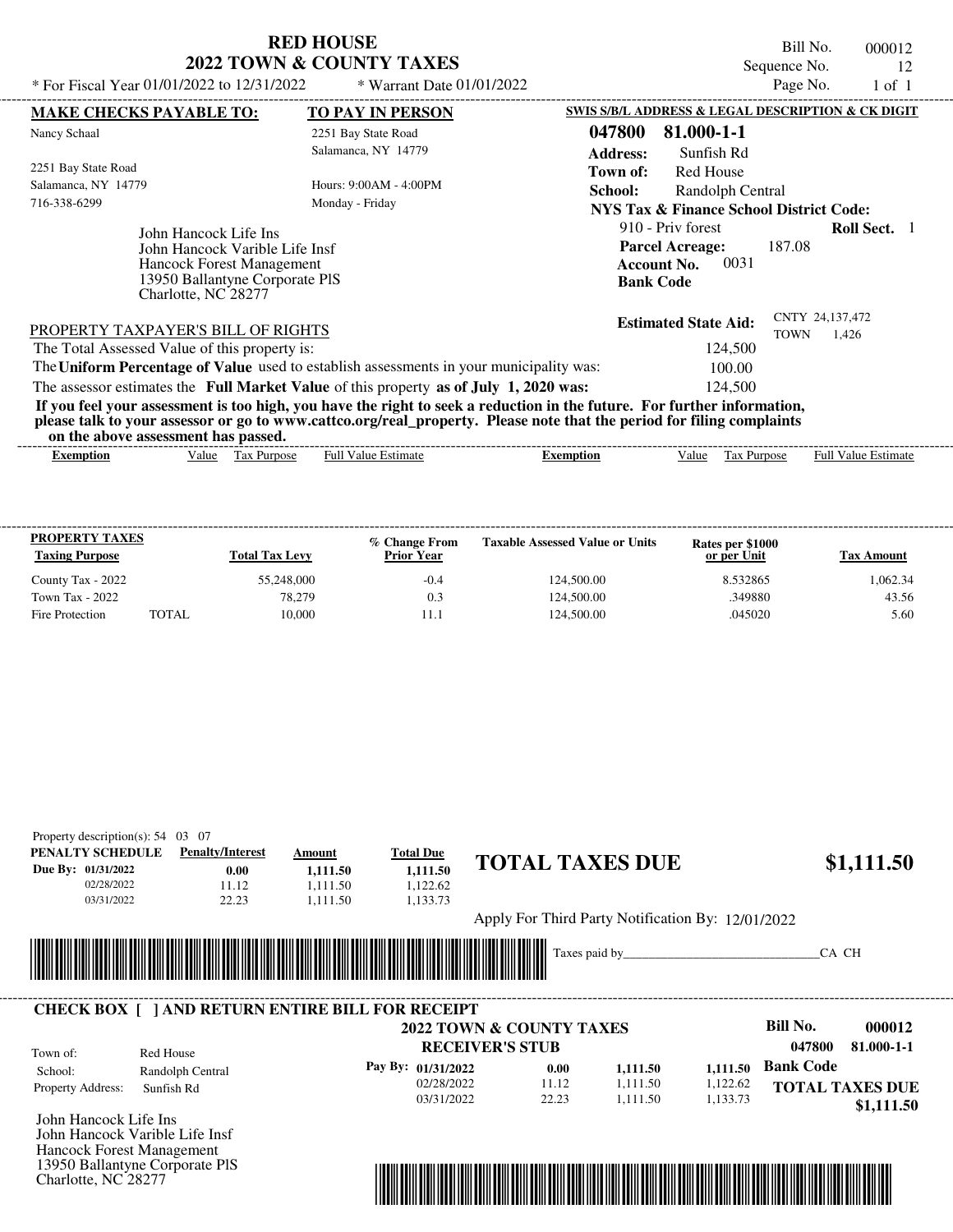Bill No. 000013 Sequence No. 13

| * For Fiscal Year 01/01/2022 to 12/31/2022    | * Warrant Date $01/01/2022$                                                                                             |                  |                                                   | Page No.                       | 1 of 1                     |  |
|-----------------------------------------------|-------------------------------------------------------------------------------------------------------------------------|------------------|---------------------------------------------------|--------------------------------|----------------------------|--|
| <b>MAKE CHECKS PAYABLE TO:</b>                | <b>TO PAY IN PERSON</b>                                                                                                 |                  | SWIS S/B/L ADDRESS & LEGAL DESCRIPTION & CK DIGIT |                                |                            |  |
| Nancy Schaal                                  | 2251 Bay State Road                                                                                                     | 047800           | 81.000-1-2                                        |                                |                            |  |
|                                               | Salamanca, NY 14779                                                                                                     | <b>Address:</b>  | Sunfish Rd (Off)                                  |                                |                            |  |
| 2251 Bay State Road                           |                                                                                                                         | Town of:         | <b>Red House</b>                                  |                                |                            |  |
| Salamanca, NY 14779                           | Hours: 9:00AM - 4:00PM                                                                                                  | School:          | Randolph Central                                  |                                |                            |  |
| 716-338-6299                                  | Monday - Friday                                                                                                         |                  | NYS Tax & Finance School District Code:           |                                |                            |  |
| John Hancock Life Ins Co                      |                                                                                                                         |                  | 910 - Priv forest                                 |                                | <b>Roll Sect.</b> 1        |  |
|                                               | John Hancock Varible Life Ins                                                                                           |                  |                                                   |                                |                            |  |
|                                               | John Hancock Timber Resource                                                                                            |                  |                                                   |                                |                            |  |
|                                               | 13950 Ballantyne Corporate PIS                                                                                          |                  |                                                   |                                |                            |  |
| Charlotte, NC 28277                           |                                                                                                                         |                  |                                                   |                                |                            |  |
| PROPERTY TAXPAYER'S BILL OF RIGHTS            |                                                                                                                         |                  | <b>Estimated State Aid:</b>                       | CNTY 24,137,472<br><b>TOWN</b> | 1.426                      |  |
| The Total Assessed Value of this property is: |                                                                                                                         |                  | 119,600                                           |                                |                            |  |
|                                               | The Uniform Percentage of Value used to establish assessments in your municipality was:                                 |                  | 100.00                                            |                                |                            |  |
|                                               | The assessor estimates the Full Market Value of this property as of July 1, 2020 was:                                   |                  | 119,600                                           |                                |                            |  |
|                                               | If you feel your assessment is too high, you have the right to seek a reduction in the future. For further information, |                  |                                                   |                                |                            |  |
|                                               | please talk to your assessor or go to www.cattco.org/real_property. Please note that the period for filing complaints   |                  |                                                   |                                |                            |  |
| on the above assessment has passed.           |                                                                                                                         |                  |                                                   |                                |                            |  |
| Value<br><b>Exemption</b>                     | <b>Full Value Estimate</b><br>Tax Purpose                                                                               | <b>Exemption</b> | Value<br>Tax Purpose                              |                                | <b>Full Value Estimate</b> |  |

| <b>PROPERTY TAXES</b><br><b>Taxing Purpose</b> |       | <b>Total Tax Levy</b> | % Change From<br><b>Prior Year</b> | <b>Taxable Assessed Value or Units</b> | Rates per \$1000<br>or per Unit | Tax Amount |
|------------------------------------------------|-------|-----------------------|------------------------------------|----------------------------------------|---------------------------------|------------|
| County Tax - 2022                              |       | 55,248,000            | $-0.4$                             | 119.600.00                             | 8.532865                        | 1.020.53   |
| Town Tax - 2022                                |       | 78.279                | 0.3                                | 119.600.00                             | .349880                         | 41.85      |
| Fire Protection                                | TOTAL | 10.000                |                                    | 119.600.00                             | .045020                         | 5.38       |

| PENALTY SCHEDULE              | Property description(s): $54$ 03 07<br><b>Penalty/Interest</b> | Amount   | <b>Total Due</b>   | <b>TOTAL TAXES DUE</b>                            |          |          | \$1,067.76             |
|-------------------------------|----------------------------------------------------------------|----------|--------------------|---------------------------------------------------|----------|----------|------------------------|
| Due By: 01/31/2022            | 0.00                                                           | 1,067.76 | 1,067.76           |                                                   |          |          |                        |
| 02/28/2022<br>03/31/2022      | 10.68                                                          | 1,067.76 | 1,078.44           |                                                   |          |          |                        |
|                               | 21.36                                                          | 1,067.76 | 1,089.12           |                                                   |          |          |                        |
|                               |                                                                |          |                    | Apply For Third Party Notification By: 12/01/2022 |          |          |                        |
|                               |                                                                |          |                    |                                                   |          |          |                        |
|                               |                                                                |          |                    | Taxes paid by                                     |          |          | CA CH                  |
|                               |                                                                |          |                    |                                                   |          |          |                        |
|                               |                                                                |          |                    |                                                   |          |          |                        |
|                               | <b>CHECK BOX [ ] AND RETURN ENTIRE BILL FOR RECEIPT</b>        |          |                    |                                                   |          |          |                        |
|                               |                                                                |          |                    | 2022 TOWN & COUNTY TAXES                          |          |          | Bill No.<br>000013     |
| Town of:                      | Red House                                                      |          |                    | <b>RECEIVER'S STUB</b>                            |          |          | 047800<br>81.000-1-2   |
| School:                       | Randolph Central                                               |          | Pay By: 01/31/2022 | 0.00                                              | 1,067.76 | 1,067.76 | <b>Bank Code</b>       |
| Property Address:             | Sunfish Rd (Off)                                               |          | 02/28/2022         | 10.68                                             | 1,067.76 | 1,078.44 | <b>TOTAL TAXES DUE</b> |
|                               |                                                                |          | 03/31/2022         | 21.36                                             | 1,067.76 | 1,089.12 | \$1,067.76             |
| John Hancock Life Ins Co.     |                                                                |          |                    |                                                   |          |          |                        |
| John Hancock Varible Life Ins |                                                                |          |                    |                                                   |          |          |                        |
|                               | John Hancock Timber Resource                                   |          |                    |                                                   |          |          |                        |
|                               | 13950 Ballantyne Corporate PIS                                 |          |                    |                                                   |          |          |                        |
| Charlotte, NC 28277           |                                                                |          |                    |                                                   |          |          |                        |
|                               |                                                                |          |                    |                                                   |          |          |                        |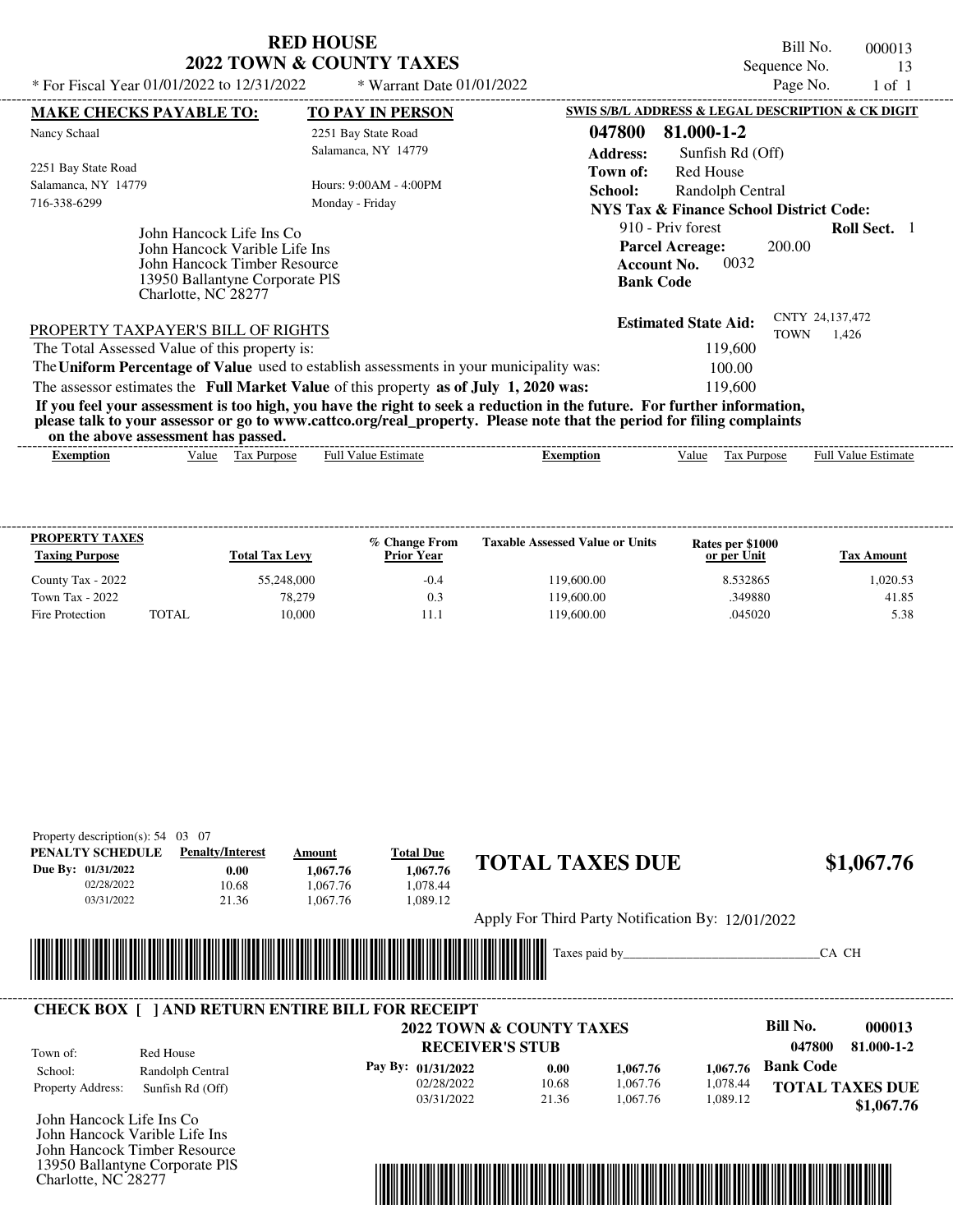| <b>RED HOUSE</b>         |  |
|--------------------------|--|
| 2022 TOWN & COUNTY TAXES |  |

Bill No. 000014 Sequence No. 14<br>Page No. 1 of 1

| * For Fiscal Year 01/01/2022 to 12/31/2022                                          | * Warrant Date $01/01/2022$                                                             |                                                                                                                                                                                                                                                            | Page No.<br>$1$ of $1$                  |  |
|-------------------------------------------------------------------------------------|-----------------------------------------------------------------------------------------|------------------------------------------------------------------------------------------------------------------------------------------------------------------------------------------------------------------------------------------------------------|-----------------------------------------|--|
| <b>MAKE CHECKS PAYABLE TO:</b>                                                      | <b>TO PAY IN PERSON</b>                                                                 | SWIS S/B/L ADDRESS & LEGAL DESCRIPTION & CK DIGIT                                                                                                                                                                                                          |                                         |  |
| Nancy Schaal                                                                        | 2251 Bay State Road<br>Salamanca, NY 14779                                              | 047800<br>90.001-1-14<br><b>Address:</b><br>Beck Rd (Off)                                                                                                                                                                                                  |                                         |  |
| 2251 Bay State Road<br>Salamanca, NY 14779<br>716-338-6299                          | Hours: 9:00 AM - 4:00 PM<br>Monday - Friday                                             | <b>Red House</b><br>Town of:<br>School:<br>Randolph Central<br><b>NYS Tax &amp; Finance School District Code:</b>                                                                                                                                          |                                         |  |
| Montedoro Charles<br>Montedoro Catherine<br>28 Beverly Ave<br>Lockport, NY 14094    |                                                                                         | 260 - Seasonal res<br><b>Parcel Acreage:</b><br>0046<br><b>Account No.</b><br><b>Bank Code</b>                                                                                                                                                             | <b>Roll Sect.</b> 1<br>1.37             |  |
| PROPERTY TAXPAYER'S BILL OF RIGHTS<br>The Total Assessed Value of this property is: |                                                                                         | <b>Estimated State Aid:</b><br>67,100                                                                                                                                                                                                                      | CNTY 24,137,472<br><b>TOWN</b><br>1,426 |  |
|                                                                                     | The Uniform Percentage of Value used to establish assessments in your municipality was: | 100.00                                                                                                                                                                                                                                                     |                                         |  |
| on the above assessment has passed.                                                 | The assessor estimates the Full Market Value of this property as of July 1, 2020 was:   | 67,100<br>If you feel your assessment is too high, you have the right to seek a reduction in the future. For further information,<br>please talk to your assessor or go to www.cattco.org/real_property. Please note that the period for filing complaints |                                         |  |
| <b>Exemption</b><br>Value                                                           | Full Value Estimate<br>Tax Purpose                                                      | Tax Purpose<br><b>Exemption</b><br>Value                                                                                                                                                                                                                   | <b>Full Value Estimate</b>              |  |

| <b>PROPERTY TAXES</b><br><b>Taxing Purpose</b> |       | <b>Total Tax Levy</b> | % Change From<br><b>Prior Year</b> | <b>Taxable Assessed Value or Units</b> | Rates per \$1000<br>or per Unit | Tax Amount |
|------------------------------------------------|-------|-----------------------|------------------------------------|----------------------------------------|---------------------------------|------------|
| County Tax - 2022                              |       | 55,248,000            | $-0.4$                             | 67,100.00                              | 8.532865                        | 572.56     |
| Town Tax - 2022                                |       | 78,279                | 0.3                                | 67,100.00                              | .349880                         | 23.48      |
| Fire Protection                                | TOTAL | 10.000                |                                    | 67,100.00                              | .045020                         | 3.02       |

| PENALTY SCHEDULE         | <b>Penalty/Interest</b> | Amount                                                  | <b>Total Due</b>       | <b>TOTAL TAXES DUE</b>                            |        |        | \$599.06                  |
|--------------------------|-------------------------|---------------------------------------------------------|------------------------|---------------------------------------------------|--------|--------|---------------------------|
| Due By: 01/31/2022       | 0.00                    | 599.06                                                  | 599.06                 |                                                   |        |        |                           |
| 02/28/2022               | 5.99                    | 599.06                                                  | 605.05                 |                                                   |        |        |                           |
| 03/31/2022               | 11.98                   | 599.06                                                  | 611.04                 |                                                   |        |        |                           |
|                          |                         |                                                         |                        | Apply For Third Party Notification By: 12/01/2022 |        |        |                           |
|                          |                         |                                                         |                        | Taxes paid by                                     |        |        | CA CH                     |
|                          |                         |                                                         |                        |                                                   |        |        |                           |
|                          |                         |                                                         |                        |                                                   |        |        |                           |
|                          |                         | <b>CHECK BOX [ ] AND RETURN ENTIRE BILL FOR RECEIPT</b> |                        |                                                   |        |        |                           |
|                          |                         |                                                         |                        | <b>2022 TOWN &amp; COUNTY TAXES</b>               |        |        | <b>Bill No.</b><br>000014 |
|                          | Red House               |                                                         | <b>RECEIVER'S STUB</b> |                                                   |        |        | 047800<br>90.001-1-14     |
|                          |                         |                                                         |                        |                                                   |        |        |                           |
| Town of:                 |                         |                                                         | Pay By: 01/31/2022     | 0.00                                              | 599.06 | 599.06 | <b>Bank Code</b>          |
| School:                  | Randolph Central        |                                                         | 02/28/2022             | 5.99                                              | 599.06 | 605.05 |                           |
| Property Address:        | Beck Rd (Off)           |                                                         | 03/31/2022             | 11.98                                             | 599.06 | 611.04 | <b>TOTAL TAXES DUE</b>    |
| <b>Montedoro Charles</b> |                         |                                                         |                        |                                                   |        |        | \$599.06                  |
| Montedoro Catherine      |                         |                                                         |                        |                                                   |        |        |                           |
| 28 Beverly Ave           |                         |                                                         |                        |                                                   |        |        |                           |
| Lockport, NY 14094       |                         |                                                         |                        |                                                   |        |        |                           |
|                          |                         |                                                         |                        |                                                   |        |        |                           |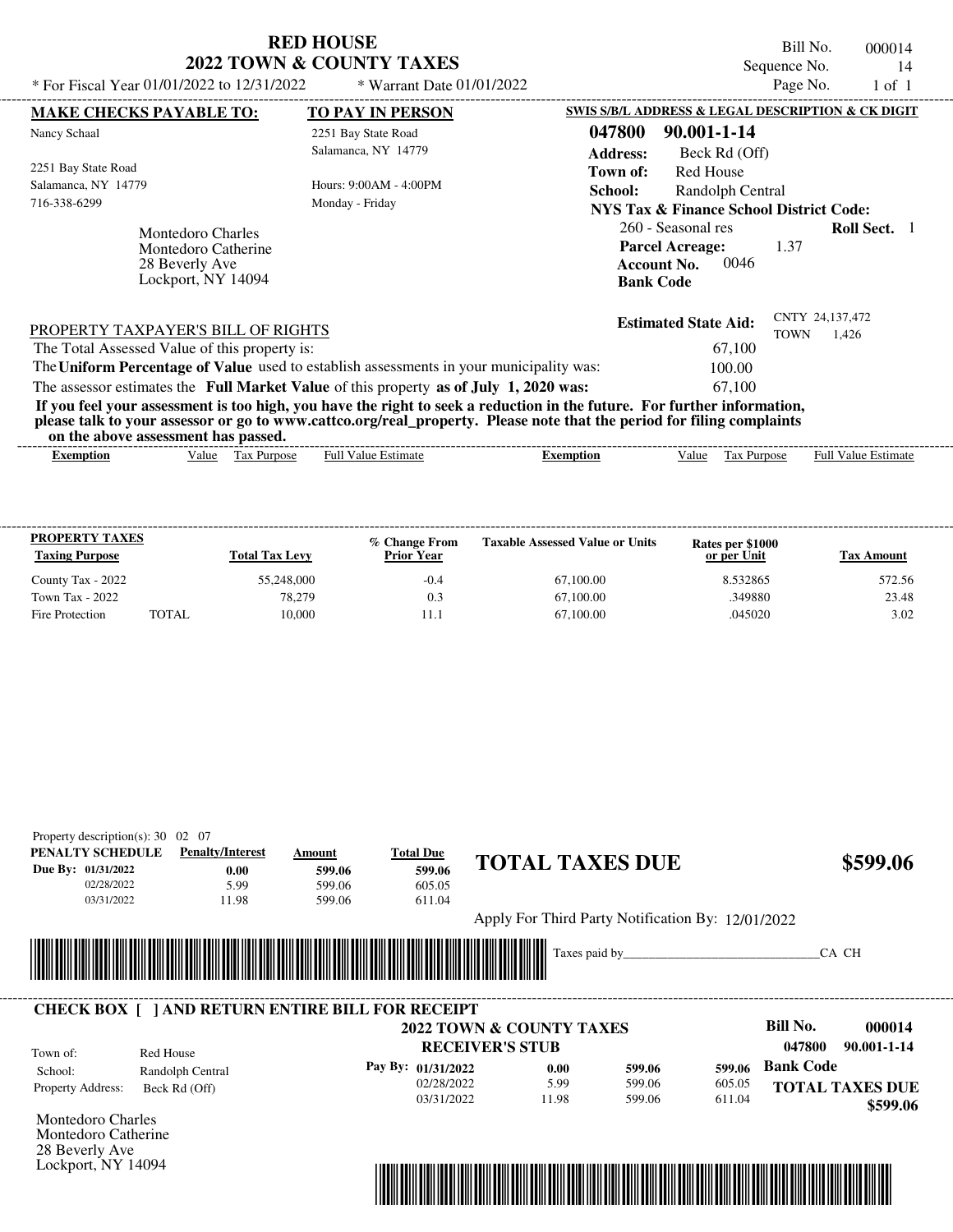|                                                                                                                                                                                  | <b>RED HOUSE</b><br>2022 TOWN & COUNTY TAXES | Bill No.<br>000015<br>Sequence No.<br>15                                                                                                    |
|----------------------------------------------------------------------------------------------------------------------------------------------------------------------------------|----------------------------------------------|---------------------------------------------------------------------------------------------------------------------------------------------|
| * For Fiscal Year 01/01/2022 to 12/31/2022                                                                                                                                       | * Warrant Date 01/01/2022                    | Page No.<br>$1$ of $1$                                                                                                                      |
| <b>MAKE CHECKS PAYABLE TO:</b>                                                                                                                                                   | <b>TO PAY IN PERSON</b>                      | SWIS S/B/L ADDRESS & LEGAL DESCRIPTION & CK DIGIT                                                                                           |
| Nancy Schaal                                                                                                                                                                     | 2251 Bay State Road<br>Salamanca, NY 14779   | 90.001-1-32<br>047800<br><b>Address:</b><br>1998 Bay State Rd                                                                               |
| 2251 Bay State Road<br>Salamanca, NY 14779<br>716-338-6299                                                                                                                       | Hours: 9:00AM - 4:00PM<br>Monday - Friday    | Red House<br>Town of:<br>School:<br>Randolph Central<br>NYS Tax & Finance School District Code:                                             |
| Nuttall Ronald M<br><b>Nuttall Michael R</b><br>23 Newton St<br>Salamanaca, NY 14779                                                                                             |                                              | 210 - 1 Family Res<br><b>Roll Sect.</b> 1<br><b>Parcel Acreage:</b><br>1.18<br>0048<br><b>Account No.</b><br><b>Bank Code</b>               |
| PROPERTY TAXPAYER'S BILL OF RIGHTS<br>The Total Assessed Value of this property is:                                                                                              |                                              | CNTY 24,137,472<br><b>Estimated State Aid:</b><br><b>TOWN</b><br>1,426<br>64,100                                                            |
| The Uniform Percentage of Value used to establish assessments in your municipality was:<br>The assessor estimates the Full Market Value of this property as of July 1, 2020 was: |                                              | 100.00<br>64.100<br>If you feel your assessment is too high, you have the right to seek a reduction in the future. For further information, |

**please talk to your assessor or go to www.cattco.org/real\_property. Please note that the period for filing complaints**

**on the above assessment has passed.**

| on the above assessment nas basseur                                                                                        |                                              |
|----------------------------------------------------------------------------------------------------------------------------|----------------------------------------------|
| - Full <sup>V</sup><br>alue<br>Value<br><b>Estimate</b><br>Purnose<br>tax<br>Ful<br><b>Purpose</b><br>emption<br>Exemption | $\overline{\phantom{a}}$<br>Estimate<br>alu⁄ |

| <b>PROPERTY TAXES</b><br><b>Taxing Purpose</b> |              | <b>Total Tax Levy</b> | % Change From<br><b>Prior Year</b> | <b>Taxable Assessed Value or Units</b> | Rates per \$1000<br>or per Unit | Tax Amount |
|------------------------------------------------|--------------|-----------------------|------------------------------------|----------------------------------------|---------------------------------|------------|
| County Tax - 2022                              |              | 55,248,000            | $-0.4$                             | 64,100.00                              | 8.532865                        | 546.96     |
| Town Tax - 2022                                |              | 78.279                | 0.3                                | 64,100.00                              | .349880                         | 22.43      |
| Fire Protection                                | <b>TOTAL</b> | 10.000                |                                    | 64,100.00                              | .045020                         | 2.89       |

| Property description(s): $64$                          | 01 07                       |        |                  |                                                   |                           |
|--------------------------------------------------------|-----------------------------|--------|------------------|---------------------------------------------------|---------------------------|
| PENALTY SCHEDULE                                       | <b>Penalty/Interest</b>     | Amount | <b>Total Due</b> |                                                   |                           |
| Due By: 01/31/2022                                     | 0.00                        | 572.28 | 572.28           | <b>TOTAL TAXES DUE</b>                            | \$572.28                  |
| 02/28/2022                                             | 5.72                        | 572.28 | 578.00           |                                                   |                           |
| 03/31/2022                                             | 11.45                       | 572.28 | 583.73           |                                                   |                           |
|                                                        |                             |        |                  | Apply For Third Party Notification By: 12/01/2022 |                           |
| ║║                                                     | <u> Tanzania (h. 1888).</u> |        |                  | Taxes paid by                                     | CA CH                     |
| <b>CHECK BOX   JAND RETURN ENTIRE BILL FOR RECEIPT</b> |                             |        |                  | 2022 TOWN & COUNTY TAXES                          | <b>Bill No.</b><br>000015 |

|                          |                   |                        | 2022 TOWN & COUNTY TAXES |        |        | рш го.           | UUWI 3                 |
|--------------------------|-------------------|------------------------|--------------------------|--------|--------|------------------|------------------------|
| Town of:                 | Red House         | <b>RECEIVER'S STUB</b> |                          |        |        | 047800           | 90.001-1-32            |
| School:                  | Randolph Central  | Pay By: 01/31/2022     | 0.00                     | 572.28 |        | 572.28 Bank Code |                        |
| <b>Property Address:</b> | 1998 Bay State Rd | 02/28/2022             | 5.72                     | 572.28 | 578.00 |                  | <b>TOTAL TAXES DUE</b> |
|                          |                   | 03/31/2022             | 11.45                    | 572.28 | 583.73 |                  | \$572.28               |

Nuttall Ronald M Nuttall Michael R 23 Newton St Salamanaca, NY 14779

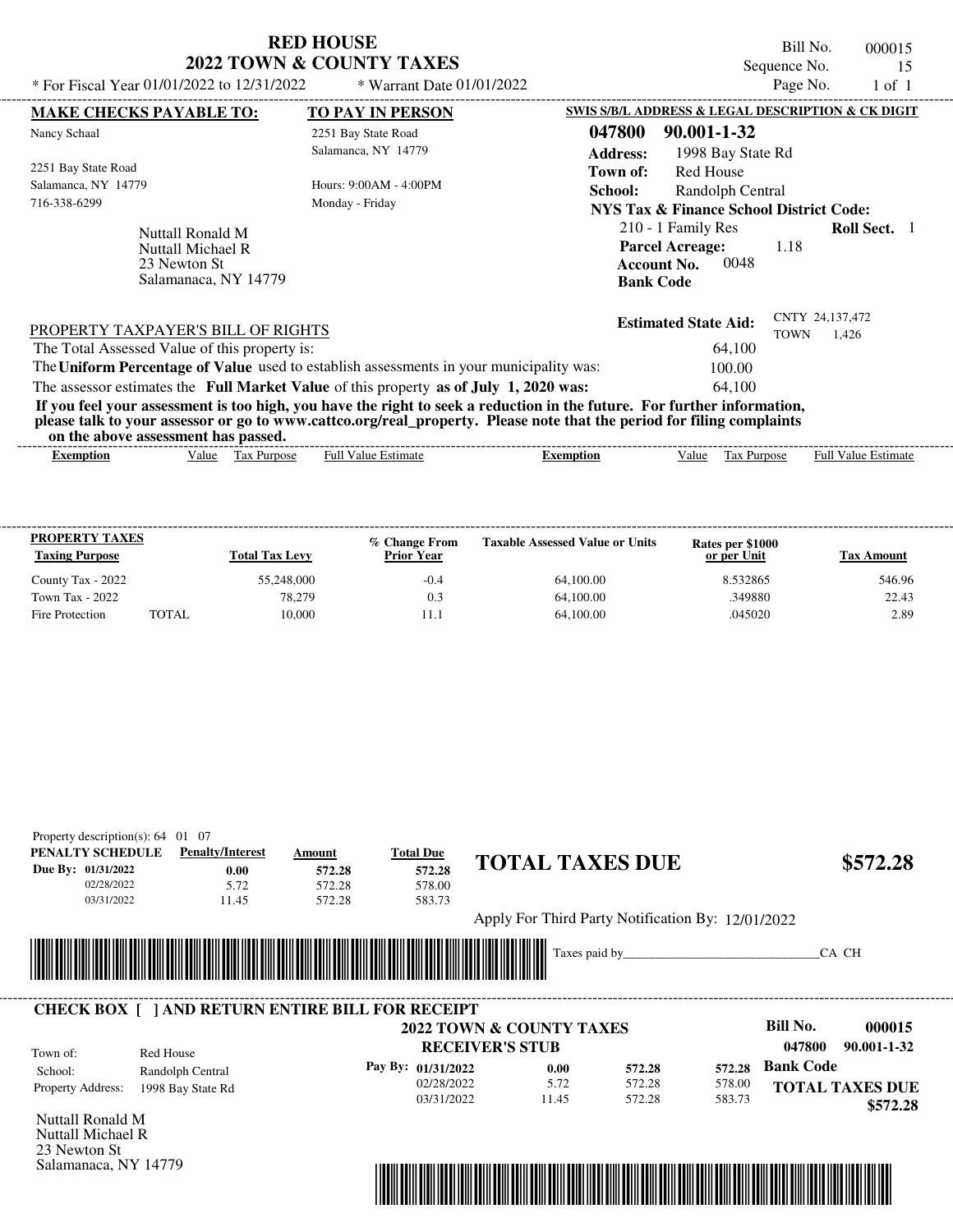| <b>RED HOUSE</b>                    |  |
|-------------------------------------|--|
| <b>2022 TOWN &amp; COUNTY TAXES</b> |  |

Bill No. 000016 Sequence No. 16<br>Page No. 1 of 1

| * For Fiscal Year 01/01/2022 to 12/31/2022                                                                                                                                                                                                                                              | * Warrant Date 01/01/2022                   |                           |                                                                                                | Page No.    | $1$ of $1$                 |  |
|-----------------------------------------------------------------------------------------------------------------------------------------------------------------------------------------------------------------------------------------------------------------------------------------|---------------------------------------------|---------------------------|------------------------------------------------------------------------------------------------|-------------|----------------------------|--|
| <b>MAKE CHECKS PAYABLE TO:</b>                                                                                                                                                                                                                                                          | <b>TO PAY IN PERSON</b>                     |                           | SWIS S/B/L ADDRESS & LEGAL DESCRIPTION & CK DIGIT                                              |             |                            |  |
| Nancy Schaal                                                                                                                                                                                                                                                                            | 2251 Bay State Road<br>Salamanca, NY 14779  | 047800<br><b>Address:</b> | $90.001 - 1 - 2$<br>2251 Bay State Rd                                                          |             |                            |  |
| 2251 Bay State Road<br>Salamanca, NY 14779<br>716-338-6299                                                                                                                                                                                                                              | Hours: 9:00 AM - 4:00 PM<br>Monday - Friday | Town of:<br>School:       | <b>Red House</b><br>Randolph Central<br>NYS Tax & Finance School District Code:                |             |                            |  |
| Schaal Clifford E<br>Schaal Nancy J<br>2251 Bay State Rd<br>Salamanca, NY 14779                                                                                                                                                                                                         |                                             |                           | 210 - 1 Family Res<br><b>Parcel Acreage:</b><br>0049<br><b>Account No.</b><br><b>Bank Code</b> | 3.05        | <b>Roll Sect.</b> 1        |  |
| PROPERTY TAXPAYER'S BILL OF RIGHTS<br>The Total Assessed Value of this property is:                                                                                                                                                                                                     |                                             |                           | <b>Estimated State Aid:</b><br>122,000                                                         | <b>TOWN</b> | CNTY 24,137,472<br>1.426   |  |
| The Uniform Percentage of Value used to establish assessments in your municipality was:<br>The assessor estimates the Full Market Value of this property as of July 1, 2020 was:                                                                                                        |                                             |                           | 100.00<br>122,000                                                                              |             |                            |  |
| If you feel your assessment is too high, you have the right to seek a reduction in the future. For further information,<br>please talk to your assessor or go to www.cattco.org/real_property. Please note that the period for filing complaints<br>on the above assessment has passed. |                                             |                           |                                                                                                |             |                            |  |
|                                                                                                                                                                                                                                                                                         | <b>Full Value Estimate</b><br>Tax Purpose   | <b>Exemption</b>          | Value                                                                                          | Tax Purpose | <b>Full Value Estimate</b> |  |

| <b>PROPERTY TAXES</b><br><b>Taxing Purpose</b> |       | <b>Total Tax Levy</b> | % Change From<br><b>Prior Year</b> | <b>Taxable Assessed Value or Units</b> | Rates per \$1000<br>or per Unit | Tax Amount |
|------------------------------------------------|-------|-----------------------|------------------------------------|----------------------------------------|---------------------------------|------------|
| County Tax - 2022                              |       | 55,248,000            | $-0.4$                             | 122,000.00                             | 8.532865                        | 1.041.01   |
| Town Tax - 2022                                |       | 78,279                | 0.3                                | 122,000.00                             | .349880                         | 42.69      |
| Fire Protection                                | TOTAL | 10.000                |                                    | 122,000.00                             | .045020                         | 5.49       |

| PENALTY SCHEDULE                       | <b>Penalty/Interest</b>                                 | Amount   | <b>Total Due</b>   |                                                   |          |          |                            |
|----------------------------------------|---------------------------------------------------------|----------|--------------------|---------------------------------------------------|----------|----------|----------------------------|
| Due By: 01/31/2022                     | 0.00                                                    | 1,089.19 | 1,089.19           | <b>TOTAL TAXES DUE</b>                            |          |          | \$1,089.19                 |
| 02/28/2022                             | 10.89                                                   | 1,089.19 | 1,100.08           |                                                   |          |          |                            |
| 03/31/2022                             | 21.78                                                   | 1,089.19 | 1,110.97           |                                                   |          |          |                            |
|                                        |                                                         |          |                    | Apply For Third Party Notification By: 12/01/2022 |          |          |                            |
|                                        |                                                         |          |                    | IIIIIII                                           |          |          | CA CH                      |
|                                        |                                                         |          |                    |                                                   |          |          |                            |
|                                        |                                                         |          |                    |                                                   |          |          |                            |
|                                        |                                                         |          |                    |                                                   |          |          |                            |
|                                        | <b>CHECK BOX [ ] AND RETURN ENTIRE BILL FOR RECEIPT</b> |          |                    |                                                   |          |          |                            |
|                                        |                                                         |          |                    | <b>2022 TOWN &amp; COUNTY TAXES</b>               |          |          | <b>Bill No.</b><br>000016  |
|                                        |                                                         |          |                    | <b>RECEIVER'S STUB</b>                            |          |          | 047800<br>$90.001 - 1 - 2$ |
| Town of:<br>School:                    | Red House                                               |          | Pay By: 01/31/2022 | 0.00                                              | 1,089.19 | 1,089.19 | <b>Bank Code</b>           |
|                                        | Randolph Central                                        |          | 02/28/2022         | 10.89                                             | 1,089.19 | 1,100.08 |                            |
|                                        | 2251 Bay State Rd                                       |          | 03/31/2022         | 21.78                                             | 1,089.19 | 1,110.97 | <b>TOTAL TAXES DUE</b>     |
| Property Address:<br>Schaal Clifford E |                                                         |          |                    |                                                   |          |          | \$1,089.19                 |
| Schaal Nancy J                         |                                                         |          |                    |                                                   |          |          |                            |
| 2251 Bay State Rd                      |                                                         |          |                    |                                                   |          |          |                            |
| Salamanca, NY 14779                    |                                                         |          |                    |                                                   |          |          |                            |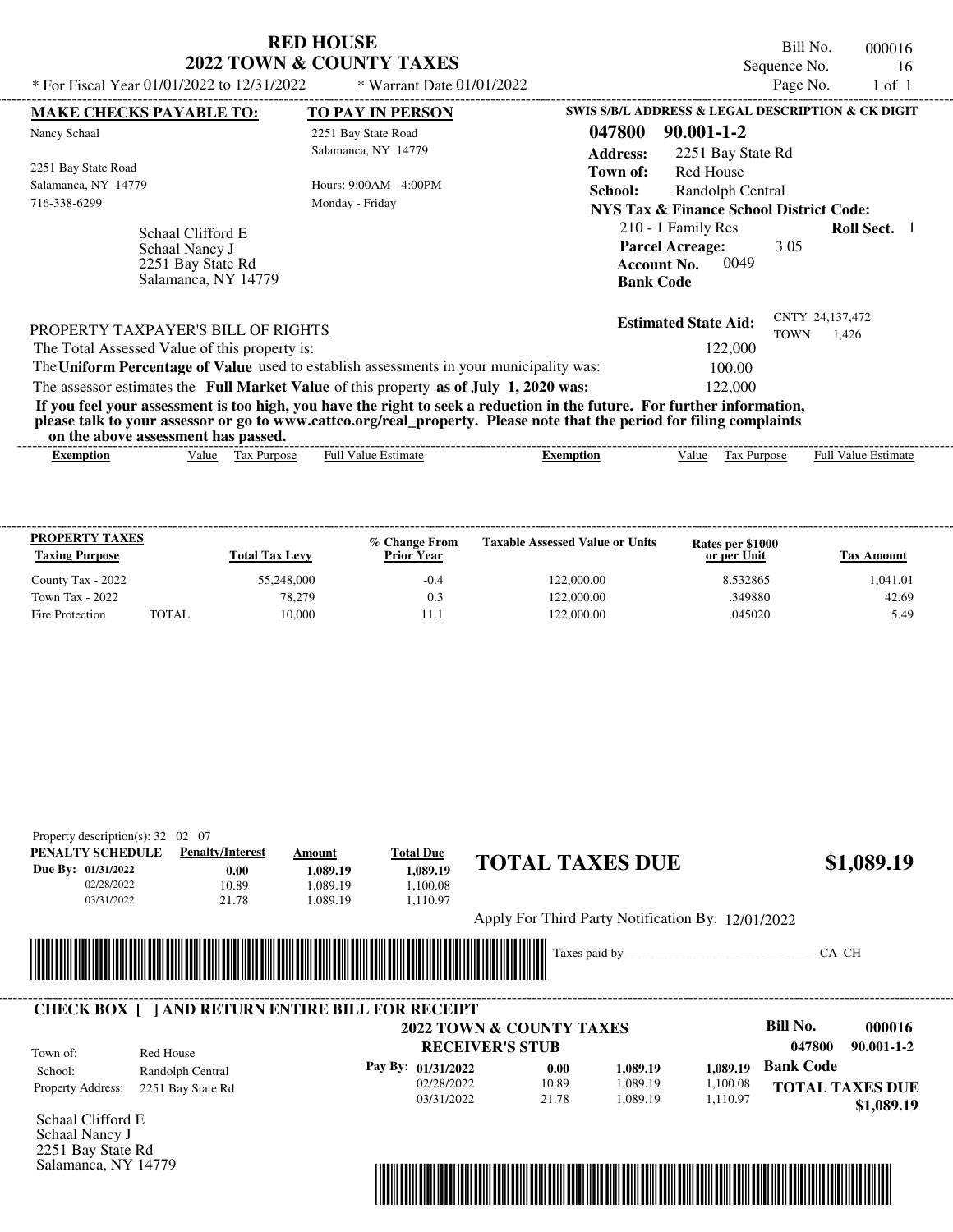| * For Fiscal Year 01/01/2022 to 12/31/2022                                              | <b>RED HOUSE</b><br><b>2022 TOWN &amp; COUNTY TAXES</b><br>* Warrant Date 01/01/2022                                                                                                                                                             | Bill No.<br>000017<br>Sequence No.<br>17<br>Page No.<br>$1$ of $1$                                                            |
|-----------------------------------------------------------------------------------------|--------------------------------------------------------------------------------------------------------------------------------------------------------------------------------------------------------------------------------------------------|-------------------------------------------------------------------------------------------------------------------------------|
| <b>MAKE CHECKS PAYABLE TO:</b>                                                          | <b>TO PAY IN PERSON</b>                                                                                                                                                                                                                          | SWIS S/B/L ADDRESS & LEGAL DESCRIPTION & CK DIGIT                                                                             |
| Nancy Schaal                                                                            | 2251 Bay State Road                                                                                                                                                                                                                              | 047800<br>90.001-1-4                                                                                                          |
|                                                                                         | Salamanca, NY 14779                                                                                                                                                                                                                              | <b>Address:</b><br>2123 Bay State Rd                                                                                          |
| 2251 Bay State Road                                                                     |                                                                                                                                                                                                                                                  | Red House<br>Town of:                                                                                                         |
| Salamanca, NY 14779                                                                     | Hours: $9:00AM - 4:00PM$                                                                                                                                                                                                                         | School:<br>Randolph Central                                                                                                   |
| 716-338-6299                                                                            | Monday - Friday                                                                                                                                                                                                                                  | <b>NYS Tax &amp; Finance School District Code:</b>                                                                            |
| Sienkiewicz Harry<br>2123 Bay State Rd<br>Salamanca, NY 14779                           |                                                                                                                                                                                                                                                  | 210 - 1 Family Res<br><b>Roll Sect.</b> 1<br><b>Parcel Acreage:</b><br>1.39<br>0055<br><b>Account No.</b><br><b>Bank Code</b> |
| PROPERTY TAXPAYER'S BILL OF RIGHTS                                                      |                                                                                                                                                                                                                                                  | CNTY 24,137,472<br><b>Estimated State Aid:</b><br><b>TOWN</b><br>1,426                                                        |
| The Total Assessed Value of this property is:                                           |                                                                                                                                                                                                                                                  | 64,600                                                                                                                        |
| The Uniform Percentage of Value used to establish assessments in your municipality was: |                                                                                                                                                                                                                                                  | 100.00                                                                                                                        |
| The assessor estimates the Full Market Value of this property as of July 1, 2020 was:   |                                                                                                                                                                                                                                                  | 64,600                                                                                                                        |
| on the above assessment has passed.                                                     | If you feel your assessment is too high, you have the right to seek a reduction in the future. For further information,<br>please talk to your assessor or go to www.cattco.org/real_property. Please note that the period for filing complaints |                                                                                                                               |

| Full $3$<br>alue<br>Value<br>Estimate<br>Estimate<br>Aurpose<br>ax.<br>Ful<br>, alue<br><b>Purpose</b><br>Exemption<br>emption<br>1 as | vn me anv re assessment nas passea. |  |  |  |  |
|----------------------------------------------------------------------------------------------------------------------------------------|-------------------------------------|--|--|--|--|
|                                                                                                                                        |                                     |  |  |  |  |

| <b>PROPERTY TAXES</b><br><b>Taxing Purpose</b> |       | <b>Total Tax Levy</b> | % Change From<br><b>Prior Year</b> | <b>Taxable Assessed Value or Units</b> | Rates per \$1000<br>or per Unit | Tax Amount |
|------------------------------------------------|-------|-----------------------|------------------------------------|----------------------------------------|---------------------------------|------------|
| County Tax - 2022                              |       | 55,248,000            | $-0.4$                             | 64,600.00                              | 8.532865                        | 551.22     |
| Town Tax - 2022                                |       | 78.279                | 0.3                                | 64,600.00                              | .349880                         | 22.60      |
| Fire Protection                                | TOTAL | 10.000                |                                    | 64,600.00                              | .045020                         | 2.91       |

| PENALTY SCHEDULE   | <b>Penalty/Interest</b> |       | Amount | <b>Total Due</b>                                        |                                                   |                  |                  |                  |                                    |
|--------------------|-------------------------|-------|--------|---------------------------------------------------------|---------------------------------------------------|------------------|------------------|------------------|------------------------------------|
| Due By: 01/31/2022 |                         | 0.00  | 576.73 | 576.73                                                  | <b>TOTAL TAXES DUE</b>                            |                  |                  |                  | \$576.73                           |
| 02/28/2022         |                         | 5.77  | 576.73 | 582.50                                                  |                                                   |                  |                  |                  |                                    |
| 03/31/2022         |                         | 11.53 | 576.73 | 588.26                                                  |                                                   |                  |                  |                  |                                    |
|                    |                         |       |        |                                                         | Apply For Third Party Notification By: 12/01/2022 |                  |                  |                  |                                    |
|                    |                         |       |        |                                                         |                                                   |                  |                  |                  |                                    |
|                    |                         |       |        |                                                         |                                                   |                  |                  |                  |                                    |
|                    |                         |       |        |                                                         |                                                   |                  |                  |                  | CA CH                              |
|                    |                         |       |        |                                                         |                                                   |                  |                  |                  |                                    |
|                    |                         |       |        |                                                         |                                                   |                  |                  |                  |                                    |
|                    |                         |       |        | <b>CHECK BOX     AND RETURN ENTIRE BILL FOR RECEIPT</b> |                                                   |                  |                  |                  |                                    |
|                    |                         |       |        |                                                         | 2022 TOWN & COUNTY TAXES                          |                  |                  | Bill No.         | 000017                             |
|                    |                         |       |        |                                                         | <b>RECEIVER'S STUB</b>                            |                  |                  | 047800           | $90.001 - 1 - 4$                   |
| Town of:           | Red House               |       |        |                                                         |                                                   |                  |                  | <b>Bank Code</b> |                                    |
| School:            | Randolph Central        |       |        | Pay By: 01/31/2022                                      | 0.00                                              | 576.73           | 576.73           |                  |                                    |
| Property Address:  | 2123 Bay State Rd       |       |        | 02/28/2022<br>03/31/2022                                | 5.77<br>11.53                                     | 576.73<br>576.73 | 582.50<br>588.26 |                  | <b>TOTAL TAXES DUE</b><br>\$576.73 |



Salamanca, NY 14779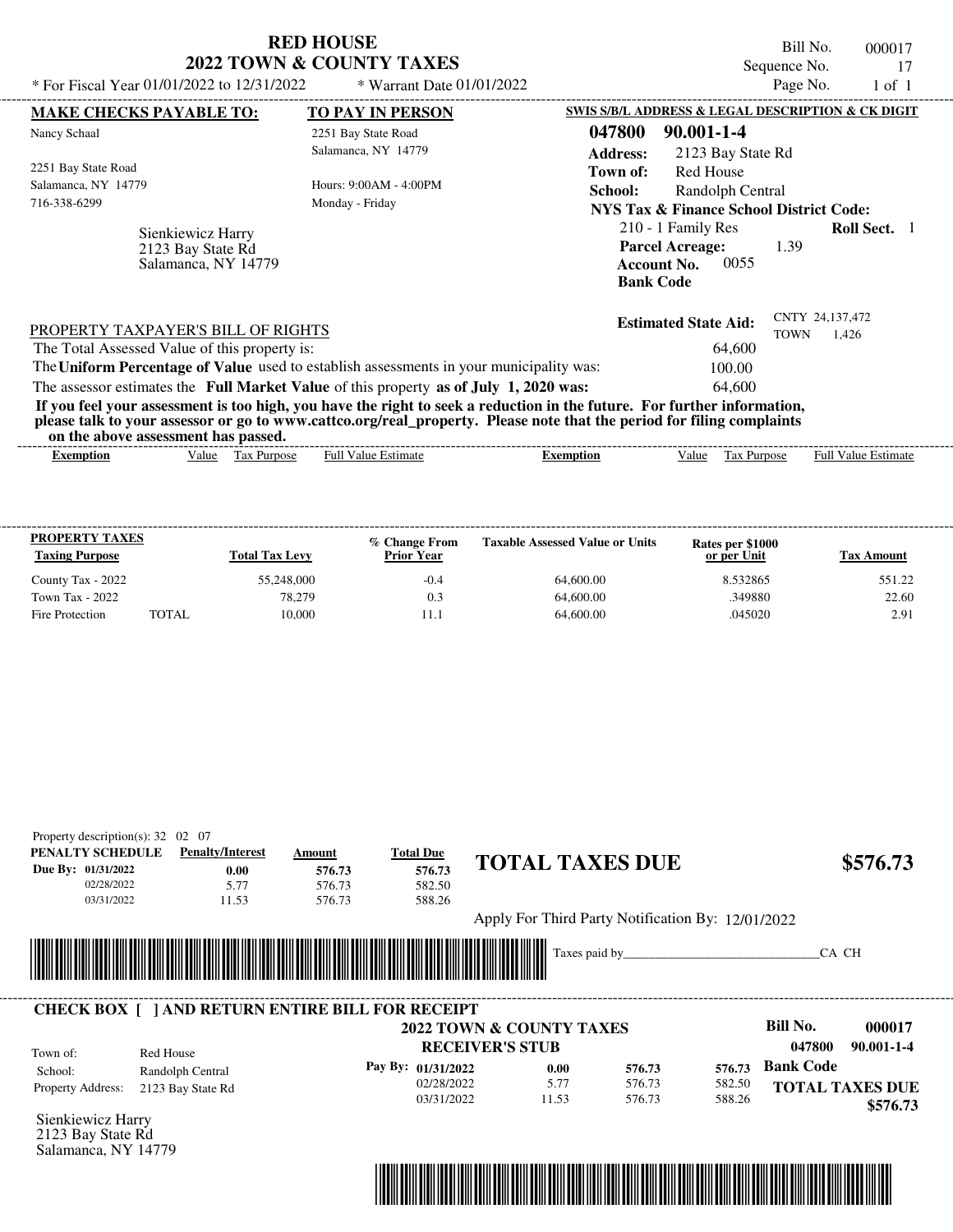| * For Fiscal Year 01/01/2022 to 12/31/2022                                          | <b>RED HOUSE</b><br>2022 TOWN & COUNTY TAXES<br>* Warrant Date 01/01/2022                                                                                                                                                                        |                           |                                                                                            | Bill No.<br>Sequence No.<br>Page No. |                            | 000018<br>18<br>$1$ of $1$ |
|-------------------------------------------------------------------------------------|--------------------------------------------------------------------------------------------------------------------------------------------------------------------------------------------------------------------------------------------------|---------------------------|--------------------------------------------------------------------------------------------|--------------------------------------|----------------------------|----------------------------|
| <b>MAKE CHECKS PAYABLE TO:</b>                                                      | <b>TO PAY IN PERSON</b>                                                                                                                                                                                                                          |                           | SWIS S/B/L ADDRESS & LEGAL DESCRIPTION & CK DIGIT                                          |                                      |                            |                            |
| Nancy Schaal                                                                        | 2251 Bay State Road<br>Salamanca, NY 14779                                                                                                                                                                                                       | 047800<br><b>Address:</b> | $109.000 - 2 - 5.71$<br>Asp $3$ (Off)                                                      |                                      |                            |                            |
| 2251 Bay State Road<br>Salamanca, NY 14779<br>716-338-6299                          | Hours: $9:00AM - 4:00PM$<br>Monday - Friday                                                                                                                                                                                                      | Town of:<br>School:       | <b>Red House</b><br>Randolph Central<br><b>NYS Tax &amp; Finance School District Code:</b> |                                      |                            |                            |
| H L Murry Drilling Co<br>43 Congress St<br>Bradford, PA 16701                       |                                                                                                                                                                                                                                                  | <b>Bank Code</b>          | 731 - Oil-natural<br><b>Parcel Acreage:</b><br>0330<br><b>Account No.</b>                  | 0.01                                 | <b>Roll Sect.</b> 1        |                            |
| PROPERTY TAXPAYER'S BILL OF RIGHTS<br>The Total Assessed Value of this property is: |                                                                                                                                                                                                                                                  |                           | <b>Estimated State Aid:</b><br>$\mathcal{O}$                                               | <b>TOWN</b>                          | CNTY 24,137,472<br>1.426   |                            |
|                                                                                     | The Uniform Percentage of Value used to establish assessments in your municipality was:                                                                                                                                                          |                           | 100.00                                                                                     |                                      |                            |                            |
|                                                                                     | The assessor estimates the Full Market Value of this property as of July 1, 2020 was:                                                                                                                                                            |                           |                                                                                            |                                      |                            |                            |
| on the above assessment has passed.                                                 | If you feel your assessment is too high, you have the right to seek a reduction in the future. For further information,<br>please talk to your assessor or go to www.cattco.org/real_property. Please note that the period for filing complaints |                           |                                                                                            |                                      |                            |                            |
| Value Tax Purpose<br><b>Exemption</b>                                               | <b>Full Value Estimate</b>                                                                                                                                                                                                                       | <b>Exemption</b>          | Value<br>Tax Purpose                                                                       |                                      | <b>Full Value Estimate</b> |                            |

| <b>PROPERTY TAXES</b><br><b>Taxing Purpose</b> |       | <b>Total Tax Levy</b> | % Change From<br><b>Prior Year</b> | <b>Taxable Assessed Value or Units</b> | Rates per \$1000<br>or per Unit | Tax Amount |
|------------------------------------------------|-------|-----------------------|------------------------------------|----------------------------------------|---------------------------------|------------|
| County Tax - 2022                              |       | 55,248,000            | $-0.4$                             | 0.00                                   | 8.532865                        | 0.00       |
| Town Tax - 2022                                |       | 78,279                | 0.3                                | 0.00                                   | .349880                         | 0.00       |
| Fire Protection                                | TOTAL | 10.000                |                                    | 0.00                                   | .045020                         | 0.00       |

| PENALTY SCHEDULE<br>Due By:                                   | Property description(s): Bbls 0 Not on DEC site 5 Oil Wells Api?<br><b>Penalty/Interest</b> | Allegany State Park 3<br><b>Total Due</b><br>Amount | <b>TOTAL TAXES DUE</b>                                        | \$0.00                                                                                                    |
|---------------------------------------------------------------|---------------------------------------------------------------------------------------------|-----------------------------------------------------|---------------------------------------------------------------|-----------------------------------------------------------------------------------------------------------|
|                                                               |                                                                                             |                                                     | Apply For Third Party Notification By: 12/01/2022             |                                                                                                           |
|                                                               |                                                                                             |                                                     | <b>IIIIIIIII</b>                                              | CA CH                                                                                                     |
|                                                               | <b>CHECK BOX [ ] AND RETURN ENTIRE BILL FOR RECEIPT</b>                                     |                                                     |                                                               |                                                                                                           |
| Town of:<br>School:<br>Property Address:                      | Red House<br>Randolph Central<br>Asp $3$ (Off)                                              | Pay By:                                             | <b>2022 TOWN &amp; COUNTY TAXES</b><br><b>RECEIVER'S STUB</b> | <b>Bill No.</b><br>000018<br>047800<br>$109.000 - 2 - 5.71$<br><b>Bank Code</b><br><b>TOTAL TAXES DUE</b> |
| H L Murry Drilling Co<br>43 Congress St<br>Bradford, PA 16701 |                                                                                             |                                                     |                                                               | \$0.00                                                                                                    |
|                                                               |                                                                                             |                                                     |                                                               |                                                                                                           |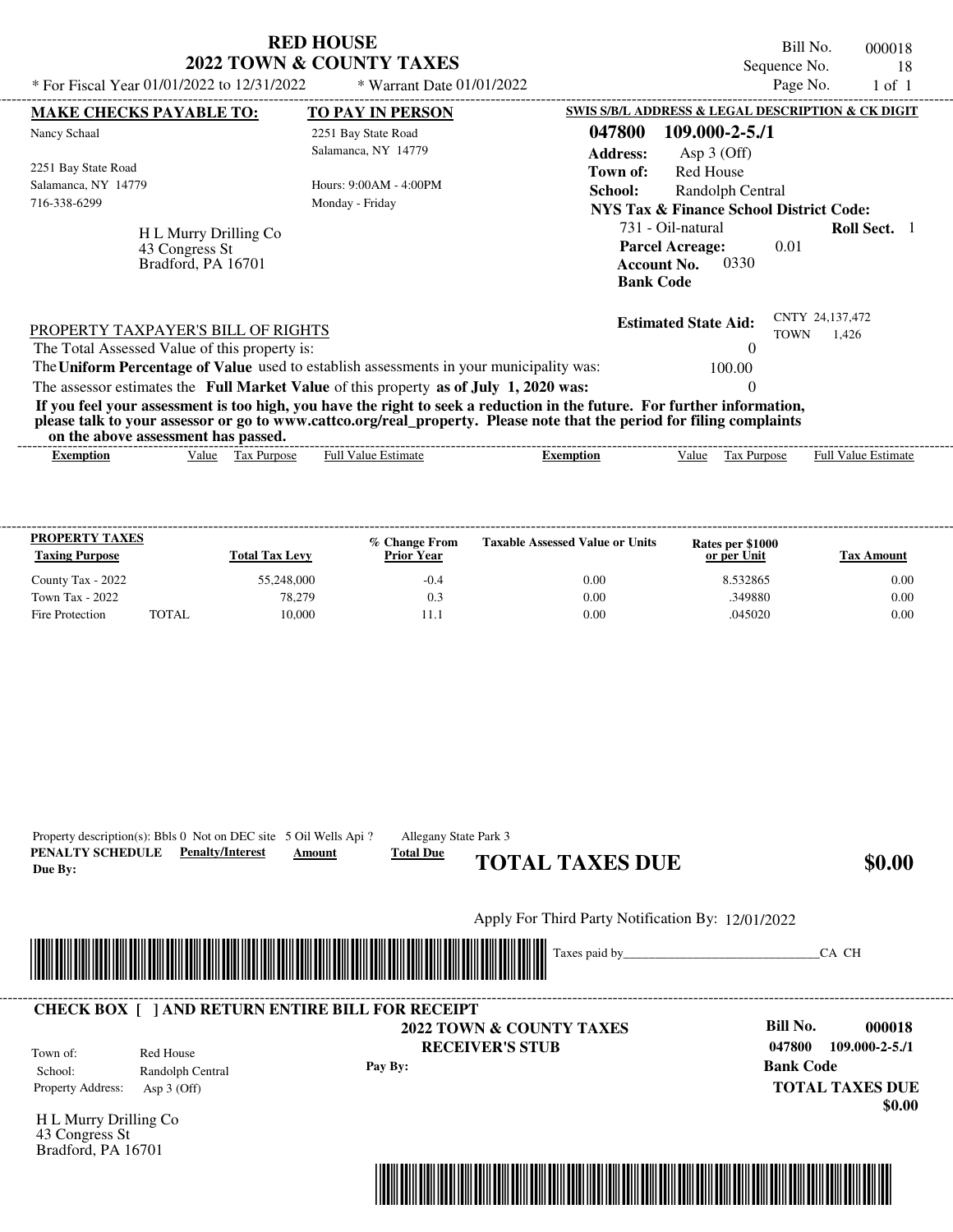| <b>RED HOUSE</b><br><b>2022 TOWN &amp; COUNTY TAXES</b><br>* For Fiscal Year 01/01/2022 to 12/31/2022<br>* Warrant Date 01/01/2022                                                                                                                                                                                                                                                                                                                                                                                          | Bill No.<br>000019<br>Sequence No.<br>19<br>Page No.<br>$1$ of $1$                                                                                                                                                                               |
|-----------------------------------------------------------------------------------------------------------------------------------------------------------------------------------------------------------------------------------------------------------------------------------------------------------------------------------------------------------------------------------------------------------------------------------------------------------------------------------------------------------------------------|--------------------------------------------------------------------------------------------------------------------------------------------------------------------------------------------------------------------------------------------------|
| <b>MAKE CHECKS PAYABLE TO:</b><br><b>TO PAY IN PERSON</b><br>Nancy Schaal<br>2251 Bay State Road<br>Salamanca, NY 14779<br>2251 Bay State Road<br>Salamanca, NY 14779<br>Hours: 9:00AM - 4:00PM<br>716-338-6299<br>Monday - Friday                                                                                                                                                                                                                                                                                          | SWIS S/B/L ADDRESS & LEGAL DESCRIPTION & CK DIGIT<br>578.000-9913-132.350<br>047800<br>Special Franchise<br><b>Address:</b><br><b>Red House</b><br>Town of:<br>School:<br>Randolph Central<br><b>NYS Tax &amp; Finance School District Code:</b> |
| Niagara Mohawk Power Corp<br>300 Erie Blyd West<br>Syracuse, NY 13202                                                                                                                                                                                                                                                                                                                                                                                                                                                       | $861$ - Elec & gas<br><b>Roll Sect.</b> 5<br><b>Parcel Acreage:</b><br>0.00<br>0304<br><b>Account No.</b><br><b>Bank Code</b>                                                                                                                    |
| PROPERTY TAXPAYER'S BILL OF RIGHTS<br>The Total Assessed Value of this property is:<br>The Uniform Percentage of Value used to establish assessments in your municipality was:<br>The assessor estimates the Full Market Value of this property as of July 1, 2020 was:<br>If you feel your assessment is too high, you have the right to seek a reduction in the future. For further information,<br>please talk to your assessor or go to www.cattco.org/real_property. Please note that the period for filing complaints | CNTY 24,137,472<br><b>Estimated State Aid:</b><br><b>TOWN</b><br>1.426<br>117,287<br>100.00<br>117.287                                                                                                                                           |

| Exemption | alue | rax<br><b>Purpose</b><br>$\sim$ $\sim$ | - Full <sup>V</sup><br>.stımate<br>alue | ixemption | Value | Purpos.<br>$^{\circ}$<br>l ax<br>$\sim$ $\sim$ | ________<br>Estimate<br>⊦ull<br>alue |
|-----------|------|----------------------------------------|-----------------------------------------|-----------|-------|------------------------------------------------|--------------------------------------|
|           |      |                                        |                                         |           |       |                                                |                                      |

| <b>PROPERTY TAXES</b><br><b>Taxing Purpose</b> |              | <b>Total Tax Levy</b> | % Change From<br><b>Prior Year</b> | <b>Taxable Assessed Value or Units</b> | Rates per \$1000<br>or per Unit | Tax Amount |
|------------------------------------------------|--------------|-----------------------|------------------------------------|----------------------------------------|---------------------------------|------------|
| County Tax - 2022                              |              | 55,248,000            | $-0.4$                             | 117,287.00                             | 8.532865                        | 1,000.79   |
| Town Tax - 2022                                |              | 78.279                | 0.3                                | 117.287.00                             | .349880                         | 41.04      |
| Fire Protection                                | <b>TOTAL</b> | 10.000                |                                    | 117.287.00                             | .045020                         | 5.28       |

|                           | Property description(s): Red House Town                 | 1.0000 - Randolph |                    |                                                   |          |          |                           |
|---------------------------|---------------------------------------------------------|-------------------|--------------------|---------------------------------------------------|----------|----------|---------------------------|
| PENALTY SCHEDULE          | <b>Penalty/Interest</b>                                 | Amount            | <b>Total Due</b>   |                                                   |          |          |                           |
| Due By: 01/31/2022        | 0.00                                                    | 1,047.11          | 1,047.11           | <b>TOTAL TAXES DUE</b>                            |          |          | \$1,047.11                |
| 02/28/2022                | 10.47                                                   | 1,047.11          | 1,057.58           |                                                   |          |          |                           |
| 03/31/2022                | 20.94                                                   | 1,047.11          | 1,068.05           |                                                   |          |          |                           |
|                           |                                                         |                   |                    | Apply For Third Party Notification By: 12/01/2022 |          |          |                           |
|                           |                                                         |                   |                    |                                                   |          |          | CA CH                     |
|                           |                                                         |                   |                    |                                                   |          |          |                           |
|                           |                                                         |                   |                    |                                                   |          |          |                           |
|                           | <b>CHECK BOX [ ] AND RETURN ENTIRE BILL FOR RECEIPT</b> |                   |                    |                                                   |          |          |                           |
|                           |                                                         |                   |                    | <b>2022 TOWN &amp; COUNTY TAXES</b>               |          |          | <b>Bill No.</b><br>000019 |
| Town of:                  | Red House                                               |                   |                    | <b>RECEIVER'S STUB</b>                            |          | 047800   | 578.000-9913-132.350      |
| School:                   | Randolph Central                                        |                   | Pay By: 01/31/2022 | 0.00                                              | 1,047.11 | 1,047.11 | <b>Bank Code</b>          |
| Property Address:         | Special Franchise                                       |                   | 02/28/2022         | 10.47                                             | 1,047.11 | 1,057.58 | <b>TOTAL TAXES DUE</b>    |
|                           |                                                         |                   | 03/31/2022         | 20.94                                             | 1,047.11 | 1,068.05 | \$1,047.11                |
| Niagara Mohawk Power Corp |                                                         |                   |                    |                                                   |          |          |                           |
| 300 Erie Blyd West        |                                                         |                   |                    |                                                   |          |          |                           |
| Syracuse, NY 13202        |                                                         |                   |                    |                                                   |          |          |                           |
|                           |                                                         |                   |                    |                                                   |          |          |                           |
|                           |                                                         |                   |                    |                                                   |          |          |                           |
|                           |                                                         |                   |                    |                                                   |          |          |                           |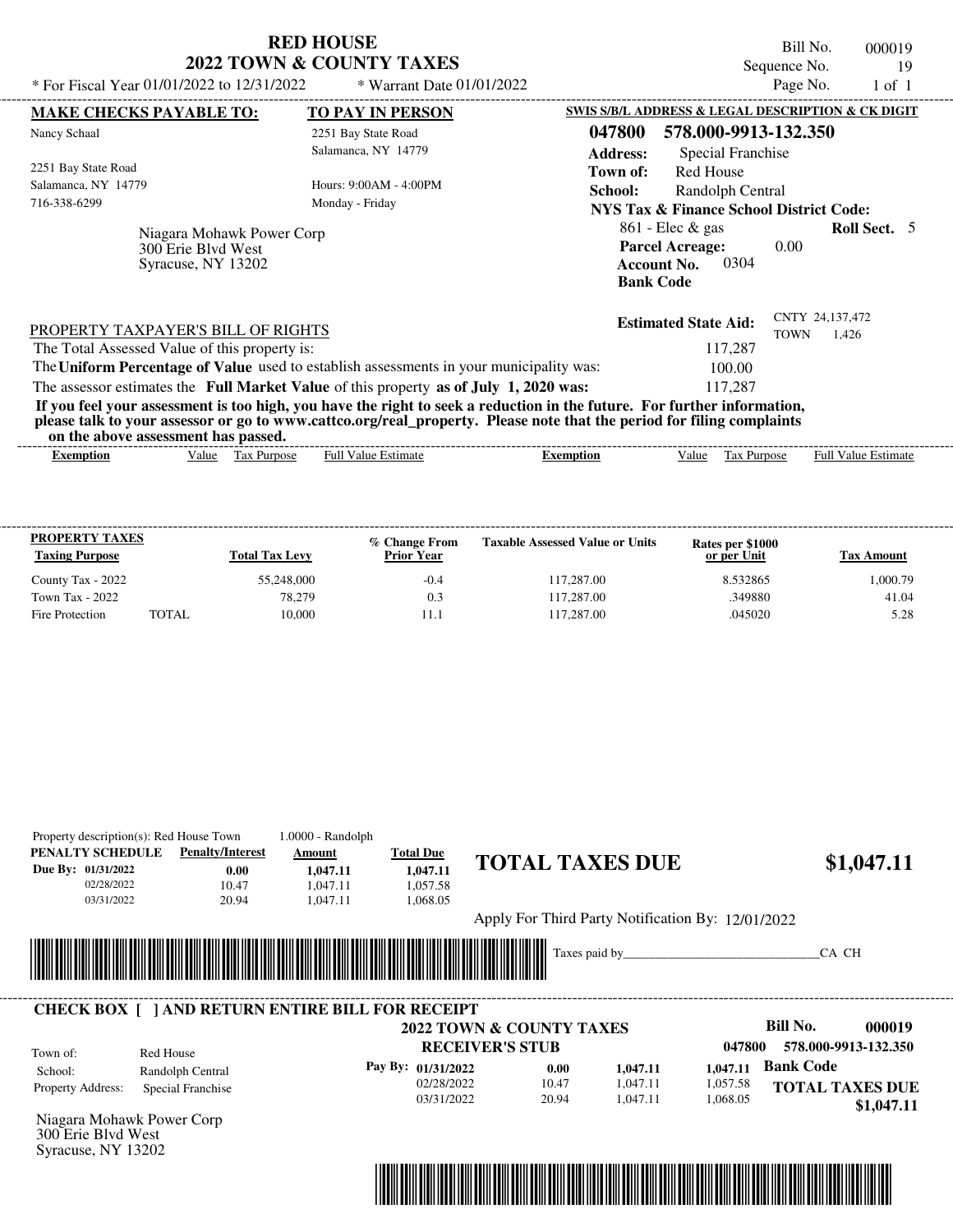Property description(s): Red House Town 1.0000 - Randolph

Addison, TX 75001

Bill No. 000020 Sequence No. 20 \* For Fiscal Year 01/01/2022 to 12/31/2022 \* Warrant Date 01/01/2022

| * For Fiscal Year 01/01/2022 to 12/31/2022                                                                                                                                                                                                                                              |                   | * Warrant Date 01/01/2022  |                  |                                                                                             | Page No.    | 1 of 1                     |  |
|-----------------------------------------------------------------------------------------------------------------------------------------------------------------------------------------------------------------------------------------------------------------------------------------|-------------------|----------------------------|------------------|---------------------------------------------------------------------------------------------|-------------|----------------------------|--|
| <b>MAKE CHECKS PAYABLE TO:</b>                                                                                                                                                                                                                                                          |                   | <b>TO PAY IN PERSON</b>    |                  | SWIS S/B/L ADDRESS & LEGAL DESCRIPTION & CK DIGIT                                           |             |                            |  |
| Nancy Schaal                                                                                                                                                                                                                                                                            |                   | 2251 Bay State Road        | 047800           | 578.000-9913-629                                                                            |             |                            |  |
|                                                                                                                                                                                                                                                                                         |                   | Salamanca, NY 14779        | <b>Address:</b>  | Special Franchise                                                                           |             |                            |  |
| 2251 Bay State Road                                                                                                                                                                                                                                                                     |                   |                            | Town of:         | Red House                                                                                   |             |                            |  |
| Salamanca, NY 14779                                                                                                                                                                                                                                                                     |                   | Hours: 9:00AM - 4:00PM     | School:          | Randolph Central                                                                            |             |                            |  |
| 716-338-6299                                                                                                                                                                                                                                                                            |                   | Monday - Friday            |                  | <b>NYS Tax &amp; Finance School District Code:</b>                                          |             |                            |  |
| Windstream New York Inc<br>Duff & Phelps LLC<br>PO Box 2629<br>Addison, TX 75001                                                                                                                                                                                                        |                   |                            |                  | 866 - Telephone<br><b>Parcel Acreage:</b><br>0303<br><b>Account No.</b><br><b>Bank Code</b> | 0.00        | <b>Roll Sect.</b> 5        |  |
| PROPERTY TAXPAYER'S BILL OF RIGHTS                                                                                                                                                                                                                                                      |                   |                            |                  | <b>Estimated State Aid:</b>                                                                 | <b>TOWN</b> | CNTY 24,137,472<br>1.426   |  |
| The Total Assessed Value of this property is:                                                                                                                                                                                                                                           |                   |                            |                  | 10.450                                                                                      |             |                            |  |
| The Uniform Percentage of Value used to establish assessments in your municipality was:                                                                                                                                                                                                 |                   |                            |                  | 100.00                                                                                      |             |                            |  |
| The assessor estimates the Full Market Value of this property as of July 1, 2020 was:                                                                                                                                                                                                   |                   |                            |                  | 10,450                                                                                      |             |                            |  |
| If you feel your assessment is too high, you have the right to seek a reduction in the future. For further information,<br>please talk to your assessor or go to www.cattco.org/real_property. Please note that the period for filing complaints<br>on the above assessment has passed. |                   |                            |                  |                                                                                             |             |                            |  |
| Exemption                                                                                                                                                                                                                                                                               | Value Tax Purpose | <b>Full Value Estimate</b> | <b>Exemption</b> | Value                                                                                       | Tax Purpose | <b>Full Value Estimate</b> |  |

| <b>PROPERTY TAXES</b><br><b>Taxing Purpose</b> |       | <b>Total Tax Levy</b> | % Change From<br><b>Prior Year</b> | <b>Taxable Assessed Value or Units</b> | Rates per \$1000<br>or per Unit | Tax Amount |
|------------------------------------------------|-------|-----------------------|------------------------------------|----------------------------------------|---------------------------------|------------|
| County Tax - 2022                              |       | 55,248,000            | $-0.4$                             | 10.450.00                              | 8.532865                        | 89.17      |
| Town Tax - 2022                                |       | 78.279                | 0.3                                | 10.450.00                              | 349880                          | 3.66       |
| Fire Protection                                | TOTAL | 10,000                |                                    | 10.450.00                              | .045020                         | 0.47       |

| PENALTY SCHEDULE        | <b>Penalty/Interest</b>                                 | Amount                                                        | <b>Total Due</b>   |                                                   |       |       |                  |                        |
|-------------------------|---------------------------------------------------------|---------------------------------------------------------------|--------------------|---------------------------------------------------|-------|-------|------------------|------------------------|
| Due By: 01/31/2022      | 0.00                                                    | 93.30                                                         | 93.30              | <b>TOTAL TAXES DUE</b>                            |       |       |                  | \$93.30                |
| 02/28/2022              | 0.93                                                    | 93.30                                                         | 94.23              |                                                   |       |       |                  |                        |
| 03/31/2022              | 1.87                                                    | 93.30                                                         | 95.17              |                                                   |       |       |                  |                        |
|                         |                                                         |                                                               |                    | Apply For Third Party Notification By: 12/01/2022 |       |       |                  |                        |
|                         |                                                         |                                                               |                    |                                                   |       |       |                  |                        |
|                         |                                                         | <u> 1989 - Andrea Stadt British, fransk politik (d. 1989)</u> |                    | Taxes paid by                                     |       |       | CA CH            |                        |
|                         |                                                         |                                                               |                    |                                                   |       |       |                  |                        |
|                         |                                                         |                                                               |                    |                                                   |       |       |                  |                        |
|                         | <b>CHECK BOX     AND RETURN ENTIRE BILL FOR RECEIPT</b> |                                                               |                    |                                                   |       |       |                  |                        |
|                         |                                                         |                                                               |                    | 2022 TOWN & COUNTY TAXES                          |       |       | Bill No.         | 000020                 |
| Town of:                | Red House                                               |                                                               |                    | <b>RECEIVER'S STUB</b>                            |       |       | 047800           | 578.000-9913-629       |
| School:                 | Randolph Central                                        |                                                               | Pay By: 01/31/2022 | 0.00                                              | 93.30 | 93.30 | <b>Bank Code</b> |                        |
| Property Address:       | Special Franchise                                       |                                                               | 02/28/2022         | 0.93                                              | 93.30 | 94.23 |                  | <b>TOTAL TAXES DUE</b> |
|                         |                                                         |                                                               | 03/31/2022         | 1.87                                              | 93.30 | 95.17 |                  | \$93.30                |
| Windstream New York Inc |                                                         |                                                               |                    |                                                   |       |       |                  |                        |
| Duff & Phelps LLC       |                                                         |                                                               |                    |                                                   |       |       |                  |                        |
| PO Box 2629             |                                                         |                                                               |                    |                                                   |       |       |                  |                        |

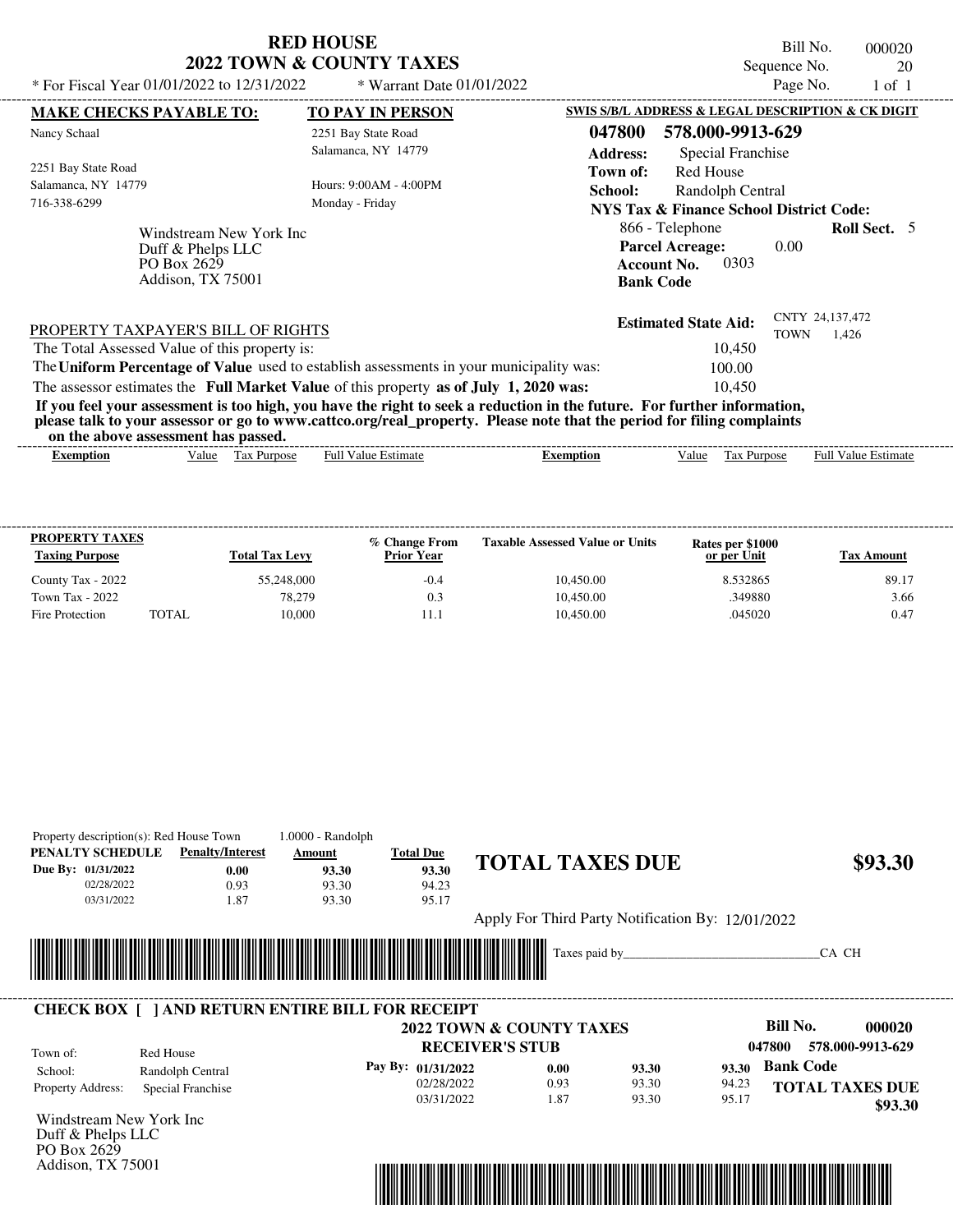|                                                                                                                                                                                                                                                                                         | <b>RED HOUSE</b><br><b>2022 TOWN &amp; COUNTY TAXES</b> |                  |                                                                   | Bill No.<br>Sequence No. | 000021                     | 21 |  |
|-----------------------------------------------------------------------------------------------------------------------------------------------------------------------------------------------------------------------------------------------------------------------------------------|---------------------------------------------------------|------------------|-------------------------------------------------------------------|--------------------------|----------------------------|----|--|
| * For Fiscal Year 01/01/2022 to 12/31/2022                                                                                                                                                                                                                                              | * Warrant Date 01/01/2022                               |                  |                                                                   | Page No.                 | $1$ of $1$                 |    |  |
| <b>MAKE CHECKS PAYABLE TO:</b>                                                                                                                                                                                                                                                          | <b>TO PAY IN PERSON</b>                                 |                  | SWIS S/B/L ADDRESS & LEGAL DESCRIPTION & CK DIGIT                 |                          |                            |    |  |
| Nancy Schaal                                                                                                                                                                                                                                                                            | 2251 Bay State Road                                     | 047800           | $81.000 - 1 - 6.72$                                               |                          |                            |    |  |
|                                                                                                                                                                                                                                                                                         | Salamanca, NY 14779                                     | <b>Address:</b>  | Sunfish Rd                                                        |                          |                            |    |  |
| 2251 Bay State Road                                                                                                                                                                                                                                                                     |                                                         | Town of:         | Red House                                                         |                          |                            |    |  |
| Salamanca, NY 14779                                                                                                                                                                                                                                                                     | Hours: 9:00 AM - 4:00 PM                                | School:          | Randolph Central                                                  |                          |                            |    |  |
| 716-338-6299                                                                                                                                                                                                                                                                            | Monday - Friday                                         |                  | NYS Tax & Finance School District Code:                           |                          |                            |    |  |
| Crown Communications Inc PMB<br>4017 Washington Rd<br>McMurray, PA 15317                                                                                                                                                                                                                |                                                         | <b>Bank Code</b> | 837 - Cell Tower<br><b>Parcel Acreage:</b><br>0341<br>Account No. | 0.01                     | <b>Roll Sect.</b> 6        |    |  |
| PROPERTY TAXPAYER'S BILL OF RIGHTS                                                                                                                                                                                                                                                      |                                                         |                  | <b>Estimated State Aid:</b>                                       | <b>TOWN</b>              | CNTY 24.137.472<br>1.426   |    |  |
| The Total Assessed Value of this property is:                                                                                                                                                                                                                                           |                                                         |                  | 156,000                                                           |                          |                            |    |  |
| The Uniform Percentage of Value used to establish assessments in your municipality was:                                                                                                                                                                                                 |                                                         |                  | 100.00                                                            |                          |                            |    |  |
| The assessor estimates the Full Market Value of this property as of July 1, 2020 was:                                                                                                                                                                                                   |                                                         |                  | 156,000                                                           |                          |                            |    |  |
| If you feel your assessment is too high, you have the right to seek a reduction in the future. For further information,<br>please talk to your assessor or go to www.cattco.org/real_property. Please note that the period for filing complaints<br>on the above assessment has passed. |                                                         |                  |                                                                   |                          |                            |    |  |
| Tax Purpose<br><b>Exemption</b><br>Value                                                                                                                                                                                                                                                | <b>Full Value Estimate</b>                              | Exemption        | Tax Purpose<br>Value                                              |                          | <b>Full Value Estimate</b> |    |  |

| <b>PROPERTY TAXES</b><br><b>Taxing Purpose</b> | <b>Total Tax Levy</b> | % Change From<br><b>Prior Year</b> | <b>Taxable Assessed Value or Units</b> | Rates per \$1000<br>or per Unit | Tax Amount |
|------------------------------------------------|-----------------------|------------------------------------|----------------------------------------|---------------------------------|------------|
| County Tax - 2022                              | 55,248,000            | $-0.4$                             | 156,000.00                             | 8.532865                        | 1.331.13   |
| Town Tax - 2022                                | 78.279                | 0.3                                | 156,000.00                             | .349880                         | 54.58      |

| PENALTY SCHEDULE<br>Due By: 01/31/2022<br>02/28/2022<br>03/31/2022 | <b>Penalty/Interest</b><br>0.00<br>13.86<br>27.71                    | Amount<br>1,385.71<br>1,385.71<br>1,385.71 | <b>Total Due</b><br>1,385.71<br>1,399.57<br>1,413.42 | <b>TOTAL TAXES DUE</b>                                        |                                  |                                  | \$1,385.71                                               |
|--------------------------------------------------------------------|----------------------------------------------------------------------|--------------------------------------------|------------------------------------------------------|---------------------------------------------------------------|----------------------------------|----------------------------------|----------------------------------------------------------|
|                                                                    |                                                                      |                                            |                                                      | Apply For Third Party Notification By: 12/01/2022             |                                  |                                  |                                                          |
|                                                                    |                                                                      |                                            |                                                      | <u> Hill</u>                                                  | Taxes paid by                    |                                  | CA CH                                                    |
| Town of:                                                           | <b>CHECK BOX [ ] AND RETURN ENTIRE BILL FOR RECEIPT</b><br>Red House |                                            |                                                      | <b>2022 TOWN &amp; COUNTY TAXES</b><br><b>RECEIVER'S STUB</b> |                                  |                                  | <b>Bill No.</b><br>000021<br>81.000-1-6./2<br>047800     |
| School:<br>Property Address:                                       | Randolph Central<br>Sunfish Rd                                       |                                            | Pay By: 01/31/2022<br>02/28/2022<br>03/31/2022       | 0.00<br>13.86<br>27.71                                        | 1,385.71<br>1,385.71<br>1,385.71 | 1,385.71<br>1,399.57<br>1,413.42 | <b>Bank Code</b><br><b>TOTAL TAXES DUE</b><br>\$1,385.71 |
| 4017 Washington Rd<br>McMurray, PA 15317                           | Crown Communications Inc PMB                                         |                                            |                                                      |                                                               |                                  |                                  |                                                          |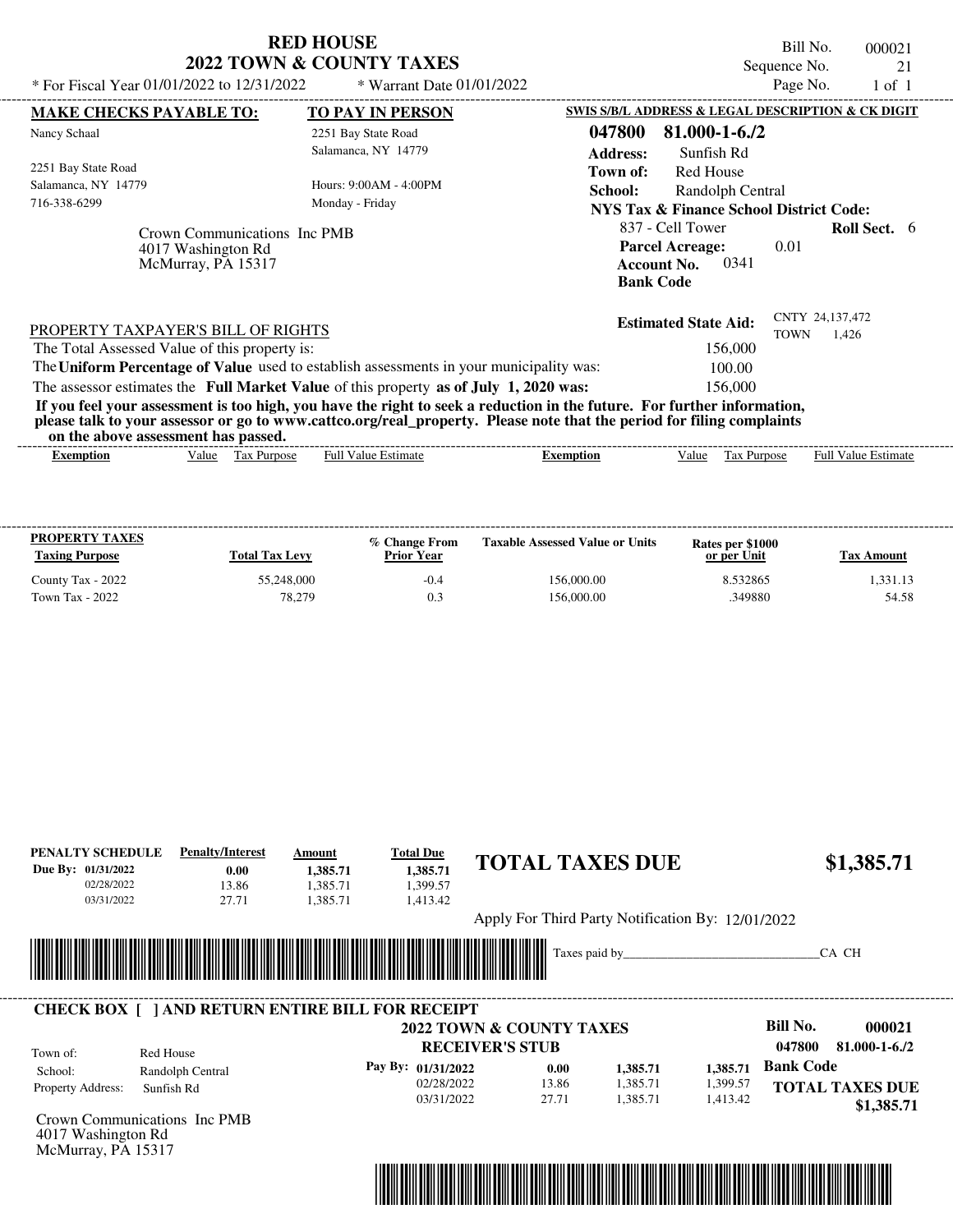| <b>RED HOUSE</b>                    |
|-------------------------------------|
| <b>2022 TOWN &amp; COUNTY TAXES</b> |

Bill No. 000022 Sequence No. 22<br>Page No. 1 of 1

| SWIS S/B/L ADDRESS & LEGAL DESCRIPTION & CK DIGIT<br><b>MAKE CHECKS PAYABLE TO:</b><br><b>TO PAY IN PERSON</b><br>047800<br>678.000-9913-123.710/200<br>Nancy Schaal<br>2251 Bay State Road<br>Salamanca, NY 14779<br><b>Address:</b><br>Transmission<br>2251 Bay State Road<br><b>Red House</b><br>Town of:<br>Salamanca, NY 14779<br>Hours: 9:00 AM - 4:00 PM<br>School:<br>Randolph Central<br>716-338-6299<br>Monday - Friday<br><b>NYS Tax &amp; Finance School District Code:</b><br>883 - Gas Trans Im<br>National Fuel Gas Supply Co<br><b>Parcel Acreage:</b><br>Real Property Tax Service<br>0348<br>6363 Main St<br><b>Account No.</b><br>Buffalo, NY 14221<br><b>Bank Code</b> | 0.01        | <b>Roll Sect.</b> 6        |  |
|--------------------------------------------------------------------------------------------------------------------------------------------------------------------------------------------------------------------------------------------------------------------------------------------------------------------------------------------------------------------------------------------------------------------------------------------------------------------------------------------------------------------------------------------------------------------------------------------------------------------------------------------------------------------------------------------|-------------|----------------------------|--|
|                                                                                                                                                                                                                                                                                                                                                                                                                                                                                                                                                                                                                                                                                            |             |                            |  |
|                                                                                                                                                                                                                                                                                                                                                                                                                                                                                                                                                                                                                                                                                            |             |                            |  |
|                                                                                                                                                                                                                                                                                                                                                                                                                                                                                                                                                                                                                                                                                            |             |                            |  |
|                                                                                                                                                                                                                                                                                                                                                                                                                                                                                                                                                                                                                                                                                            |             |                            |  |
|                                                                                                                                                                                                                                                                                                                                                                                                                                                                                                                                                                                                                                                                                            |             |                            |  |
|                                                                                                                                                                                                                                                                                                                                                                                                                                                                                                                                                                                                                                                                                            |             |                            |  |
|                                                                                                                                                                                                                                                                                                                                                                                                                                                                                                                                                                                                                                                                                            |             |                            |  |
|                                                                                                                                                                                                                                                                                                                                                                                                                                                                                                                                                                                                                                                                                            |             |                            |  |
|                                                                                                                                                                                                                                                                                                                                                                                                                                                                                                                                                                                                                                                                                            |             |                            |  |
|                                                                                                                                                                                                                                                                                                                                                                                                                                                                                                                                                                                                                                                                                            |             |                            |  |
|                                                                                                                                                                                                                                                                                                                                                                                                                                                                                                                                                                                                                                                                                            |             |                            |  |
| <b>Estimated State Aid:</b><br>PROPERTY TAXPAYER'S BILL OF RIGHTS                                                                                                                                                                                                                                                                                                                                                                                                                                                                                                                                                                                                                          |             | CNTY 24,137,472            |  |
| The Total Assessed Value of this property is:<br>4,654,134                                                                                                                                                                                                                                                                                                                                                                                                                                                                                                                                                                                                                                 | <b>TOWN</b> | 1.426                      |  |
| The Uniform Percentage of Value used to establish assessments in your municipality was:<br>100.00                                                                                                                                                                                                                                                                                                                                                                                                                                                                                                                                                                                          |             |                            |  |
| The assessor estimates the Full Market Value of this property as of July 1, 2020 was:<br>4,654,134                                                                                                                                                                                                                                                                                                                                                                                                                                                                                                                                                                                         |             |                            |  |
|                                                                                                                                                                                                                                                                                                                                                                                                                                                                                                                                                                                                                                                                                            |             |                            |  |
| If you feel your assessment is too high, you have the right to seek a reduction in the future. For further information,<br>please talk to your assessor or go to www.cattco.org/real_property. Please note that the period for filing complaints                                                                                                                                                                                                                                                                                                                                                                                                                                           |             |                            |  |
| on the above assessment has passed.                                                                                                                                                                                                                                                                                                                                                                                                                                                                                                                                                                                                                                                        |             |                            |  |
| <b>Full Value Estimate</b><br>Tax Purpose<br><b>Exemption</b><br>Value<br><b>Exemption</b><br>Value                                                                                                                                                                                                                                                                                                                                                                                                                                                                                                                                                                                        | Tax Purpose | <b>Full Value Estimate</b> |  |
|                                                                                                                                                                                                                                                                                                                                                                                                                                                                                                                                                                                                                                                                                            |             |                            |  |
|                                                                                                                                                                                                                                                                                                                                                                                                                                                                                                                                                                                                                                                                                            |             |                            |  |

| <b>PROPERTY TAXES</b><br><b>Taxing Purpose</b> |       | <b>Total Tax Levy</b> | % Change From<br><b>Prior Year</b> | <b>Taxable Assessed Value or Units</b> | Rates per \$1000<br>or per Unit | Tax Amount |
|------------------------------------------------|-------|-----------------------|------------------------------------|----------------------------------------|---------------------------------|------------|
| County Tax - 2022                              |       | 55,248,000            | $-0.4$                             | 4654.134.00                            | 8.532865                        | 39.713.10  |
| Town Tax - 2022                                |       | 78,279                | 0.3                                | 4654.134.00                            | .349880                         | 1.628.39   |
| Fire Protection                                | TOTAL | 10.000                |                                    | 4654.134.00                            | .045020                         | 209.53     |

| Property description(s): 888888<br>PENALTY SCHEDULE | <b>Penalty/Interest</b> | 1.0000 Randolph<br>Amount                               | Gas transmission<br><b>Total Due</b> |                                                   |                |           |                          |
|-----------------------------------------------------|-------------------------|---------------------------------------------------------|--------------------------------------|---------------------------------------------------|----------------|-----------|--------------------------|
| Due By: 01/31/2022                                  | 0.00                    | 41,551.02                                               | 41,551.02                            | <b>TOTAL TAXES DUE</b>                            |                |           | \$41,551.02              |
| 02/28/2022                                          | 415.51                  | 41,551.02                                               | 41,966.53                            |                                                   |                |           |                          |
| 03/31/2022                                          | 831.02                  | 41,551.02                                               | 42,382.04                            |                                                   |                |           |                          |
|                                                     |                         |                                                         |                                      | Apply For Third Party Notification By: 12/01/2022 |                |           |                          |
|                                                     |                         |                                                         |                                      |                                                   | Taxes paid by_ |           | CA CH                    |
|                                                     |                         |                                                         |                                      |                                                   |                |           |                          |
|                                                     |                         |                                                         |                                      |                                                   |                |           |                          |
|                                                     |                         | <b>CHECK BOX [ ] AND RETURN ENTIRE BILL FOR RECEIPT</b> |                                      |                                                   |                |           |                          |
|                                                     |                         |                                                         |                                      | 2022 TOWN & COUNTY TAXES                          |                |           | Bill No.<br>000022       |
| Town of:                                            | Red House               |                                                         |                                      | <b>RECEIVER'S STUB</b>                            |                | 047800    | 678.000-9913-123.710/200 |
| School:                                             | Randolph Central        |                                                         | Pay By: 01/31/2022                   | 0.00                                              | 41,551.02      | 41,551.02 | <b>Bank Code</b>         |
| Property Address:                                   | Transmission            |                                                         | 02/28/2022                           | 415.51                                            | 41,551.02      | 41,966.53 | <b>TOTAL TAXES DUE</b>   |
|                                                     |                         |                                                         | 03/31/2022                           | 831.02                                            | 41,551.02      | 42,382.04 | \$41,551.02              |
| National Fuel Gas Supply Co                         |                         |                                                         |                                      |                                                   |                |           |                          |
| Real Property Tax Service<br>6363 Main St           |                         |                                                         |                                      |                                                   |                |           |                          |
| <b>Buffalo, NY 14221</b>                            |                         |                                                         |                                      |                                                   |                |           |                          |
|                                                     |                         |                                                         |                                      |                                                   |                |           |                          |
|                                                     |                         |                                                         |                                      |                                                   |                |           |                          |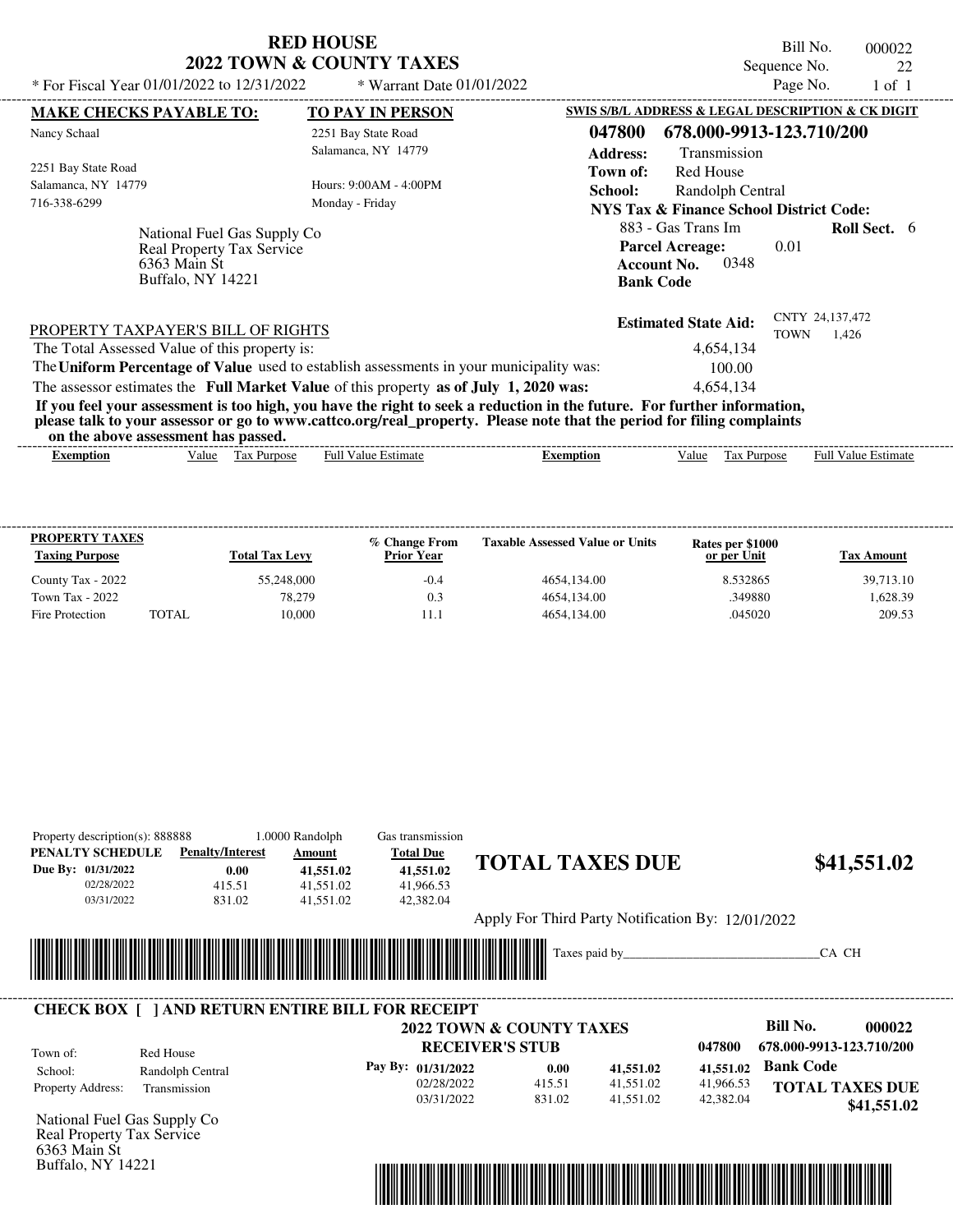| <b>RED HOUSE</b>                    |
|-------------------------------------|
| <b>2022 TOWN &amp; COUNTY TAXES</b> |

Bill No. 000023 Sequence No. 23

| * For Fiscal Year 01/01/2022 to 12/31/2022                                              | * Warrant Date 01/01/2022                                                                                               |                  |                                                    | Page No.    | $1$ of $1$                 |  |
|-----------------------------------------------------------------------------------------|-------------------------------------------------------------------------------------------------------------------------|------------------|----------------------------------------------------|-------------|----------------------------|--|
| <b>MAKE CHECKS PAYABLE TO:</b>                                                          | <b>TO PAY IN PERSON</b>                                                                                                 |                  | SWIS S/B/L ADDRESS & LEGAL DESCRIPTION & CK DIGIT  |             |                            |  |
| Nancy Schaal                                                                            | 2251 Bay State Road                                                                                                     | 047800           | 678.000-9913-123.710/201                           |             |                            |  |
|                                                                                         | Salamanca, NY 14779                                                                                                     | <b>Address:</b>  | <b>Outside Plant</b>                               |             |                            |  |
| 2251 Bay State Road                                                                     |                                                                                                                         | Town of:         | <b>Red House</b>                                   |             |                            |  |
| Salamanca, NY 14779                                                                     | Hours: 9:00 AM - 4:00 PM                                                                                                | School:          | Randolph Central                                   |             |                            |  |
| 716-338-6299                                                                            | Monday - Friday                                                                                                         |                  | <b>NYS Tax &amp; Finance School District Code:</b> |             |                            |  |
| National Fuel Gas Supply Co                                                             |                                                                                                                         |                  | 873 - Gas Meas Sta                                 |             | <b>Roll Sect.</b> 6        |  |
| Real Property Tax Service                                                               |                                                                                                                         |                  | <b>Parcel Acreage:</b>                             | 0.01        |                            |  |
| 6363 Main St                                                                            |                                                                                                                         |                  | 0347<br><b>Account No.</b>                         |             |                            |  |
| <b>Buffalo, NY 14221</b>                                                                |                                                                                                                         |                  | <b>Bank Code</b>                                   |             |                            |  |
|                                                                                         |                                                                                                                         |                  |                                                    |             |                            |  |
| PROPERTY TAXPAYER'S BILL OF RIGHTS                                                      |                                                                                                                         |                  | <b>Estimated State Aid:</b>                        |             | CNTY 24,137,472            |  |
| The Total Assessed Value of this property is:                                           |                                                                                                                         |                  | 113,340                                            | <b>TOWN</b> | 1.426                      |  |
| The Uniform Percentage of Value used to establish assessments in your municipality was: |                                                                                                                         |                  | 100.00                                             |             |                            |  |
| The assessor estimates the Full Market Value of this property as of July 1, 2020 was:   |                                                                                                                         |                  | 113.340                                            |             |                            |  |
|                                                                                         | If you feel your assessment is too high, you have the right to seek a reduction in the future. For further information, |                  |                                                    |             |                            |  |
|                                                                                         | please talk to your assessor or go to www.cattco.org/real_property. Please note that the period for filing complaints   |                  |                                                    |             |                            |  |
| on the above assessment has passed.                                                     |                                                                                                                         |                  |                                                    |             |                            |  |
| Tax Purpose<br><b>Exemption</b><br>Value                                                | <b>Full Value Estimate</b>                                                                                              | <b>Exemption</b> | Tax Purpose<br>Value                               |             | <b>Full Value Estimate</b> |  |
|                                                                                         |                                                                                                                         |                  |                                                    |             |                            |  |
|                                                                                         |                                                                                                                         |                  |                                                    |             |                            |  |

| <b>PROPERTY TAXES</b><br><b>Taxing Purpose</b> |       | <b>Total Tax Levy</b> | % Change From<br><b>Prior Year</b> | <b>Taxable Assessed Value or Units</b> | Rates per \$1000<br>or per Unit | Tax Amount |
|------------------------------------------------|-------|-----------------------|------------------------------------|----------------------------------------|---------------------------------|------------|
| County Tax - 2022                              |       | 55,248,000            | $-0.4$                             | 113,340.00                             | 8.532865                        | 967.11     |
| Town Tax - 2022                                |       | 78.279                | 0.3                                | 113,340.00                             | .349880                         | 39.66      |
| Fire Protection                                | TOTAL | 10.000                |                                    | 113,340.00                             | .045020                         | 5.10       |

| Property description(s): 888888           |                      |                         | 1.0000 Randolph                                         | Measure Regulating |                                                   |               |          |                          |
|-------------------------------------------|----------------------|-------------------------|---------------------------------------------------------|--------------------|---------------------------------------------------|---------------|----------|--------------------------|
| PENALTY SCHEDULE                          |                      | <b>Penalty/Interest</b> | Amount                                                  | <b>Total Due</b>   |                                                   |               |          |                          |
| Due By: 01/31/2022                        |                      | 0.00                    | 1,011.87                                                | 1,011.87           | <b>TOTAL TAXES DUE</b>                            |               |          | \$1,011.87               |
| 02/28/2022                                |                      | 10.12                   | 1,011.87                                                | 1,021.99           |                                                   |               |          |                          |
| 03/31/2022                                |                      | 20.24                   | 1,011.87                                                | 1,032.11           |                                                   |               |          |                          |
|                                           |                      |                         |                                                         |                    | Apply For Third Party Notification By: 12/01/2022 |               |          |                          |
|                                           |                      |                         |                                                         |                    |                                                   |               |          |                          |
|                                           |                      |                         | <u> 1989 - Johann Stoff, Amerikaansk politiker (</u>    |                    | <u> Hillingan ka</u>                              | Taxes paid by |          | CA CH                    |
|                                           |                      |                         |                                                         |                    |                                                   |               |          |                          |
|                                           |                      |                         |                                                         |                    |                                                   |               |          |                          |
|                                           |                      |                         |                                                         |                    |                                                   |               |          |                          |
|                                           |                      |                         |                                                         |                    |                                                   |               |          |                          |
|                                           |                      |                         | <b>CHECK BOX [ ] AND RETURN ENTIRE BILL FOR RECEIPT</b> |                    |                                                   |               |          | Bill No.                 |
|                                           |                      |                         |                                                         |                    | 2022 TOWN & COUNTY TAXES                          |               |          | 000023                   |
|                                           | Red House            |                         |                                                         |                    | <b>RECEIVER'S STUB</b>                            |               | 047800   | 678.000-9913-123.710/201 |
| Town of:<br>School:                       | Randolph Central     |                         |                                                         | Pay By: 01/31/2022 | 0.00                                              | 1,011.87      | 1.011.87 | <b>Bank Code</b>         |
|                                           |                      |                         |                                                         | 02/28/2022         | 10.12                                             | 1,011.87      | 1,021.99 |                          |
| Property Address:                         | <b>Outside Plant</b> |                         |                                                         | 03/31/2022         | 20.24                                             | 1,011.87      | 1,032.11 | <b>TOTAL TAXES DUE</b>   |
|                                           |                      |                         |                                                         |                    |                                                   |               |          | \$1,011.87               |
| National Fuel Gas Supply Co               |                      |                         |                                                         |                    |                                                   |               |          |                          |
| Real Property Tax Service<br>6363 Main St |                      |                         |                                                         |                    |                                                   |               |          |                          |

Buffalo, NY 14221

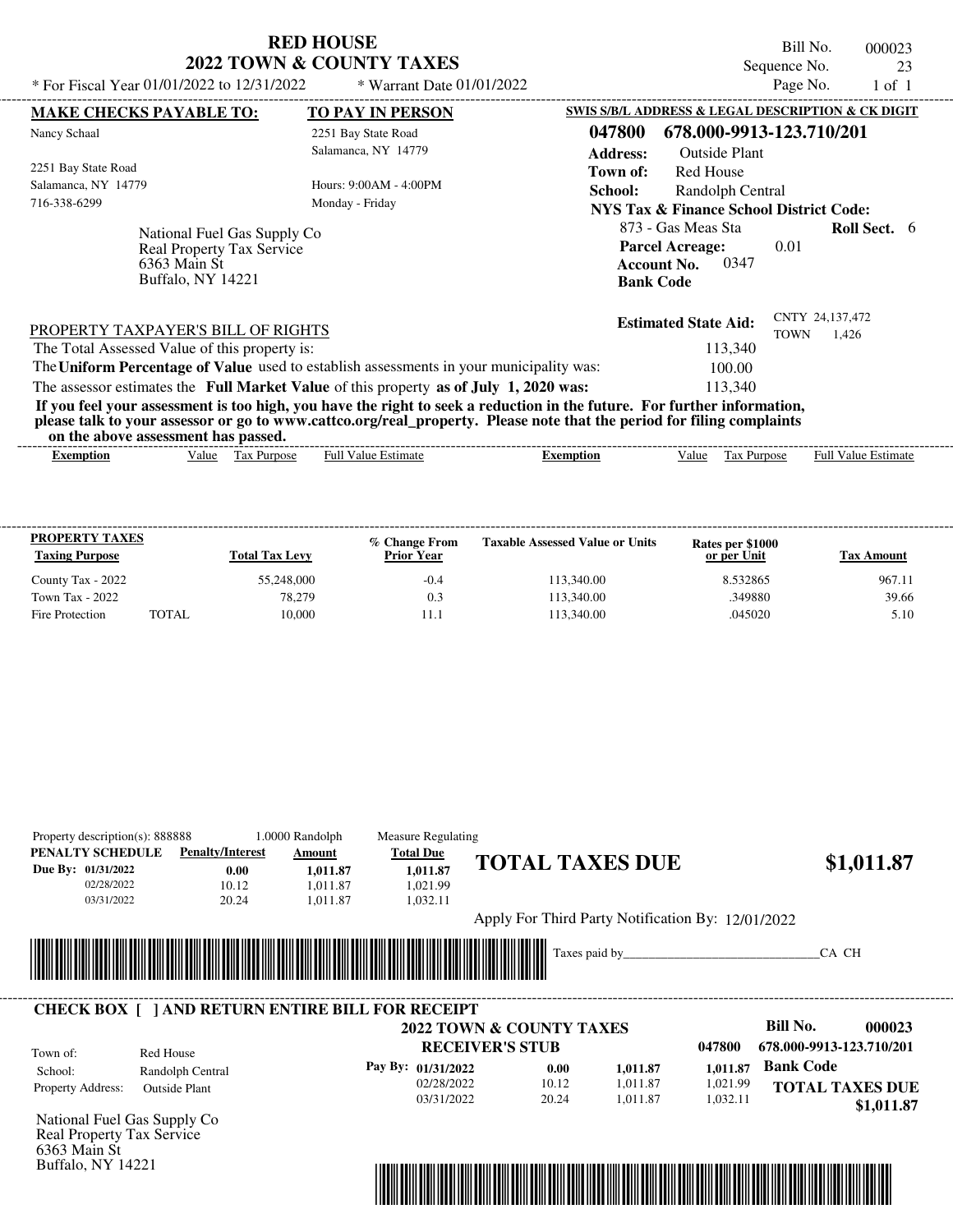|                                                                                     | <b>RED HOUSE</b><br><b>2022 TOWN &amp; COUNTY TAXES</b>                                 | Bill No.<br>000024<br>Sequence No.<br>24                                                                                                                                                                                                                    |
|-------------------------------------------------------------------------------------|-----------------------------------------------------------------------------------------|-------------------------------------------------------------------------------------------------------------------------------------------------------------------------------------------------------------------------------------------------------------|
| * For Fiscal Year 01/01/2022 to $12/31/2022$                                        | * Warrant Date $01/01/2022$                                                             | Page No.<br>$1$ of $1$                                                                                                                                                                                                                                      |
| <b>MAKE CHECKS PAYABLE TO:</b>                                                      | <b>TO PAY IN PERSON</b>                                                                 | SWIS S/B/L ADDRESS & LEGAL DESCRIPTION & CK DIGIT                                                                                                                                                                                                           |
| Nancy Schaal                                                                        | 2251 Bay State Road<br>Salamanca, NY 14779                                              | 678.000-9913-132.350/100<br>047800<br><b>Address:</b><br>Elec Tran Lines                                                                                                                                                                                    |
| 2251 Bay State Road<br>Salamanca, NY 14779<br>716-338-6299                          | Hours: $9:00AM - 4:00PM$<br>Monday - Friday                                             | Red House<br>Town of:<br>School:<br>Randolph Central<br><b>NYS Tax &amp; Finance School District Code:</b>                                                                                                                                                  |
| Niagara Mohawk Power Corp<br>300 Erie Blyd West<br>Syracuse, NY 13202               |                                                                                         | 884 - Elec Dist Ou<br><b>Roll Sect.</b> 6<br><b>Parcel Acreage:</b><br>0.01<br>0336<br><b>Account No.</b><br><b>Bank Code</b>                                                                                                                               |
| PROPERTY TAXPAYER'S BILL OF RIGHTS<br>The Total Assessed Value of this property is: |                                                                                         | CNTY 24,137,472<br><b>Estimated State Aid:</b><br><b>TOWN</b><br>1,426<br>121,961                                                                                                                                                                           |
|                                                                                     | The Uniform Percentage of Value used to establish assessments in your municipality was: | 100.00                                                                                                                                                                                                                                                      |
|                                                                                     | The assessor estimates the Full Market Value of this property as of July 1, 2020 was:   | 121.961<br>If you feel your assessment is too high, you have the right to seek a reduction in the future. For further information,<br>please talk to your assessor or go to www.cattco.org/real_property. Please note that the period for filing complaints |

**on the above assessment has passed.**

| on the above assessment nas basseur                                                                                        |                                              |
|----------------------------------------------------------------------------------------------------------------------------|----------------------------------------------|
| - Full <sup>V</sup><br>alue<br>Value<br><b>Estimate</b><br>Purnose<br>tax<br>Ful<br><b>Purpose</b><br>emption<br>Exemption | $\overline{\phantom{a}}$<br>Estimate<br>alu⁄ |

| <b>PROPERTY TAXES</b><br><b>Taxing Purpose</b> |              | <b>Total Tax Levy</b> | % Change From<br><b>Prior Year</b> | <b>Taxable Assessed Value or Units</b> | Rates per \$1000<br>or per Unit | Tax Amount |
|------------------------------------------------|--------------|-----------------------|------------------------------------|----------------------------------------|---------------------------------|------------|
| County Tax - 2022                              |              | 55,248,000            | $-0.4$                             | 121.961.00                             | 8.532865                        | 1.040.68   |
| Town Tax - 2022                                |              | 78.279                | 0.3                                | 121.961.00                             | .349880                         | 42.67      |
| Fire Protection                                | <b>TOTAL</b> | 10.000                |                                    | 121,961.00                             | .045020                         | 5.49       |

| PENALTY SCHEDULE<br>Due By: 01/31/2022<br>02/28/2022<br>03/31/2022 | <b>Penalty/Interest</b><br>0.00<br>10.89<br>21.78       | Amount<br>1,088.84<br>1,088.84<br>1,088.84 | <b>Total Due</b><br>1,088.84<br>1,099.73<br>1,110.62 | <b>TOTAL TAXES DUE</b>                            |        | \$1,088.84                  |
|--------------------------------------------------------------------|---------------------------------------------------------|--------------------------------------------|------------------------------------------------------|---------------------------------------------------|--------|-----------------------------|
|                                                                    |                                                         |                                            |                                                      | Apply For Third Party Notification By: 12/01/2022 |        |                             |
|                                                                    |                                                         |                                            |                                                      |                                                   |        |                             |
|                                                                    | <b>CHECK BOX [ ] AND RETURN ENTIRE BILL FOR RECEIPT</b> | <u> Tanzania (h. 1888).</u>                |                                                      | Taxes paid by_                                    |        | CA CH<br>Bill No.<br>000024 |
| Town of:                                                           | Red House                                               |                                            | <b>RECEIVER'S STUB</b>                               | 2022 TOWN & COUNTY TAXES                          | 047800 | 678.000-9913-132.350/100    |



Syracuse, NY 13202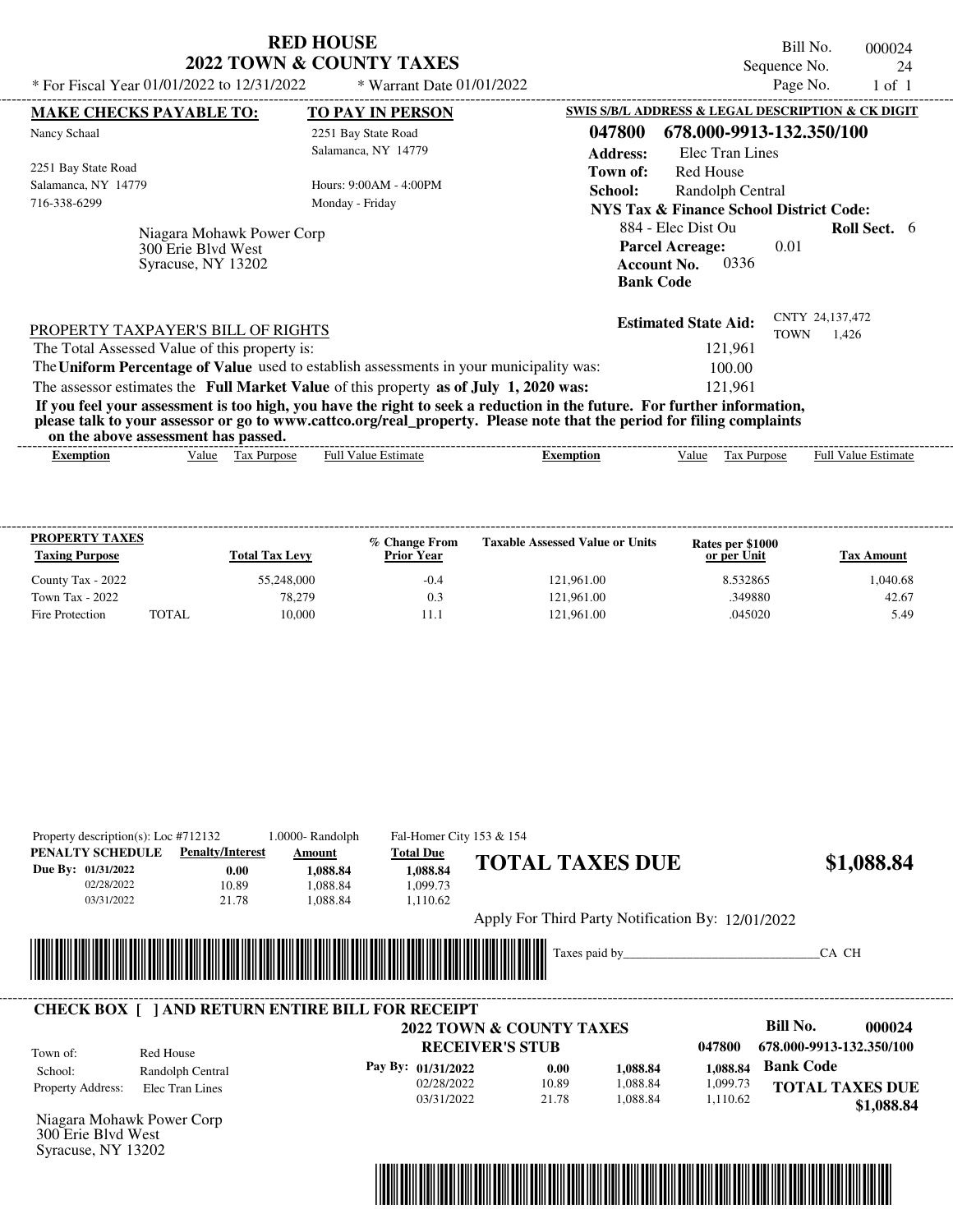| * For Fiscal Year 01/01/2022 to 12/31/2022                                          | <b>RED HOUSE</b><br>2022 TOWN & COUNTY TAXES<br>* Warrant Date 01/01/2022               | Bill No.<br>000025<br>Sequence No.<br>25<br>Page No.<br>$1$ of $1$                                                                                                                                                                               |
|-------------------------------------------------------------------------------------|-----------------------------------------------------------------------------------------|--------------------------------------------------------------------------------------------------------------------------------------------------------------------------------------------------------------------------------------------------|
| <b>MAKE CHECKS PAYABLE TO:</b>                                                      | <b>TO PAY IN PERSON</b>                                                                 | SWIS S/B/L ADDRESS & LEGAL DESCRIPTION & CK DIGIT                                                                                                                                                                                                |
| Nancy Schaal                                                                        | 2251 Bay State Road                                                                     | 678.000-9913-132.350/101<br>047800                                                                                                                                                                                                               |
|                                                                                     | Salamanca, NY 14779                                                                     | <b>Address:</b><br>Elec Tran Line                                                                                                                                                                                                                |
| 2251 Bay State Road                                                                 |                                                                                         | Red House<br>Town of:                                                                                                                                                                                                                            |
| Salamanca, NY 14779                                                                 | Hours: 9:00 AM - 4:00 PM                                                                | School:<br>Randolph Central                                                                                                                                                                                                                      |
| 716-338-6299                                                                        | Monday - Friday                                                                         | <b>NYS Tax &amp; Finance School District Code:</b>                                                                                                                                                                                               |
| Niagara Mohawk Power Corp<br>300 Erie Blvd West<br>Syracuse, NY 13202               |                                                                                         | 884 - Elec Dist Ou<br><b>Roll Sect.</b> 6<br><b>Parcel Acreage:</b><br>0.00<br>0337<br><b>Account No.</b><br><b>Bank Code</b>                                                                                                                    |
| PROPERTY TAXPAYER'S BILL OF RIGHTS<br>The Total Assessed Value of this property is: |                                                                                         | CNTY 24,137,472<br><b>Estimated State Aid:</b><br>TOWN<br>1,426<br>88,659                                                                                                                                                                        |
|                                                                                     | The Uniform Percentage of Value used to establish assessments in your municipality was: | 100.00                                                                                                                                                                                                                                           |
|                                                                                     | The assessor estimates the Full Market Value of this property as of July 1, 2020 was:   | 88.659                                                                                                                                                                                                                                           |
| on the above assessment has passed.                                                 |                                                                                         | If you feel your assessment is too high, you have the right to seek a reduction in the future. For further information,<br>please talk to your assessor or go to www.cattco.org/real_property. Please note that the period for filing complaints |

| on the above assessment nas basseur |       |                             |                  |         |      |                                  |                                        |  |
|-------------------------------------|-------|-----------------------------|------------------|---------|------|----------------------------------|----------------------------------------|--|
| Exemption                           | Value | lax<br><b>Purpose</b><br>__ | Estimate<br>Full | emption | alue | $\sim$<br><b>Purpose</b><br>. uz | - Full <sup>V</sup><br>Estimate<br>alu |  |
|                                     |       |                             |                  |         |      |                                  |                                        |  |

| <b>PROPERTY TAXES</b><br><b>Taxing Purpose</b> |       | <b>Total Tax Levy</b> | % Change From<br><b>Prior Year</b> | <b>Taxable Assessed Value or Units</b> | Rates per \$1000<br>or per Unit | Tax Amount |
|------------------------------------------------|-------|-----------------------|------------------------------------|----------------------------------------|---------------------------------|------------|
| County Tax - 2022                              |       | 55,248,000            | $-0.4$                             | 88,659.00                              | 8.532865                        | 756.52     |
| Town Tax - 2022                                |       | 78.279                | 0.3                                | 88,659.00                              | .349880                         | 31.02      |
| Fire Protection                                | TOTAL | 10.000                |                                    | 88,659.00                              | .045020                         | 3.99       |

| Property description(s): Loc $#712384$<br>PENALTY SCHEDULE<br>Due By: 01/31/2022<br>02/28/2022<br>03/31/2022 | <b>Penalty/Interest</b><br>0.00<br>7.92<br>15.83 | $1.0000 - Random$<br>Amount<br>791.53<br>791.53<br>791.53                                                       | Coldspring-W Sal #804<br><b>Total Due</b><br>791.53<br>799.45<br>807.36 |                        | <b>TOTAL TAXES DUE</b><br>Apply For Third Party Notification By: 12/01/2022 |                            |                            |                          | \$791.53                           |
|--------------------------------------------------------------------------------------------------------------|--------------------------------------------------|-----------------------------------------------------------------------------------------------------------------|-------------------------------------------------------------------------|------------------------|-----------------------------------------------------------------------------|----------------------------|----------------------------|--------------------------|------------------------------------|
|                                                                                                              |                                                  | <u> 1989 - Johann Stoff, Amerikaansk politiker (</u><br><b>CHECK BOX [ ] AND RETURN ENTIRE BILL FOR RECEIPT</b> | 2022 TOWN & COUNTY TAXES                                                |                        |                                                                             |                            |                            | CA CH<br>Bill No.        | 000025                             |
| Town of:                                                                                                     | Red House                                        |                                                                                                                 |                                                                         | <b>RECEIVER'S STUB</b> |                                                                             |                            | 047800                     | 678.000-9913-132.350/101 |                                    |
| School:<br>Property Address:<br>Niagara Mohawk Power Corp<br>300 Erie Blyd West                              | Randolph Central<br>Elec Tran Line               |                                                                                                                 | Pay By: 01/31/2022<br>02/28/2022<br>03/31/2022                          | 0.00<br>7.92<br>15.83  |                                                                             | 791.53<br>791.53<br>791.53 | 791.53<br>799.45<br>807.36 | <b>Bank Code</b>         | <b>TOTAL TAXES DUE</b><br>\$791.53 |

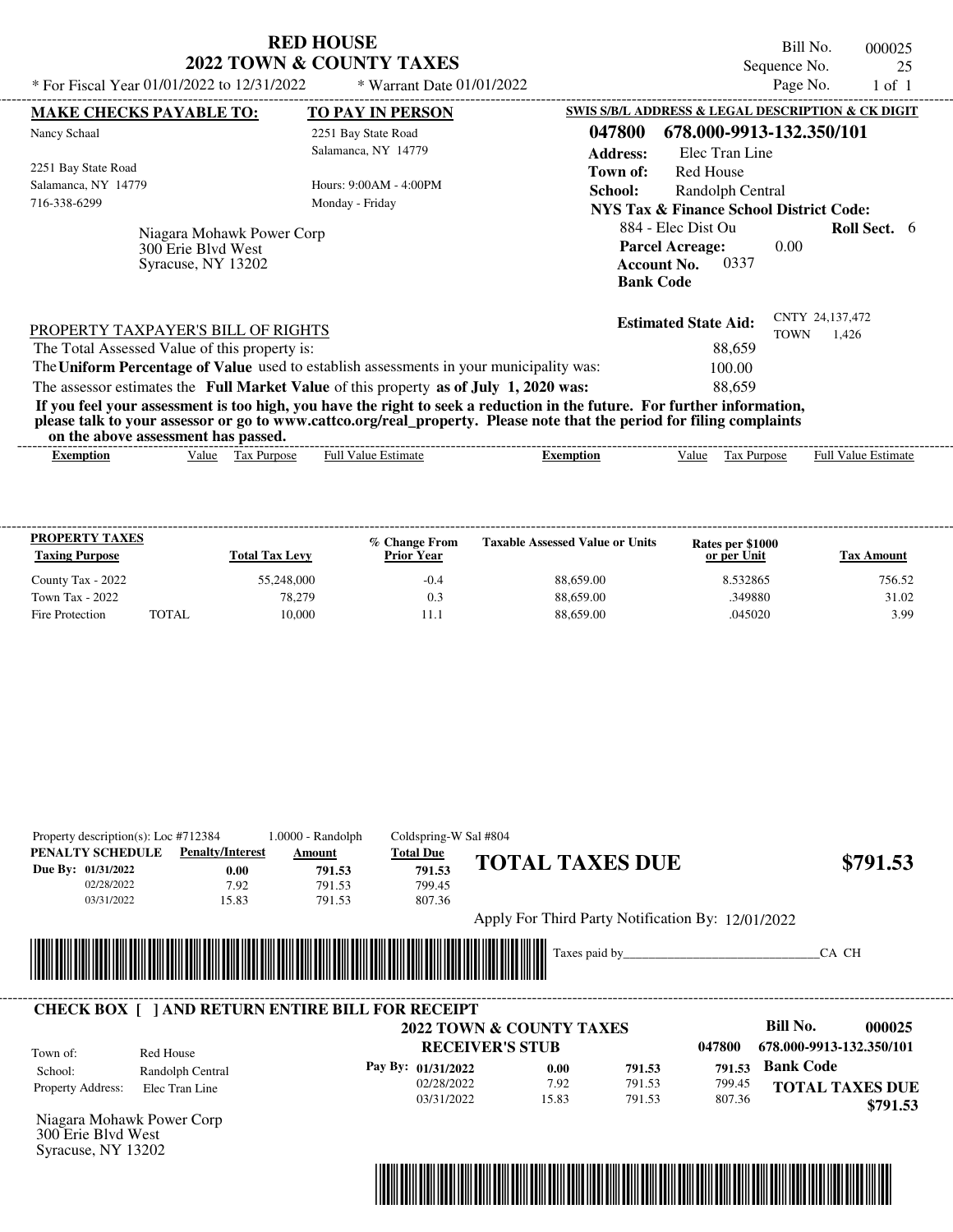|                                                                                                                                                                                                                                                                                         | <b>RED HOUSE</b>                    |                                                                                                | Bill No.                       | 000026                     |
|-----------------------------------------------------------------------------------------------------------------------------------------------------------------------------------------------------------------------------------------------------------------------------------------|-------------------------------------|------------------------------------------------------------------------------------------------|--------------------------------|----------------------------|
|                                                                                                                                                                                                                                                                                         | <b>2022 TOWN &amp; COUNTY TAXES</b> |                                                                                                | Sequence No.                   | 26                         |
| * For Fiscal Year 01/01/2022 to 12/31/2022                                                                                                                                                                                                                                              | * Warrant Date 01/01/2022           |                                                                                                | Page No.                       | $1$ of $1$                 |
| <b>MAKE CHECKS PAYABLE TO:</b>                                                                                                                                                                                                                                                          | <b>TO PAY IN PERSON</b>             | SWIS S/B/L ADDRESS & LEGAL DESCRIPTION & CK DIGIT                                              |                                |                            |
| Nancy Schaal                                                                                                                                                                                                                                                                            | 2251 Bay State Road                 | 047800<br>678.000-9913-132.350/188                                                             |                                |                            |
|                                                                                                                                                                                                                                                                                         | Salamanca, NY 14779                 | <b>Outside Plant</b><br><b>Address:</b>                                                        |                                |                            |
| 2251 Bay State Road                                                                                                                                                                                                                                                                     |                                     | <b>Red House</b><br>Town of:                                                                   |                                |                            |
| Salamanca, NY 14779                                                                                                                                                                                                                                                                     | Hours: 9:00AM - 4:00PM              | Randolph Central<br>School:                                                                    |                                |                            |
| 716-338-6299                                                                                                                                                                                                                                                                            | Monday - Friday                     | <b>NYS Tax &amp; Finance School District Code:</b>                                             |                                |                            |
| Niagara Mohawk Power Corp<br>300 Erie Blyd West<br>Syracuse, NY 13202                                                                                                                                                                                                                   |                                     | 882 - Elec Trans I<br><b>Parcel Acreage:</b><br>0299<br><b>Account No.</b><br><b>Bank Code</b> | 0.00                           | <b>Roll Sect.</b> 6        |
| PROPERTY TAXPAYER'S BILL OF RIGHTS                                                                                                                                                                                                                                                      |                                     | <b>Estimated State Aid:</b>                                                                    | CNTY 24,137,472<br><b>TOWN</b> | 1.426                      |
| The Total Assessed Value of this property is:                                                                                                                                                                                                                                           |                                     | 206,356                                                                                        |                                |                            |
| The Uniform Percentage of Value used to establish assessments in your municipality was:                                                                                                                                                                                                 |                                     | 100.00                                                                                         |                                |                            |
| The assessor estimates the Full Market Value of this property as of July 1, 2020 was:                                                                                                                                                                                                   |                                     | 206,356                                                                                        |                                |                            |
| If you feel your assessment is too high, you have the right to seek a reduction in the future. For further information,<br>please talk to your assessor or go to www.cattco.org/real_property. Please note that the period for filing complaints<br>on the above assessment has passed. |                                     |                                                                                                |                                |                            |
| Value Tax Purpose<br><b>Exemption</b>                                                                                                                                                                                                                                                   | <b>Full Value Estimate</b>          | <b>Exemption</b><br>Value<br>Tax Purpose                                                       |                                | <b>Full Value Estimate</b> |

| <b>PROPERTY TAXES</b><br><b>Taxing Purpose</b> |       | <b>Total Tax Levy</b> | % Change From<br><b>Prior Year</b> | <b>Taxable Assessed Value or Units</b> | Rates per \$1000<br>or per Unit | Tax Amount |
|------------------------------------------------|-------|-----------------------|------------------------------------|----------------------------------------|---------------------------------|------------|
| County Tax - 2022                              |       | 55,248,000            | $-0.4$                             | 206,356.00                             | 8.532865                        | 1.760.81   |
| Town Tax - 2022                                |       | 78,279                | 0.3                                | 206,356.00                             | .349880                         | 72.20      |
| Fire Protection                                | TOTAL | 10.000                |                                    | 206,356.00                             | .045020                         | 9.29       |

|                               | Property description(s): 888888                         | $1.0000 - Random$ | Elect Dist         |                                                   |          |          |                                      |
|-------------------------------|---------------------------------------------------------|-------------------|--------------------|---------------------------------------------------|----------|----------|--------------------------------------|
| PENALTY SCHEDULE              | <b>Penalty/Interest</b>                                 | Amount            | <b>Total Due</b>   |                                                   |          |          |                                      |
| Due By: 01/31/2022            | 0.00                                                    | 1,842.30          | 1,842.30           | <b>TOTAL TAXES DUE</b>                            |          |          | \$1,842.30                           |
| 02/28/2022                    | 18.42                                                   | 1.842.30          | 1,860.72           |                                                   |          |          |                                      |
| 03/31/2022                    | 36.85                                                   | 1,842.30          | 1,879.15           |                                                   |          |          |                                      |
|                               |                                                         |                   |                    | Apply For Third Party Notification By: 12/01/2022 |          |          |                                      |
|                               |                                                         |                   |                    |                                                   |          |          |                                      |
|                               |                                                         |                   |                    | <b>THE REAL PROPERTY</b><br>Taxes paid by         |          |          | CA CH                                |
|                               |                                                         |                   |                    |                                                   |          |          |                                      |
|                               |                                                         |                   |                    |                                                   |          |          |                                      |
|                               |                                                         |                   |                    |                                                   |          |          |                                      |
|                               | <b>CHECK BOX [ ] AND RETURN ENTIRE BILL FOR RECEIPT</b> |                   |                    |                                                   |          |          |                                      |
|                               |                                                         |                   |                    | 2022 TOWN & COUNTY TAXES                          |          |          | Bill No.<br>000026                   |
|                               | Red House                                               |                   |                    | <b>RECEIVER'S STUB</b>                            |          | 047800   | 678.000-9913-132.350/188             |
| School:                       | Randolph Central                                        |                   | Pay By: 01/31/2022 | 0.00                                              | 1,842.30 | 1,842.30 | <b>Bank Code</b>                     |
|                               |                                                         |                   | 02/28/2022         | 18.42                                             | 1,842.30 | 1,860.72 |                                      |
| Town of:<br>Property Address: | <b>Outside Plant</b>                                    |                   | 03/31/2022         | 36.85                                             | 1,842.30 | 1,879.15 | <b>TOTAL TAXES DUE</b><br>\$1,842.30 |

Syracuse, NY 13202

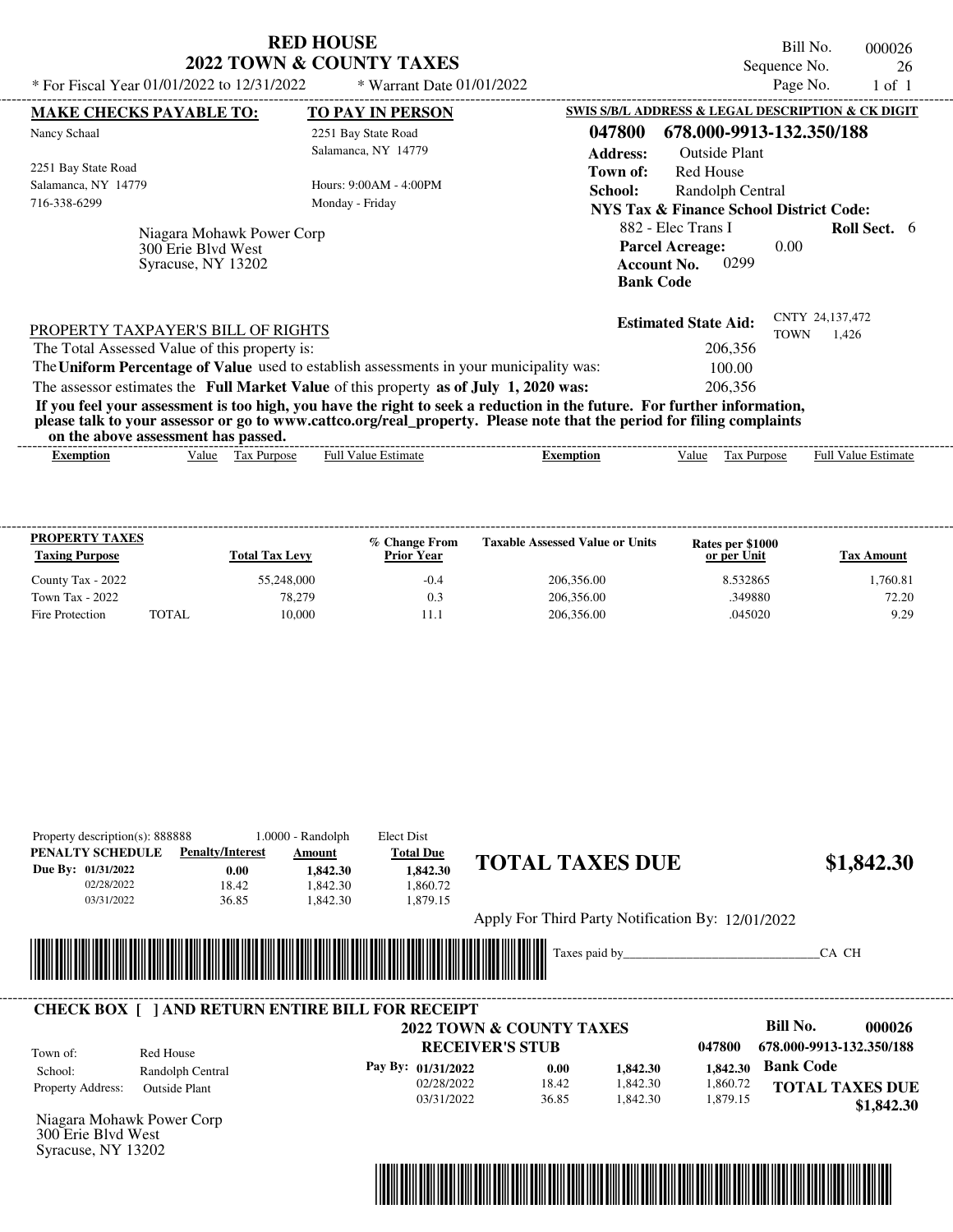| <b>RED HOUSE</b>                    |
|-------------------------------------|
| <b>2022 TOWN &amp; COUNTY TAXES</b> |

Bill No. 000027 Sequence No. 27

| * For Fiscal Year 01/01/2022 to $12/31/2022$                                             | * Warrant Date $01/01/2022$                                                                                                                                                                                                                      |                           |                                                                                     | Page No.                | 1 of 1              |  |
|------------------------------------------------------------------------------------------|--------------------------------------------------------------------------------------------------------------------------------------------------------------------------------------------------------------------------------------------------|---------------------------|-------------------------------------------------------------------------------------|-------------------------|---------------------|--|
| <b>MAKE CHECKS PAYABLE TO:</b>                                                           | <b>TO PAY IN PERSON</b>                                                                                                                                                                                                                          |                           | SWIS S/B/L ADDRESS & LEGAL DESCRIPTION & CK DIGIT                                   |                         |                     |  |
| Nancy Schaal                                                                             | 2251 Bay State Road<br>Salamanca, NY 14779                                                                                                                                                                                                       | 047800<br><b>Address:</b> | 678.000-9913-629./188<br>Outside Plant                                              |                         |                     |  |
| 2251 Bay State Road<br>Salamanca, NY 14779<br>716-338-6299                               | Hours: 9:00AM - 4:00PM<br>Monday - Friday                                                                                                                                                                                                        | Town of:<br>School:       | Red House<br>Randolph Central<br><b>NYS Tax &amp; Finance School District Code:</b> |                         |                     |  |
| Windstream New York Inc<br>$c$ /o Duff & Phelps, LLC<br>PO Box 2629<br>Addison, TX 75001 |                                                                                                                                                                                                                                                  | <b>Bank Code</b>          | 836 - Telecom. eq.<br><b>Parcel Acreage:</b><br>0302<br><b>Account No.</b>          | 0.01                    | <b>Roll Sect.</b> 6 |  |
| PROPERTY TAXPAYER'S BILL OF RIGHTS<br>The Total Assessed Value of this property is:      |                                                                                                                                                                                                                                                  |                           | <b>Estimated State Aid:</b><br>38,139                                               | CNTY 24,137,472<br>TOWN | 1,426               |  |
|                                                                                          | The Uniform Percentage of Value used to establish assessments in your municipality was:                                                                                                                                                          |                           | 100.00                                                                              |                         |                     |  |
|                                                                                          | The assessor estimates the Full Market Value of this property as of July 1, 2020 was:                                                                                                                                                            |                           | 38,139                                                                              |                         |                     |  |
| on the above assessment has passed.                                                      | If you feel your assessment is too high, you have the right to seek a reduction in the future. For further information,<br>please talk to your assessor or go to www.cattco.org/real_property. Please note that the period for filing complaints |                           |                                                                                     |                         |                     |  |

| on the above assessment has bassed. |                                                          |                        |           |                   |                                               |                            |
|-------------------------------------|----------------------------------------------------------|------------------------|-----------|-------------------|-----------------------------------------------|----------------------------|
| <b>⊻xemption</b>                    | <u>Value</u><br>I ax Purpose                             | Value Estimate<br>Full | Exemption | $\cdots$<br>Value | $\overline{\phantom{a}}$<br>. Purpose<br>1 ax | <b>Full Value Estimate</b> |
| m.<br>Mass<br>Telec                 | TOWN/SCH<br>$\gamma$ $\gamma$ $\gamma$ $\gamma$<br>1.641 | $^{\sim}$ 1<br>21,641  |           |                   |                                               |                            |
|                                     |                                                          |                        |           |                   |                                               |                            |

| <b>PROPERTY TAXES</b><br><b>Taxing Purpose</b> |       | <b>Total Tax Levy</b> | % Change From<br><b>Prior Year</b> | <b>Taxable Assessed Value or Units</b> | Rates per \$1000<br>or per Unit | <b>Tax Amount</b> |
|------------------------------------------------|-------|-----------------------|------------------------------------|----------------------------------------|---------------------------------|-------------------|
| County Tax - 2022                              |       | 55,248,000            | $-0.4$                             | 16.498.00                              | 8.532865                        | 140.78            |
| Town Tax - 2022                                |       | 78,279                | 0.3                                | 16,498.00                              | .349880                         | 5.77              |
| Fire Protection                                | TOTAL | 10.000                | 11.1                               | 38.139.00                              | .045020                         | 1.72              |

| Property description(s): 888888<br>PENALTY SCHEDULE | <b>Penalty/Interest</b>                                 | $1.0000 - Random$<br>Amount | Poles, Wire, Cable, Etc.<br><b>Total Due</b> |                                                   |        |        |                  |                        |
|-----------------------------------------------------|---------------------------------------------------------|-----------------------------|----------------------------------------------|---------------------------------------------------|--------|--------|------------------|------------------------|
| Due By: 01/31/2022                                  | 0.00                                                    | 148.27                      | 148.27                                       | <b>TOTAL TAXES DUE</b>                            |        |        |                  | \$148.27               |
| 02/28/2022                                          | 1.48                                                    | 148.27                      | 149.75                                       |                                                   |        |        |                  |                        |
| 03/31/2022                                          | 2.97                                                    | 148.27                      | 151.24                                       |                                                   |        |        |                  |                        |
|                                                     |                                                         |                             |                                              | Apply For Third Party Notification By: 12/01/2022 |        |        |                  |                        |
|                                                     |                                                         |                             |                                              | Taxes paid by                                     |        |        |                  | CA CH                  |
|                                                     |                                                         |                             |                                              |                                                   |        |        |                  |                        |
|                                                     |                                                         |                             |                                              |                                                   |        |        |                  |                        |
|                                                     | <b>CHECK BOX [ ] AND RETURN ENTIRE BILL FOR RECEIPT</b> |                             |                                              |                                                   |        |        |                  |                        |
|                                                     |                                                         |                             |                                              | 2022 TOWN & COUNTY TAXES                          |        |        | <b>Bill No.</b>  | 000027                 |
| Town of:                                            | Red House                                               |                             | <b>RECEIVER'S STUB</b>                       |                                                   |        | 047800 |                  | 678.000-9913-629./188  |
| School:                                             | Randolph Central                                        |                             | Pay By: 01/31/2022                           | 0.00                                              | 148.27 | 148.27 | <b>Bank Code</b> |                        |
| Property Address:                                   | <b>Outside Plant</b>                                    |                             | 02/28/2022                                   | 1.48                                              | 148.27 | 149.75 |                  | <b>TOTAL TAXES DUE</b> |
|                                                     |                                                         |                             | 03/31/2022                                   | 2.97                                              | 148.27 | 151.24 |                  | \$148.27               |
| Windstream New York Inc                             |                                                         |                             |                                              |                                                   |        |        |                  |                        |
| c/o Duff & Phelps, LLC                              |                                                         |                             |                                              |                                                   |        |        |                  |                        |
| PO Box 2629                                         |                                                         |                             |                                              |                                                   |        |        |                  |                        |
| Addison, TX 75001                                   |                                                         |                             |                                              |                                                   |        |        |                  |                        |

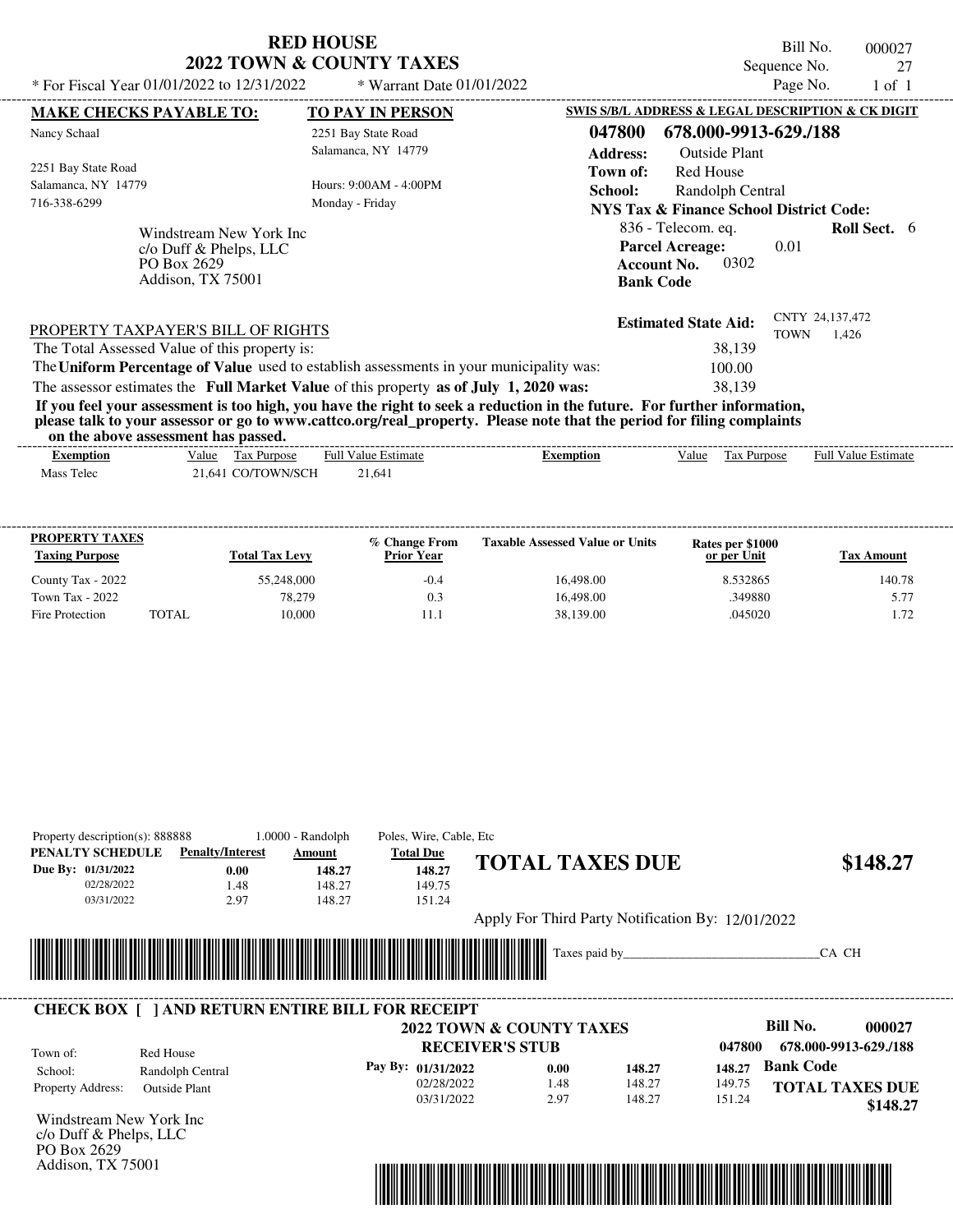| <b>RED HOUSE</b>                    |
|-------------------------------------|
| <b>2022 TOWN &amp; COUNTY TAXES</b> |

Bill No. 000028 Sequence No. 28

| * For Fiscal Year 01/01/2022 to 12/31/2022                                          |                                          |                                                               | * Warrant Date 01/01/2022                                                               |                                                                                                                                                                                                                                                  |                                                                                                       | Page No.                       | $1$ of $1$                 |  |
|-------------------------------------------------------------------------------------|------------------------------------------|---------------------------------------------------------------|-----------------------------------------------------------------------------------------|--------------------------------------------------------------------------------------------------------------------------------------------------------------------------------------------------------------------------------------------------|-------------------------------------------------------------------------------------------------------|--------------------------------|----------------------------|--|
| <b>MAKE CHECKS PAYABLE TO:</b>                                                      |                                          |                                                               | <b>TO PAY IN PERSON</b>                                                                 |                                                                                                                                                                                                                                                  | SWIS S/B/L ADDRESS & LEGAL DESCRIPTION & CK DIGIT                                                     |                                |                            |  |
| Nancy Schaal                                                                        |                                          |                                                               | 2251 Bay State Road<br>Salamanca, NY 14779                                              | 047800<br><b>Address:</b>                                                                                                                                                                                                                        | 91.000-2-12./9<br>Asp $2$                                                                             |                                |                            |  |
| 2251 Bay State Road<br>Salamanca, NY 14779<br>716-338-6299                          |                                          |                                                               | Hours: 9:00AM - 4:00PM<br>Monday - Friday                                               | Town of:<br>School:                                                                                                                                                                                                                              | <b>Red House</b><br>Randolph Central<br>NYS Tax & Finance School District Code:<br>736 - Storage well |                                | Roll Sect. 6               |  |
|                                                                                     | 6363 Main St<br><b>Buffalo, NY 14221</b> | National Fuel Gas Supply Co<br>Attn: Real Property Tax Servic |                                                                                         | <b>Bank Code</b>                                                                                                                                                                                                                                 | <b>Parcel Acreage:</b><br>0014<br><b>Account No.</b>                                                  | 0.01                           |                            |  |
| PROPERTY TAXPAYER'S BILL OF RIGHTS<br>The Total Assessed Value of this property is: |                                          |                                                               | The Uniform Percentage of Value used to establish assessments in your municipality was: |                                                                                                                                                                                                                                                  | <b>Estimated State Aid:</b><br>3,445,356<br>100.00                                                    | CNTY 24,137,472<br><b>TOWN</b> | 1,426                      |  |
| on the above assessment has passed.                                                 |                                          |                                                               | The assessor estimates the Full Market Value of this property as of July 1, 2020 was:   | If you feel your assessment is too high, you have the right to seek a reduction in the future. For further information,<br>please talk to your assessor or go to www.cattco.org/real_property. Please note that the period for filing complaints | 3,445,356                                                                                             |                                |                            |  |
| <b>Exemption</b>                                                                    |                                          | Value Tax Purpose                                             | <b>Full Value Estimate</b>                                                              | <b>Exemption</b>                                                                                                                                                                                                                                 | Value Tax Purpose                                                                                     |                                | <b>Full Value Estimate</b> |  |
| PROPERTY TAXES<br><b>Taxing Purpose</b>                                             |                                          | <b>Total Tax Levy</b>                                         | % Change From<br><b>Prior Year</b>                                                      | <b>Taxable Assessed Value or Units</b>                                                                                                                                                                                                           | Rates per \$1000<br>or per Unit                                                                       |                                | <b>Tax Amount</b>          |  |
| County Tax - 2022                                                                   |                                          | 55,248,000                                                    | $-0.4$                                                                                  | 3445,356.00                                                                                                                                                                                                                                      | 8.532865                                                                                              |                                | 29,398.76                  |  |
| <b>Town Tax - 2022</b>                                                              |                                          | 78.279                                                        | 0.3                                                                                     | 3445.356.00                                                                                                                                                                                                                                      | .349880                                                                                               |                                | 1.205.46                   |  |
| Fire Protection                                                                     | <b>TOTAL</b>                             | 10.000                                                        | 11.1                                                                                    | 3445.356.00                                                                                                                                                                                                                                      | .045020                                                                                               |                                | 155.11                     |  |

| PENALTY SCHEDULE<br>Due By: 01/31/2022<br>02/28/2022<br>03/31/2022 | Property description(s): Loc #180854 Fac #70<br><b>Penalty/Interest</b><br>0.00<br>307.59<br>615.19 | 1.0000 - Randolph<br>Amount<br>30,759.33<br>30,759.33<br>30,759.33 | 25 Gas Storage Wells<br><b>Total Due</b><br>30,759.33<br>31,066.92<br>31,374.52 | <b>TOTAL TAXES DUE</b> |      |                                                                            |                            | \$30,759.33                           |
|--------------------------------------------------------------------|-----------------------------------------------------------------------------------------------------|--------------------------------------------------------------------|---------------------------------------------------------------------------------|------------------------|------|----------------------------------------------------------------------------|----------------------------|---------------------------------------|
|                                                                    |                                                                                                     |                                                                    |                                                                                 |                        |      | Apply For Third Party Notification By: 12/01/2022                          |                            |                                       |
|                                                                    | <b>CHECK BOX [ ] AND RETURN ENTIRE BILL FOR RECEIPT</b>                                             |                                                                    |                                                                                 |                        |      |                                                                            |                            | CA CH                                 |
|                                                                    |                                                                                                     |                                                                    | 2022 TOWN & COUNTY TAXES                                                        |                        |      |                                                                            | <b>Bill No.</b>            | 000028                                |
| Town of:                                                           | Red House                                                                                           |                                                                    |                                                                                 | <b>RECEIVER'S STUB</b> |      |                                                                            | 047800<br><b>Bank Code</b> | $91.000 - 2 - 12.79$                  |
| School:<br>Property Address:                                       | Randolph Central<br>Asp $2$                                                                         |                                                                    | Pay By: 01/31/2022<br>02/28/2022<br>03/31/2022                                  | 307.59<br>615.19       | 0.00 | 30,759.33<br>30,759.33<br>30,759.33<br>31,066.92<br>30,759.33<br>31,374.52 |                            | <b>TOTAL TAXES DUE</b><br>\$30,759.33 |
|                                                                    | National Fuel Gas Supply Co                                                                         |                                                                    |                                                                                 |                        |      |                                                                            |                            |                                       |